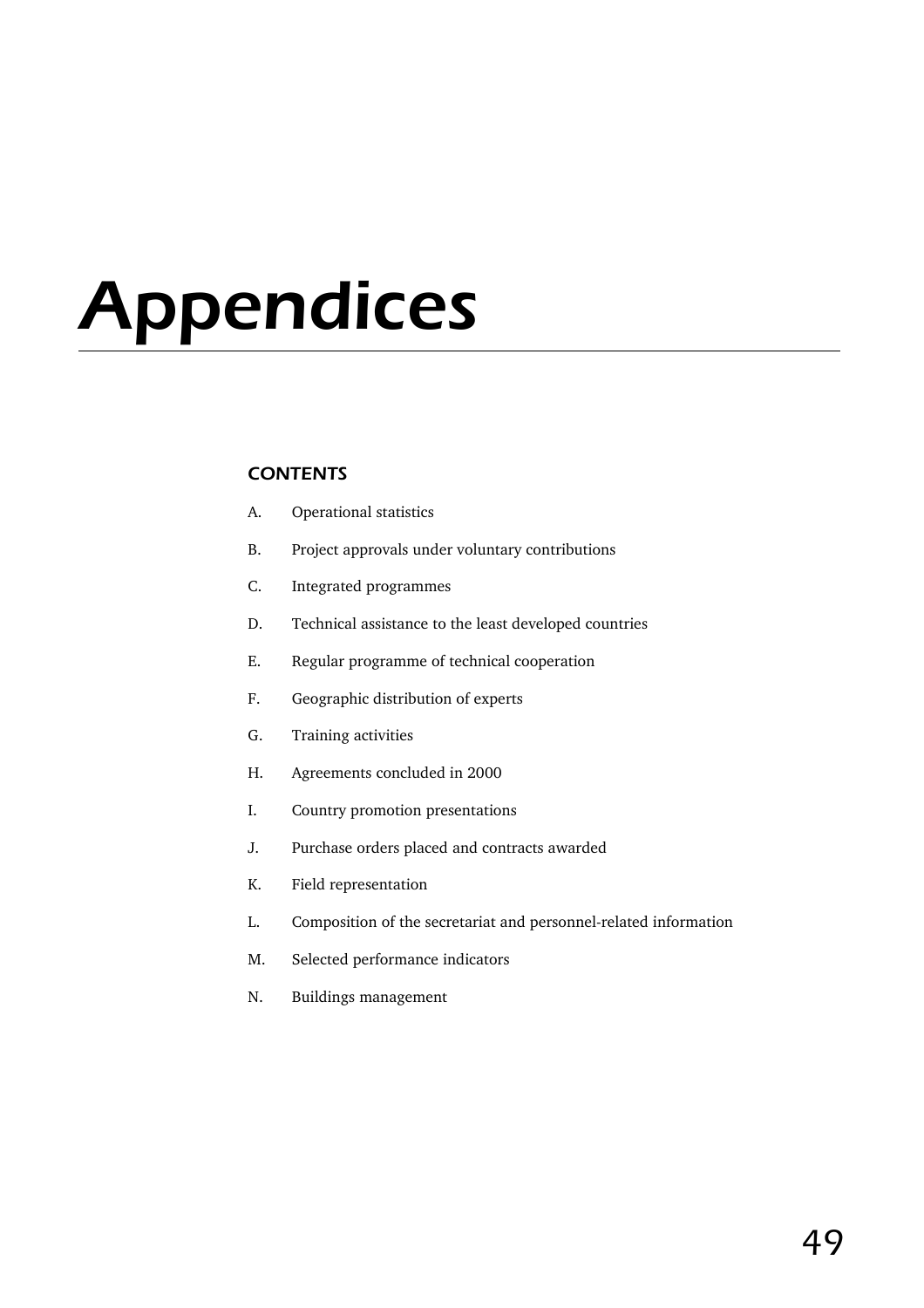## **APPENDIX A**

## OPERATIONAL STATISTICS

#### **List of tables**

- 1. Expenditure, 1997 to 2000
- 2. Technical cooperation programmes: project budget approvals and expenditure, 1997 to 2000
- 3A. Technical cooperation activities: project approvals in 1999 and 2000, by source of funds
- 3B. Technical cooperation activities: value of net project approvals in 2000, by region and source of funds
- 4. Expenditure on technical cooperation activities in 1999 and 2000, by source of funds and project component
- 5. Expenditure on technical cooperation activities in 2000, by service module and geographical area
- 6. Expenditure on technical cooperation activities, by geographical area, 1997 to 2000
- 7. Technical cooperation activities: project expenditure in 2000, by geographical area
- 8. Support services for policy and programme development and technical support services at the project level, 1999 and 2000
- 9. Regular and operational budget net expenditure by programme and object of expenditure in 2000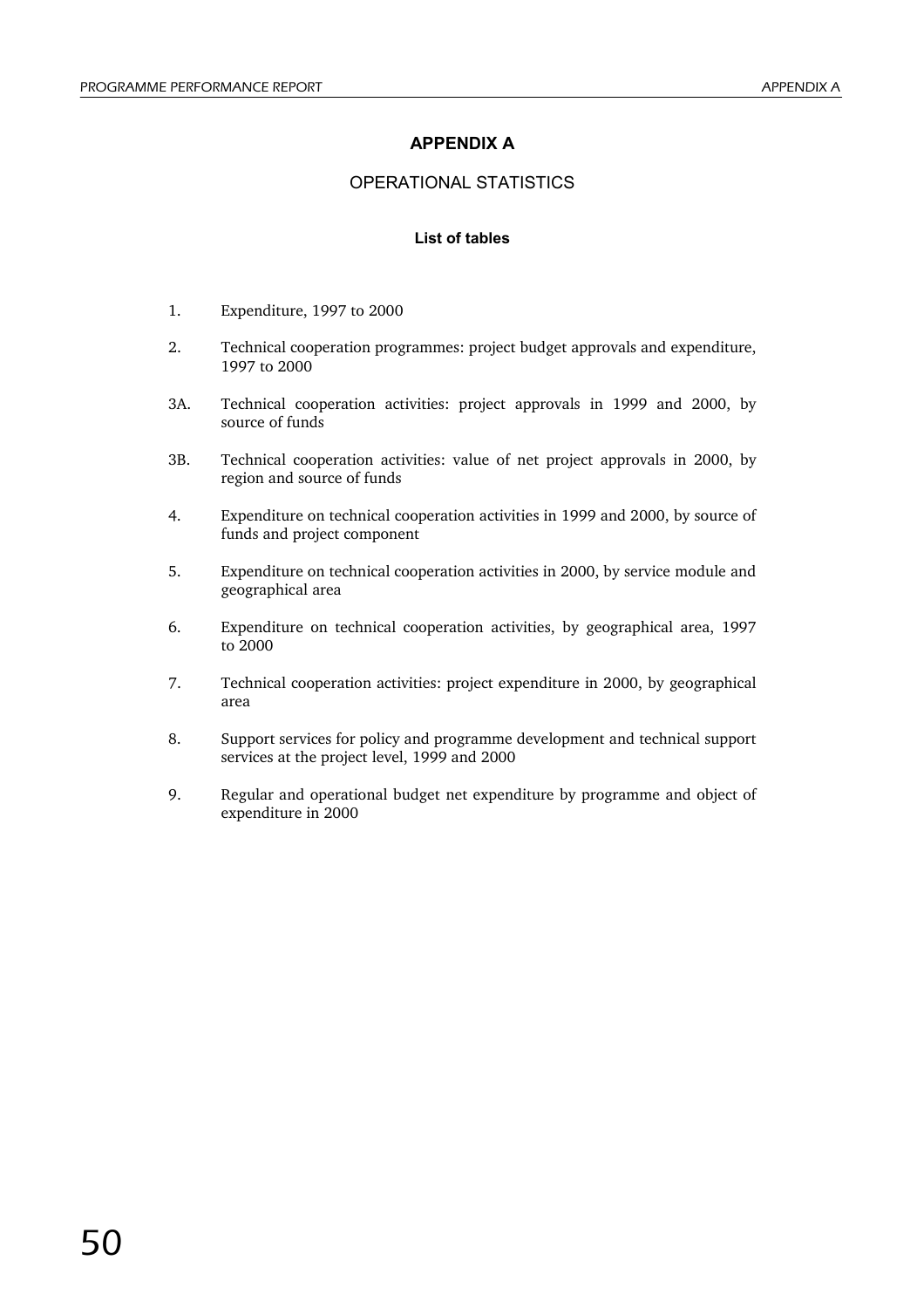## **Table 1 Expenditure, 1997 to 2000**

|                                                    |       | 1997 |       | 1998 |       | 1999 | 2000  |
|----------------------------------------------------|-------|------|-------|------|-------|------|-------|
| Technical cooperation programmes                   | 97.3  |      | 81.1  |      | 83.5  |      | 68.6  |
| UNIDO regular budget <sup>a</sup>                  |       | 7.0  |       | 1.6  |       | 5.8  | 1.4   |
| UNDP/IPF, cash counterpart, SIS, TRAC <sup>b</sup> |       | 22.7 |       | 13.8 |       | 10.7 | 7.0   |
| UNDP-administered trust funds                      |       | 1.3  |       | 2.5  |       | 1.4  | 0.3   |
| <b>IDF</b>                                         |       | 20.6 |       | 17.1 |       | 19.1 | 18.3  |
| <b>Montreal Protocol</b>                           |       | 29.0 |       | 33.3 |       | 35.3 | 27.1  |
| Self-financed trust funds                          |       | 5.6  |       | 2.7  |       | 1.5  | 2.2   |
| Third party-financed trust funds                   |       | 7.2  |       | 7.8  |       | 6.7  | 9.7   |
| Other trust funds c                                |       | 3.9  |       | 2.3  |       | 3.0  | 2.6   |
| Headquarters                                       | 83.8  |      | 67.9  |      | 68.5  |      | 52.3  |
| Regular budget                                     |       | 71.9 |       | 54.9 |       | 57.8 | 43.6  |
| Programme support costs                            |       | 11.9 |       | 13.0 |       | 10.7 | 8.7   |
| <b>TOTAL</b>                                       | 181.1 |      | 149.0 |      | 152.0 |      | 120.9 |

*<sup>a</sup>* Includes Regular Programme for Technical Cooperation and Industrial Development Decade for Africa.

*<sup>b</sup>* Includes UNIDO-implemented nationally executed projects.

*<sup>c</sup>* Includes projects financed from UNDCP, COMFAR funds, other United Nations agencies and funds, World Bank loans, the Common Fund for Commodities and unutilized balances arising from resolution GC.8/Res.4.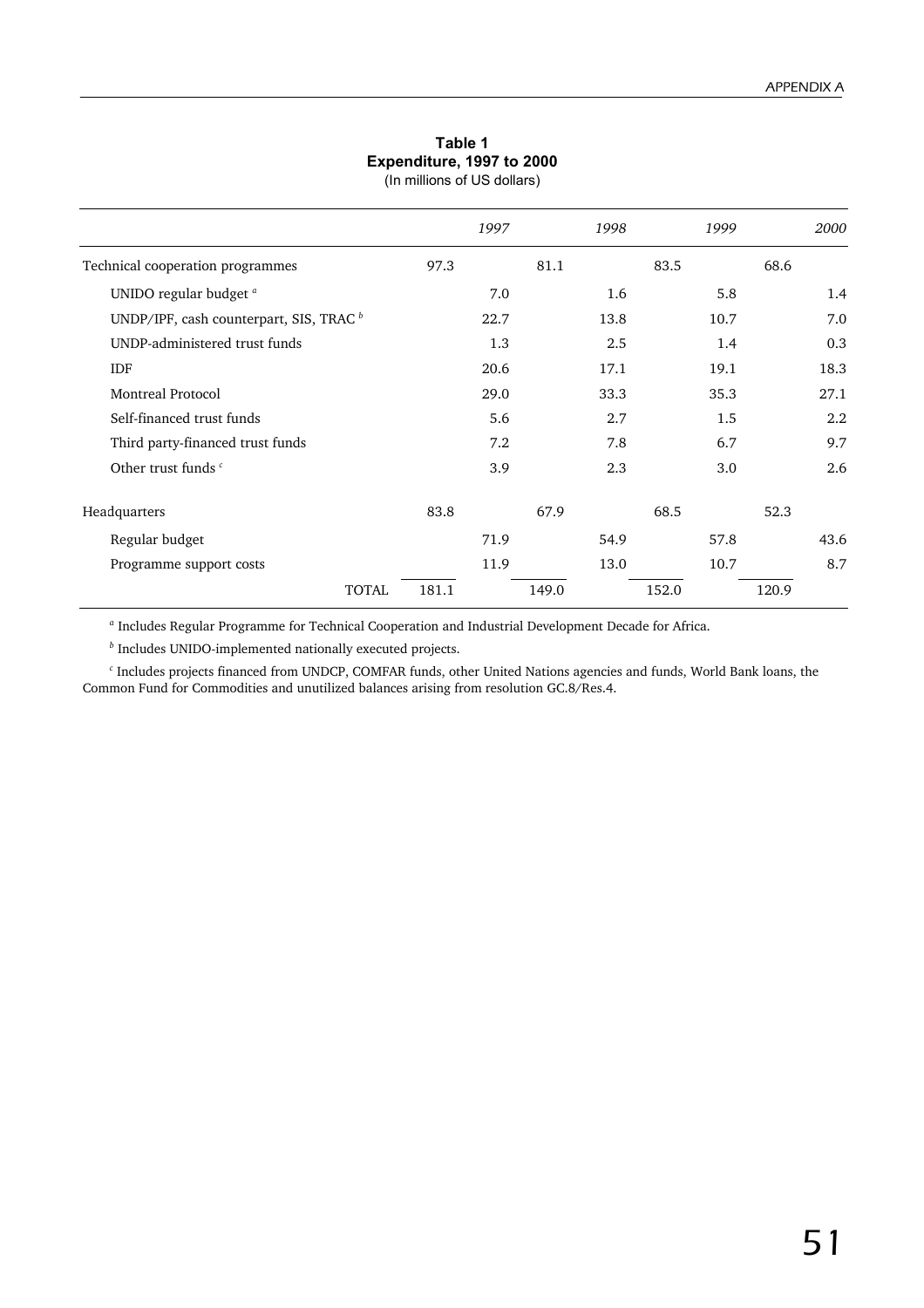|         | e. 199                                                                                |
|---------|---------------------------------------------------------------------------------------|
| Table 2 | nical cooperation programmes: project budget approvals and expenditure,<br>$\ln \min$ |
|         |                                                                                       |
|         |                                                                                       |

| <b>Technical cooperation</b>                                                                                                                 |                    |                                           |                  | Table 2           | (In millions of US dollars) |                                  |                 |                  | programmes: project budget approvals and expenditure, 1997 to 2000 |                      |                                            |                         |
|----------------------------------------------------------------------------------------------------------------------------------------------|--------------------|-------------------------------------------|------------------|-------------------|-----------------------------|----------------------------------|-----------------|------------------|--------------------------------------------------------------------|----------------------|--------------------------------------------|-------------------------|
|                                                                                                                                              | 1997               | 998                                       | 999<br>-         | 2000              | 1997                        | 1998                             | 1999            | 2000             | 1997                                                               | 1998                 | 1999                                       | 2000                    |
|                                                                                                                                              |                    | All sources of funds                      |                  |                   |                             | UNIDO regular budget             |                 |                  |                                                                    | measures, UNDP/SIS   | UNDP/IPF, cash counterpart, special<br>and | TRAC <sup>e</sup>       |
| Residual value of projects brought forward                                                                                                   | 147.8 <sup>b</sup> | 155.0                                     | 131.0            | 127.4             | 3.8                         | 0.0                              | 1.7             | $\overline{0}$ . | 32.4                                                               | 31.1                 | 23.7                                       | 19.7                    |
| Value of project budgets approved in the year<br>(net)                                                                                       | 106.4              | 57.1                                      | 81.6             | 76.9              | 5.1                         | 3.3                              | 5.8             | 3.2              | 21.4                                                               | 6.4                  | 6.7                                        | 4.7                     |
| Total of approved projects under<br>Expenditures in the year<br>implementation                                                               | 97.3<br>254.2      | 81.1<br>212.1                             | 212.6<br>83.5    | 68.6<br>204.3     | 8.9<br>7.0                  | $3.\overline{3}$                 | 7.5<br>5.8      | $3.\overline{2}$ | 53.8<br>22.7                                                       | 37.5<br>13.8<br>23.7 | 30.4<br>10.7                               | $24.0$<br>7.04<br>24.04 |
| Residual value of projects carried forward                                                                                                   | 155.0              | 131.0                                     | 127.4            | 135.7             | $\alpha$<br>0.0             | 1.7                              | $\alpha$<br>0.0 | $\frac{1}{1}$ .8 | d<br>31.1                                                          |                      | 19.7                                       |                         |
|                                                                                                                                              | UNDP-              | administered trust funds <sup>c</sup>     |                  |                   |                             | Ĕ                                |                 |                  |                                                                    | Montreal Protocol    |                                            |                         |
| Residual value of projects brought forward                                                                                                   | 3.5                | 3.1                                       | 2.0              | 0.6               | 40.6                        | 37.3                             | 35.3            | 38.6             | 46.3                                                               | 61.3                 | 52.5                                       | 49.1                    |
| Value of project budgets approved in the year<br>(net)                                                                                       | $\ddot{0}$ .       | 1.4                                       | 0.0              | 6.4               | 17.3                        | 15.1                             | 22.4            | 11.3             | 44.0                                                               | 24.5                 | 31.9                                       | 29.5                    |
| Total of approved projects under<br>implementation                                                                                           | 4.                 | 4.5                                       | 2.0              | 10.0              | 57.9                        | 52.4                             | 57.7            | 49.9             | 90.3                                                               | 85.8                 | 84.4                                       | 78.6                    |
| Residual value of projects carried forward<br>Expenditures in the year                                                                       | 1.3<br>3.1         | $\begin{array}{c} 2.5 \\ 2.0 \end{array}$ | $\frac{1}{4}$ .6 | 0.3<br>9.7        | 20.6<br>37.3                | 17.1<br>35.3                     | 38.6<br>19.1    | 31.6<br>18.3     | 29.0<br>61.3                                                       | 33.3<br>S<br>52.     | 35.3<br>49.1                               | $27.1$<br>$51.5$        |
|                                                                                                                                              |                    | Self-financed trust funds                 |                  |                   |                             | Third party-financed trust funds |                 |                  |                                                                    | Other trust funds    | P                                          |                         |
| Residual value of projects brought forward                                                                                                   | $4.\overline{3}$   | 3.6                                       | 2.2              | 3.7               | 12.4                        | 13.0                             | 9.2             | 13.0             | 4.5                                                                | 5.6                  | 4.4                                        | 2.7                     |
| Value of project budgets approved in the year<br>Total of approved projects under<br>(net)                                                   | 4.9                | 1.3                                       | 3.0              | $-1.6$            | 7.8                         | 4.0                              | 10.5            | 12.5             | 5.0                                                                | $\Xi$                | 1.3                                        | 4.7                     |
| implementation                                                                                                                               | 9.2                | 4.9                                       | 5.2              | 5.3               | 20.2                        | $17.0$<br>$7.8$                  | 19.7            | 25.5             |                                                                    | 6.7                  | 5.7                                        | $7.4$<br>2.6            |
| Residual value of projects carried forward<br>Expenditures in the year                                                                       | 5.6<br>3.6         | $2.7$<br>$2.2$                            | $1.5$<br>3.7     | $\frac{2.2}{3.1}$ | 7.2<br>3.0                  | 9.2                              | 6.7<br>3.0      | 9.7<br>15.8      |                                                                    | 2.3<br>4.4           |                                            | 4.8                     |
|                                                                                                                                              |                    |                                           |                  |                   |                             |                                  |                 |                  |                                                                    |                      |                                            |                         |
| <sup>a</sup> Excludes the value of projects approved but not implemented within the biennium.<br>.<br>ب<br>$b$ $\Gamma$ <sub>under</sub> den | ŕ                  |                                           |                  | ند عب             |                             | $2700$ more than                 |                 |                  |                                                                    |                      |                                            |                         |

Excludes the value of projects approved but not implemented at end 1996 because of termination of UNDP/SIS financing. Excludes the value of projects approved but not implemented at end 1996 because of termination of UNDP/SIS financing.

<sup>c</sup> Includes United Nations Trust Fund for Sudano-Sahelian Activities, United Nations Financing System for Science and Technology for Development, UNDP trust fund for Includes United Nations Trust Fund for Sudano-Sahelian Activities, United Nations Financing System for Science and Technology for Development, UNDP trust fund for projects financed by the United Nations Development Fund for Women, United Nations Capital Development Fund and third-party trust funds. projects financed by the United Nations Development Fund for Women, United Nations Capital Development Fund and third-party trust funds.

<sup>d</sup> Includes projects financed from UNDCP, COMFAR funds, other United Nations agencies and funds, World Bank loans, the Common Fund for Commodities and unutilized Includes projects financed from UNDCP, COMFAR funds, other United Nations agencies and funds, World Bank loans, the Common Fund for Commodities and unutilized balances arising from resolution GC.8/Res.4. balances arising from resolution GC.8/Res.4.

<sup>e</sup> Includes projects executed by other agencies for which UNIDO is the associated or cooperating agency, formerly reported under non-UNIDO funds. Figures for previous Includes projects executed by other agencies for which UNIDO is the associated or cooperating agency, formerly reported under non-UNIDO funds. Figures for previous years corrected. years corrected.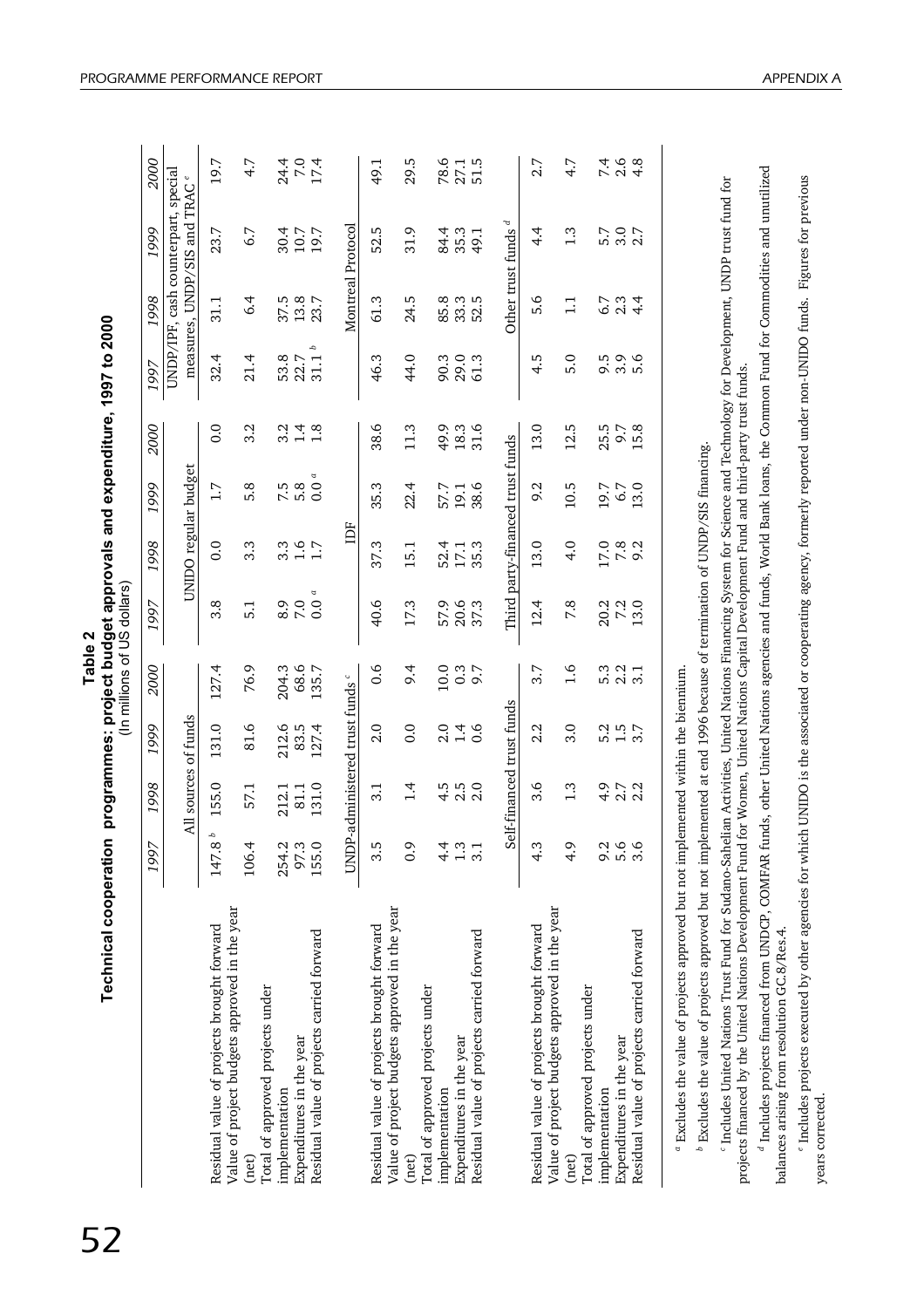|                                               |                       | New projects approved          |                                        |                       | Existing projects revised       |                                                         |                                                               |
|-----------------------------------------------|-----------------------|--------------------------------|----------------------------------------|-----------------------|---------------------------------|---------------------------------------------------------|---------------------------------------------------------------|
| Source of funds                               | of projects<br>Number | Value of<br>projects<br>(0008) | Average value<br>of projects<br>(0008) | Number of<br>projects | revisions<br>Value of<br>(0008) | revisions<br>Average<br>value of<br>(000 <sub>3</sub> ) | Total net value of<br><i>approvals</i><br>revisions<br>(0000) |
| 1999                                          |                       |                                |                                        |                       |                                 |                                                         |                                                               |
| UNIDO regular budget                          | 13                    | 6,305                          | 56                                     | $\frac{4}{3}$         | (505)                           | (12)                                                    | 5,800                                                         |
| UNDP/IPF, cash counterpart, TRAC <sup>ª</sup> | $\frac{1}{4}$         | 3,713                          | 265                                    | 153                   | 2,975                           | $\overline{5}$                                          | 6,688                                                         |
| UNDP-administered trust funds                 | $\circ$               | $\circ$                        | $\circ$                                | $\circ$               | 8                               | $\Box$                                                  | 66                                                            |
| IDF                                           | 89                    | 18,509                         | 208                                    | 192                   | 3,851                           | $\Omega$                                                | 22,360                                                        |
| Montreal Protocol                             | 117                   | 30,816                         | 263                                    | 298                   | 1,084                           | 4                                                       | 31,900                                                        |
| Self-financed trust funds                     | $\overline{2}$        | 2,173                          | 181                                    | $\overline{3}$        | 838                             | 27                                                      | 3,011                                                         |
| Third party-financed trust funds              | $\overline{1}9$       | 5,643                          | 297                                    | 121                   | 4,813                           | $\overline{a}$                                          | 10,456                                                        |
| Other trust funds <sup>b</sup>                | $\overline{10}$       | 1,581                          | 158                                    | 95                    | (264)                           | ි                                                       | 1,317                                                         |
| <b>TOTAL</b>                                  | 374                   | 68,740                         | 184                                    | 937                   | 12,858                          | $\overline{4}$                                          | 81,598                                                        |
| 2000                                          |                       |                                |                                        |                       |                                 |                                                         |                                                               |
| UNIDO regular budget                          | 65                    | 3,201                          | $\frac{49}{5}$                         | $\circ$               | $\circ$                         | $\circ$                                                 | 3,201                                                         |
| UNDP/IPF, cash counterpart, TRAC <sup>ª</sup> | $\overline{16}$       | 5,123                          | 320                                    | 130                   | (475)                           | $\bigoplus$                                             | 4,648                                                         |
| UNDP-administered trust funds                 | LN,                   | 9,402                          | 1,880                                  | $\circ$               | ලි                              | $\ominus$                                               | 9,399                                                         |
| DF                                            | 73                    | 11,590                         | 159                                    | 220                   | (294)                           | $\ominus$                                               | 11,296                                                        |
| Montreal Protocol                             | $\overline{9}$        | 31,155                         | 342                                    | 364                   | (1,607)                         | $\bigoplus$                                             | 29,548                                                        |
| Self-financed trust funds                     | S                     | 432                            | 86                                     | $\overline{31}$       | 1,179                           | 38                                                      | 1,611                                                         |
| Third party-financed trust funds              | 39                    | 14,673                         | 376                                    | 103                   | (2, 184)                        | (21)                                                    | 12,489                                                        |
| Other trust funds <sup>b</sup>                | $\overline{\pi}$      | 4,547                          | $\mathcal{A}$                          | 36                    | 164                             |                                                         | 4,711                                                         |
| TOTAL                                         | 365                   | 80,123                         | 220                                    | 890                   | (3, 220)                        | E                                                       | 76.903                                                        |

APPENDIX A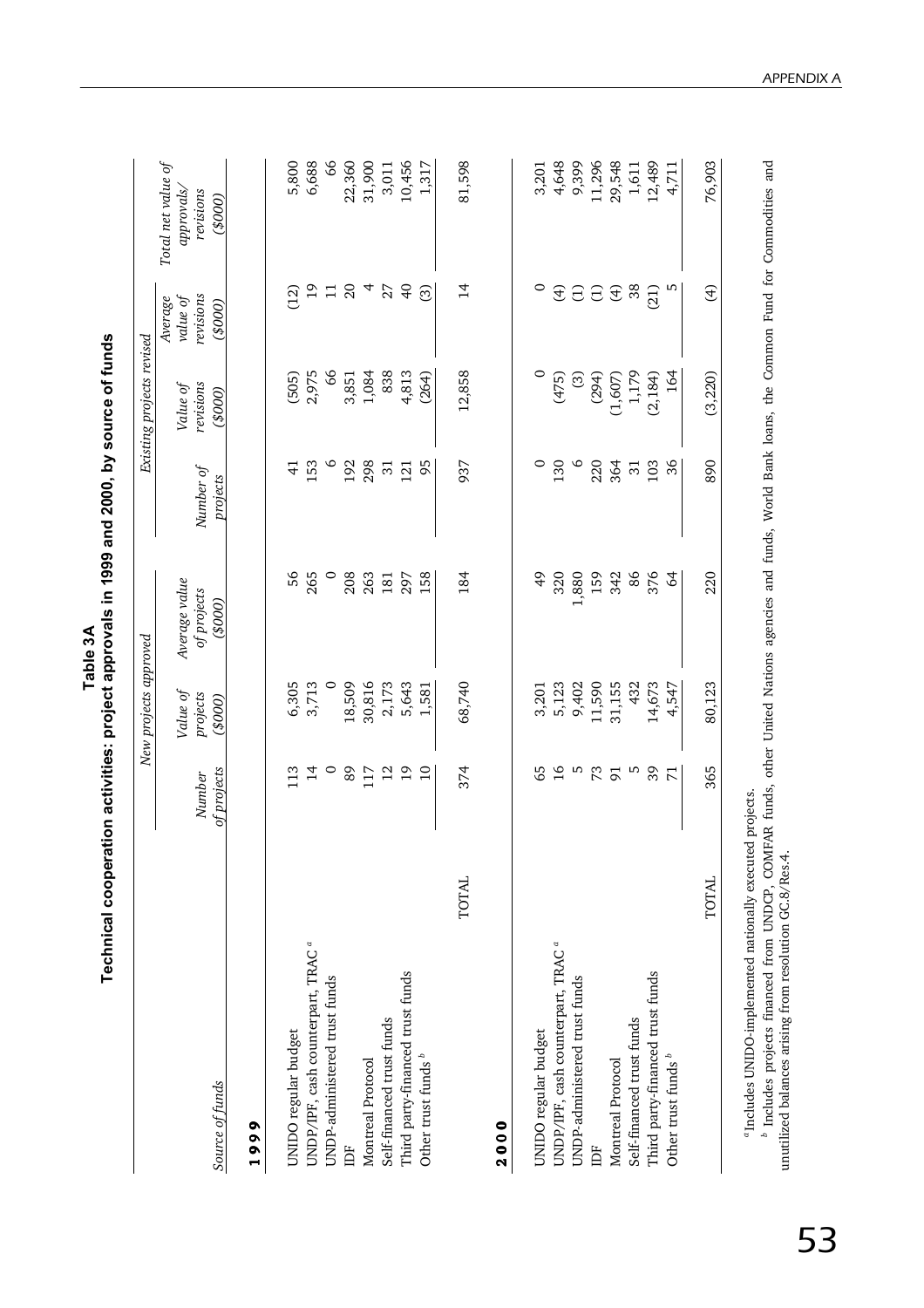|                                               | Africa (excluding<br>African Arab | African<br>Arab | Pacific (excludir.g<br>Western Asian<br>Asia and the | Asian Arab<br>Western | Arab     | Europe and       | America and<br>Latin | Global and    |        |
|-----------------------------------------------|-----------------------------------|-----------------|------------------------------------------------------|-----------------------|----------|------------------|----------------------|---------------|--------|
| Source of funds                               | States)                           | <b>States</b>   | Arab States)                                         | <b>States</b>         | regional | SIN              | Caribbean            | interregional | Total  |
| UNIDO regular budget                          | 1,027                             |                 | 473                                                  | 115                   |          | 421              | 567                  | 305           | 3,201  |
| UNDP/IPF, cash counterpart, TRAC <sup>a</sup> | 1,948                             | 293<br>318      |                                                      | (94)                  |          |                  | $\overline{12}$      |               | 4,648  |
| UNDP-administered trust funds                 | 135                               |                 | 2,962<br>8,109                                       |                       |          | $(498)$<br>1,158 |                      |               | 9,399  |
|                                               | 5,064                             | 1,284           | 1,779                                                | 317                   |          | 200              | $\frac{6}{8}$        | 1,782         | 11,296 |
| Montreal Protocol                             | 986                               | 3,426           | 14,864                                               | 1,711                 |          | 1,839            | 6,552                | 170           | 29,548 |
| Self-financed trust funds                     | $\odot$                           |                 | $\Xi$                                                | $\frac{3}{4}$         |          | 5                | 847                  | 636           | 1,611  |
| Third party-financed trust funds              | 3,653                             | 2,377           | 1,693                                                | 589                   |          | 23               | 55                   | 4,099         | 12,489 |
| Other trust funds <sup>b</sup>                | 762                               | 450             | 468                                                  | 480                   |          | 341              | 1,472                | 738           | 4,711  |
| TOTAL                                         | 13,568                            | 8,148           | 30,379                                               | 3,161                 | ء        | 3,545            | 10,367               | 7,730         | 76,903 |
| <b>Total Africa</b><br>Total Arab States      | 21,716<br>11,314                  |                 |                                                      |                       |          |                  |                      |               |        |

54

Table 3B

<sup>a</sup> Includes UNIDO-implemented nationally executed projects. Includes UNIDO-implemented nationally executed projects.

<sup>b</sup> Includes projects financed from UNDCP, COMFAR funds, other United Nations agencies and funds, World Bank loans, the Common Fund for Commodities and unutilized<br>balances arising from resolution GC.8/Res.4. Includes projects financed from UNDCP, COMFAR funds, other United Nations agencies and funds, World Bank loans, the Common Fund for Commodities and unutilized balances arising from resolution GC.8/Res.4.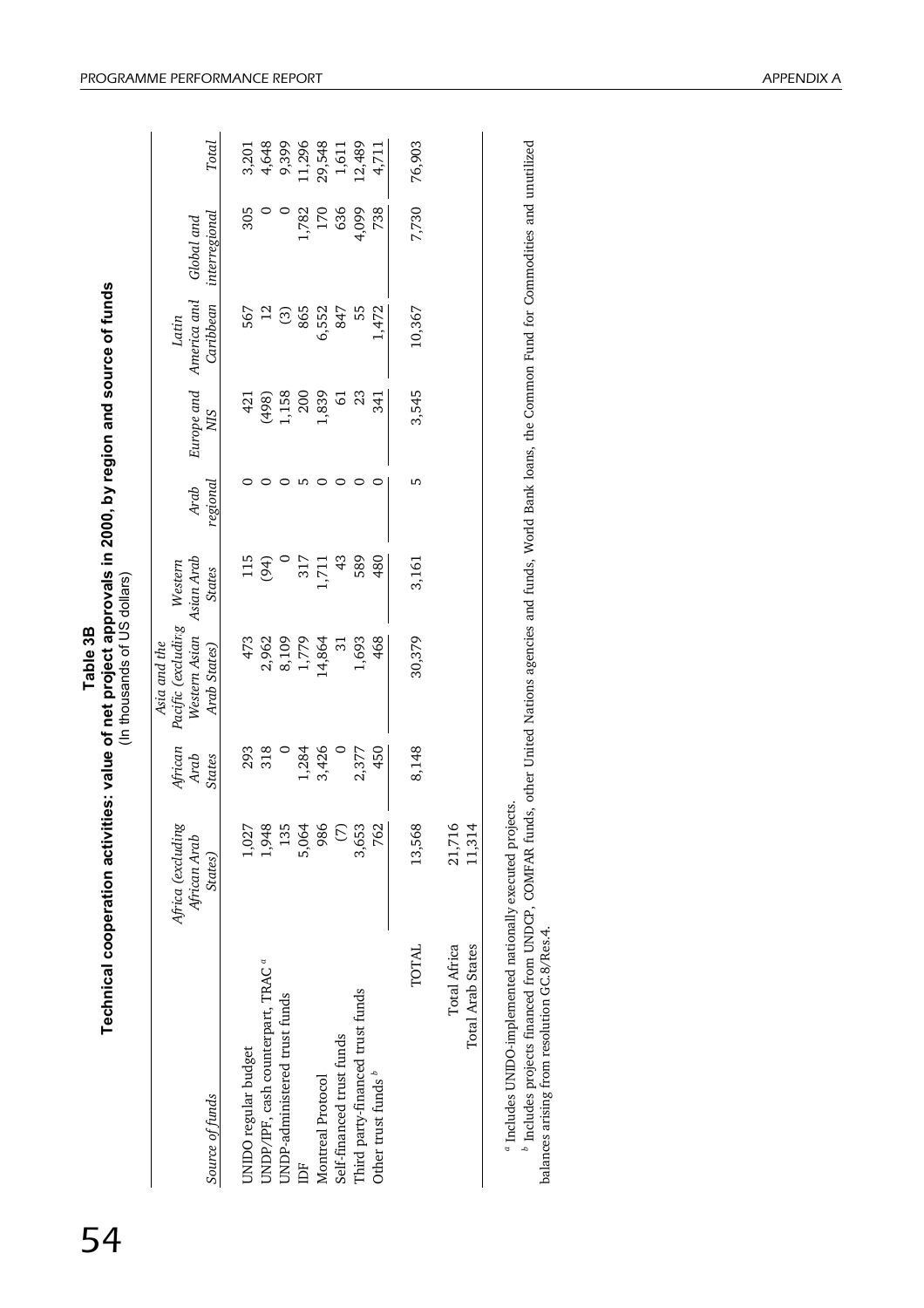| Expenditure on technical cooper                                                                                      | ration activities in 1999 and 2000, by source of funds and project component<br>Table 4 |        |                       |                                      |                             |                                    |                |
|----------------------------------------------------------------------------------------------------------------------|-----------------------------------------------------------------------------------------|--------|-----------------------|--------------------------------------|-----------------------------|------------------------------------|----------------|
|                                                                                                                      | Project personnel                                                                       |        |                       |                                      |                             |                                    |                |
| Source of funds                                                                                                      | experts' work-<br>Number of<br>months $\mathrm{^a}$                                     | 000\$  | Subcontracts<br>000\$ | and training<br>Fellowships<br>000\$ | Equipment<br>000\$          | Miscellaneous<br>expenses<br>\$000 | Total<br>000\$ |
| 1999                                                                                                                 |                                                                                         |        |                       |                                      |                             |                                    |                |
|                                                                                                                      |                                                                                         |        |                       |                                      |                             |                                    |                |
| UNIDO regular budget                                                                                                 | 489.6                                                                                   | 3,393  | 359                   | 604                                  | 1,262                       | 241                                | 5,859          |
| UNDP/IPF, cash counterpart, special measures, TRAC <sup>b</sup>                                                      | 867.1                                                                                   | 4,932  | 1,103                 | 1,035                                | 3,155                       | 432                                | 10,657         |
| UNDP-administered trust funds                                                                                        | 56.2                                                                                    | 802    | 298                   | 108                                  | $\mathcal{L}_{\mathcal{A}}$ | 80                                 | 1,359          |
| IDF                                                                                                                  | 1,766.0                                                                                 | 11,777 | 2,165                 | 1,419                                | 2,667                       | 1,060                              | 19,088         |
| Montreal Protocol                                                                                                    | 330.0                                                                                   | 1,841  | 26,957                | 497                                  | 5,475                       | 554                                | 35,324         |
| Self-financed trust funds                                                                                            | 179.1                                                                                   | 1,044  |                       | $\Xi$                                | 390                         | $\mathcal{Q}$                      | 1,511          |
| Third party-financed trust funds                                                                                     | 561.9                                                                                   | 4,515  | 549                   | 843                                  | 481                         | 55                                 | 6,739          |
| Other trust funds <sup>c</sup>                                                                                       | 149.0                                                                                   | 434    | 918                   | 148                                  | 1,462                       | $\mathcal{S}$                      | 2,992          |
| TOTAL                                                                                                                | 4,398.9                                                                                 | 28,738 | 32,351                | 4,665                                | 14,963                      | 2,812                              | 83,529         |
| 2000                                                                                                                 |                                                                                         |        |                       |                                      |                             |                                    |                |
| UNIDO regular budget                                                                                                 | 38.0                                                                                    | 817    | $\frac{8}{18}$        | 201                                  | 249                         | Ξ                                  | 1,386          |
| UNDP/IPF, cash counterpart, special measures, TRAC <sup>b</sup>                                                      | 419.9                                                                                   | 3,803  | 733                   | 1,122                                | 1,078                       | 269                                | 7,005          |
| UNDP-administered trust funds                                                                                        | 14.1                                                                                    | 147    | 134                   | $\frac{1}{2}$                        | $\overline{a}$              | w                                  | 286            |
| Ë                                                                                                                    | 1,134.5                                                                                 | 12,027 | 1,212                 | 1,679                                | 2,519                       | 878                                | 18,315         |
| Montreal Protocol                                                                                                    | 163.9                                                                                   | 2,263  | 17,501                | 551                                  | 6,409                       | 350                                | 27,074         |
| Self-financed trust funds                                                                                            | 65.3                                                                                    | 782    | 679                   | 95                                   | 476                         | 147                                | 2,179          |
| Third party-financed trust funds                                                                                     | 601.5                                                                                   | 6,172  | 900                   | 1,212                                | 1,102                       | 341                                | 9,727<br>2,691 |
| Other trust funds <sup>c</sup>                                                                                       | 94.5                                                                                    | 1,307  | 701                   | 104                                  | 489                         | $\infty$                           |                |
| TOTAL                                                                                                                | 2,531.7                                                                                 | 27,318 | 21,878                | 4,954                                | 12,332                      | 2,181                              | 68,663         |
| Work months:<br>International experts and consultants<br><sup>a</sup> Categories are as follows:<br>National experts | 923.0<br>2,531.7<br>1,608.7                                                             |        |                       |                                      |                             |                                    |                |

Includes UNIDO-implemented nationally executed projects.

*bc* Includes projects financed from UNDCP, COMFAR funds, other United Nations agencies and funds, World Bank loans, the Common Fund for Commodities and unutilized balances arising from resolution GC.8/Res.4.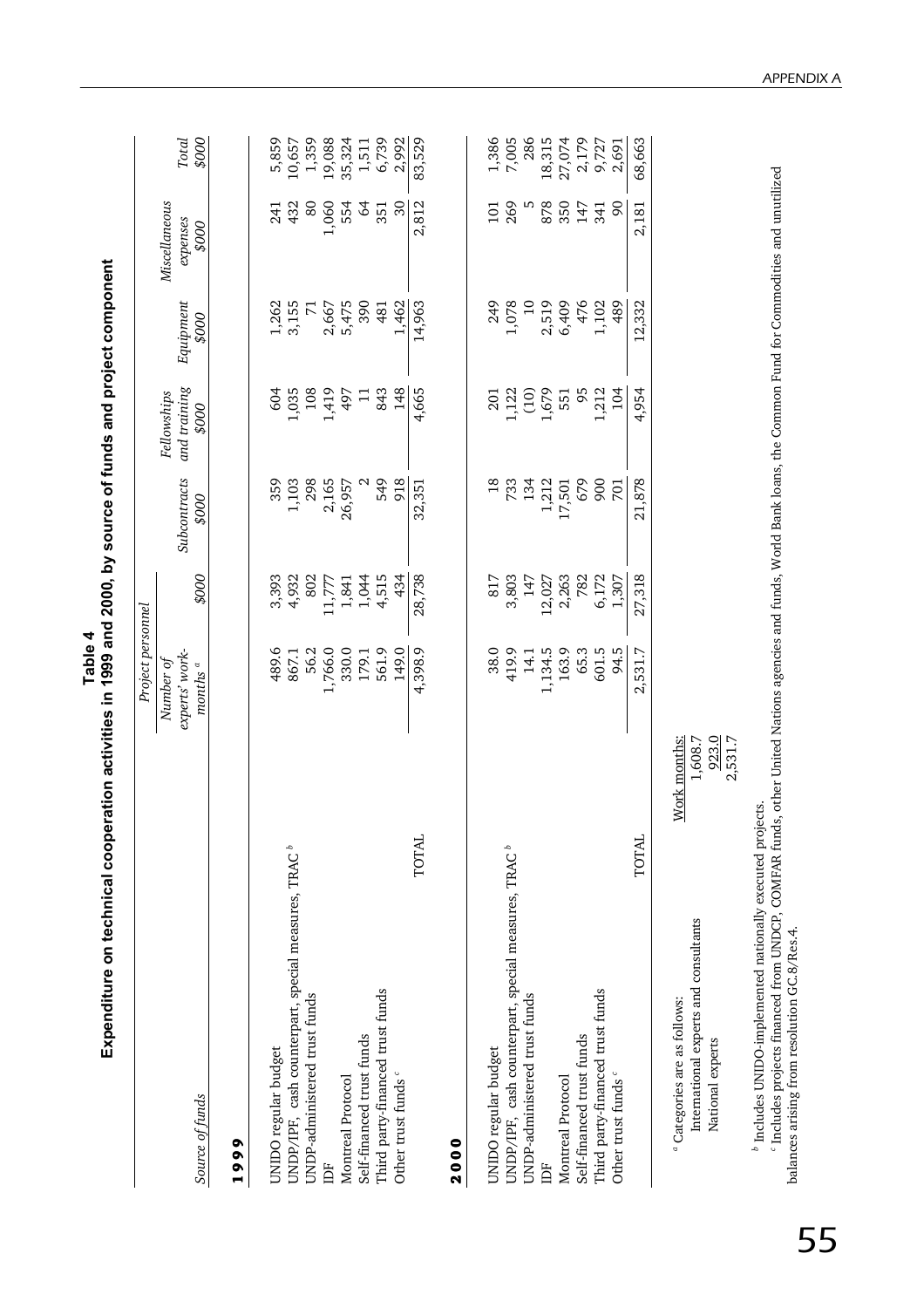| Expenditure on technical cooperation activities in 2000, by service module and geographical area                                      |                                                 |                                  | (In thousands of US dollars)                                           |                                        |                  |                   |                                   |                             |        |
|---------------------------------------------------------------------------------------------------------------------------------------|-------------------------------------------------|----------------------------------|------------------------------------------------------------------------|----------------------------------------|------------------|-------------------|-----------------------------------|-----------------------------|--------|
| Service module                                                                                                                        | African Arab<br>(excluding<br>States)<br>Africa | African<br><b>States</b><br>Arab | Western Asian<br>Asia and the<br>Arab States)<br>(excluding<br>Pacific | Asian Arab<br>Western<br><b>States</b> | regional<br>Arab | and NIS<br>Europe | America and<br>Caribbean<br>Latin | interregional<br>Global and | Total  |
| Industrial policy formulation and implementation (SM 1)                                                                               | 628                                             | $\circ$                          | 475                                                                    | 87                                     | ල                | 54                | 0                                 | 22                          | 1,303  |
| Statistics and information networks (SM 2)                                                                                            | 173                                             | $\overline{2}$                   | 186                                                                    | $\circ$                                | 0                | $\circ$           | 745                               | 0                           | 1,116  |
| $\overline{+}$<br>Continuous improvement and quality management (SM 3,<br>Metrology, standardization, certification and accreditation | 1,064                                           | 594                              | 689                                                                    | 293                                    | 0                | 427               | $\overline{81}$                   | 0                           | 3,148  |
| Investment and technology promotion (SM 5)                                                                                            | 1,564                                           | 643                              | 627                                                                    | 216                                    | 115              | 369               | 108                               | 9,841                       | 13,483 |
| United Nations Framework Convention on Climate Change<br>and Kyoto Protocol (SM 7)                                                    | $\circ$                                         | 0                                | $\odot$                                                                | $\circ$                                | 0                | $\circ$           | $\circ$                           | 0                           | ම      |
| Rural energy development (SM 8, 9)<br>Energy efficiency                                                                               | (23)                                            | 0                                | 1,246                                                                  | $\Omega$                               | $\circ$          | 270               | 58                                | 77                          | 1,648  |
| Pollution control and waste management (SM 6, 10, 11)<br>Environmental policy framework<br>Cleaner production                         | 1,578                                           | 242                              | 3,043                                                                  | 178                                    | $\circ$          | 650               | 1,141                             | 1,375                       | 8,207  |
| Montreal Protocol (SM 12)                                                                                                             | 1,327                                           | 1,733                            | 12,476                                                                 | 2,689                                  | 0                | 2,824             | 6,011                             | 126                         | 27,186 |
| Policy for women's entrepreneurship development<br>Entrepreneurship development (SM 13, 14, 15)<br>SME policy framework               | 2,578                                           | $\overline{c}$                   | 918                                                                    | 87                                     | $\overline{11}$  | 439               | 763                               | 643                         | 5,551  |
| 6<br>Upgrading agro-industries and related technical skills (SM 1                                                                     | 2,140                                           | 420                              | 2,190                                                                  | 24                                     | 0                | Б                 | 678                               | $\frac{4}{9}$               | 5,506  |
| Other                                                                                                                                 | 284                                             | $\odot$                          | 198                                                                    | $\circ$                                | $\circ$          | 103               | 369                               | 572                         | 1,524  |
| Ę<br><b>TOT</b>                                                                                                                       | 11,313                                          | 3,654                            | 22,039                                                                 | 3,594                                  | 223              | 5,181             | 9,954                             | 12,705                      | 68,663 |
| <b>Total Arab States</b><br>Total Africa                                                                                              | 14,967<br>7,471                                 |                                  |                                                                        |                                        |                  |                   |                                   |                             |        |

**Table 5 Expenditure on technical cooperation activities in 2000, by service module and geographical area** (In thousands of US dollars) ŕ Table 5  $\vdots$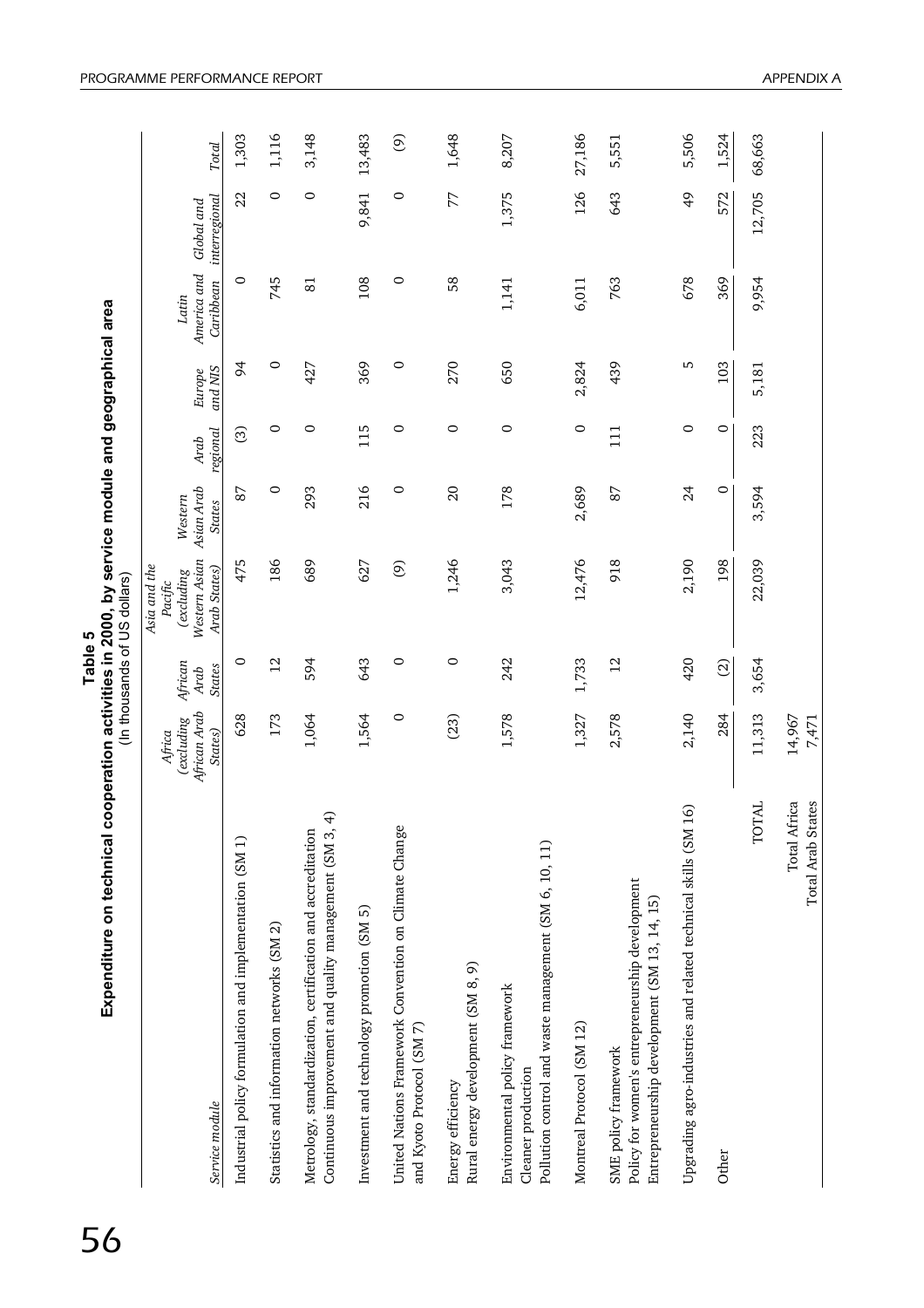| Expenditure on                                                                                         |          | (In thousands of US dollars) | technical cooperation activities, by geographical area, 1997 to 2000 |                 |                |
|--------------------------------------------------------------------------------------------------------|----------|------------------------------|----------------------------------------------------------------------|-----------------|----------------|
| Area                                                                                                   |          | 1997                         | 1998                                                                 | 1999            | 2000           |
| Africa (excluding African Arab States)<br>Regional projects<br>Country projects                        |          | 6,270<br>15,772              | 9,479<br>4,689                                                       | 11,545<br>3,573 | 9,539<br>1,774 |
|                                                                                                        | Subtotal | 22,042                       | 14,168                                                               | 15,118          | 11,313         |
| African Arab States                                                                                    |          | 8,508                        | 4,317                                                                | 3,332           | 3,654          |
| (excluding Western Asian Arab States)<br>Regional projects<br>Country projects<br>Asia and the Pacific |          | 26,553<br>2,832              | 27,676<br>2,627                                                      | 1,665<br>31,133 | 21,136<br>903  |
|                                                                                                        | Subtotal | 29,385                       | 30,303                                                               | 32,798          | 22,039         |
| Western Asian Arab States                                                                              |          | 6,462                        | 4,517                                                                | 4,333           | 3,594          |
| Arab regional                                                                                          |          | 176                          | 98                                                                   | Q               | 223            |
| Regional projects<br>Country projects<br>Europe and NIS                                                |          | 956<br>7,498                 | 980<br>5,992                                                         | 5,180<br>548    | 4,839<br>342   |
|                                                                                                        | Subtotal | 8,454                        | 6,972                                                                | 5,728           | 5,181          |
| Latin America and the Caribbean<br>Regional projects<br>Country projects                               |          | 256<br>6,397                 | 6,496<br>912                                                         | 7,907<br>857    | 9,326<br>628   |
|                                                                                                        | Subtotal | 6,653                        | 7,408                                                                | 8,764           | 9,954          |
| Global and interregional projects                                                                      |          | 15,582                       | 13,333                                                               | 13,447          | 12,705         |
| TOTAL                                                                                                  |          | 97,262                       | 81,116                                                               | 83,529          | 68,663         |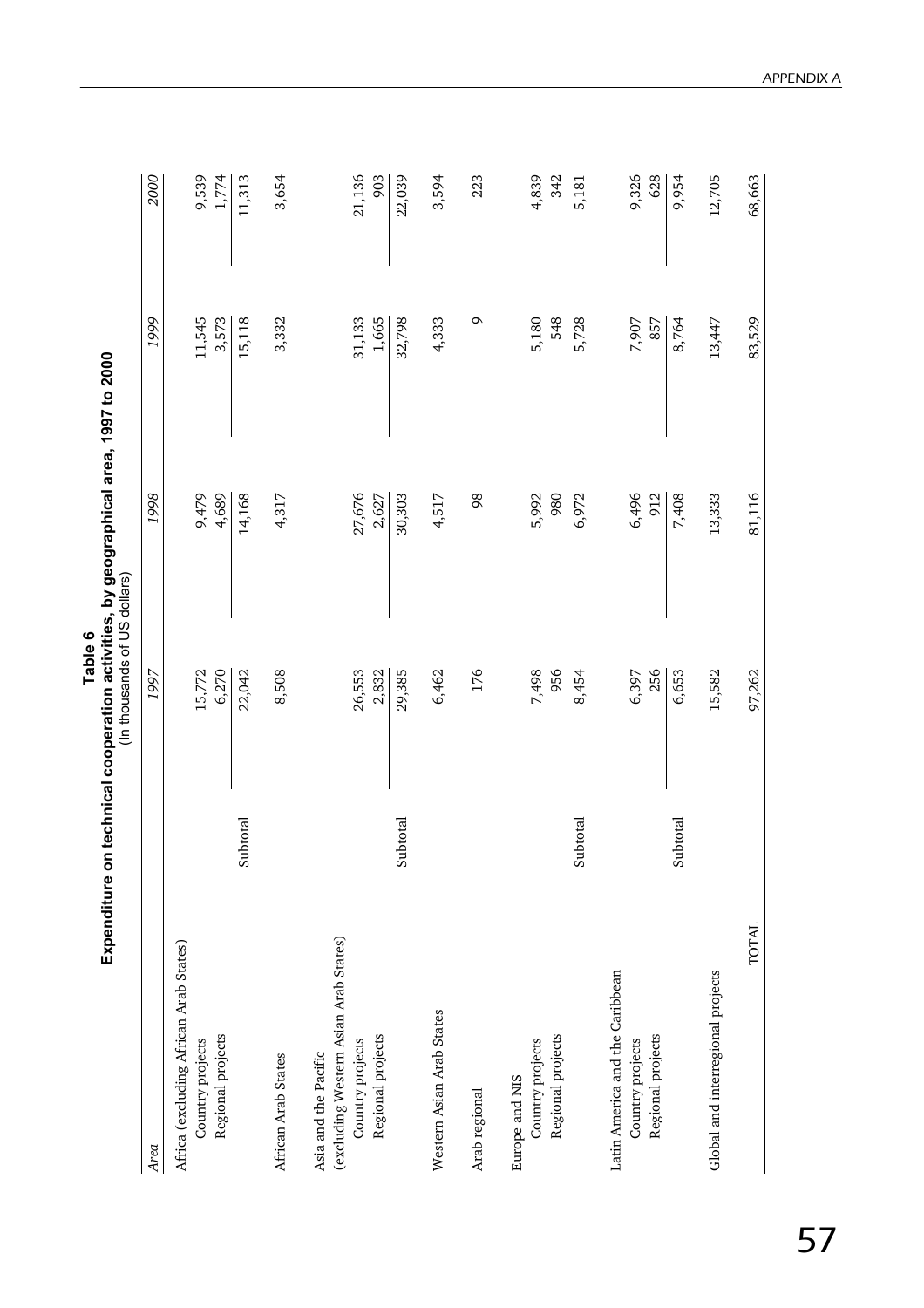| Table, | Technical cooperation activities: project expenditure in 2000, by geographical a | (In thousands of US dollars) |
|--------|----------------------------------------------------------------------------------|------------------------------|
|        |                                                                                  |                              |

rea

58

18,315 12,332 68,663 815<br>571 7,005<br>286 27,074 2,179 9,727 68,663 27,318 21,878 4,954 2,181 RP 0 0.0 0 0.0 131 0.6 15 0.4 0 0.0 136 2.6 396 4.0 137 1.1 815 special measures, TRAC *a* 1,580 14.0 316 8.6 3,428 15.6 348 9.7 226 101.3 992 19.1 115 1.2 0 0.0 7,005 UNDP-administered trust funds (28) (0.2) 0 0.0 161 0.7 0 0.0 0 0.0 26 0.5 0 0.0 127 1.0 286 IDF 4,426 39.1 776 21.2 4,551 20.6 338 9.4 (3) (1.3) 475 9.2 1,559 15.7 6,193 48.7 18,315 Montreal Protocol 1,328 11.7 1,817 49.7 12,427 56.4 2,711 75.4 2,734 52.4 52.8 52.8 60.06 60.3 51 0.4 27,074 Self-financed trust funds trust funds trust funds to the S4 2.3  $\frac{2.3}{1.7}$  2.3  $\frac{2.3}{2.17}$   $\frac{2.3}{2.17}$   $\frac{2.3}{2.17}$   $\frac{2.3}{2.17}$   $\frac{2.3}{2.17}$   $\frac{2.3}{2.17}$   $\frac{2.3}{2.17}$ Third party-financed trust funds trust funds funds 2,3 0.0 0.0 0.0 0.3 2.4.2 17.21 24.0 432 0.5 0.5 0.3 0.3 0.3 2,691 TOTAL 11,313 3,654 22,039 3,594 223 5,181 9,954 12,705 68,663 Project personnel 6,673 59.0 1,384 37.9 5,821 26.4 841 23.4 23.4 23.4 25.4 25.1 2,318 20.3 23.3 8,246 64.9 27,318 Subcontracts 1,486 11.7 20.6 9.2 26.6 9.74 44.2 1,784 49.6 3 1.3 1,785 34.5 5,053 5,053 50.8 11.486 11.7 21,878 Fellowships and training 1,062 9.4 452 12.4 1,542 7.0 200 5.6 0 0.0 233 4.5 193 1.9 1,272 10.0 4,954 Equipment 2,147 1,142 18.4 2,083 18.4 4,409 20.0 0.9 2 0.9 2 0.9 2 0.9 2 0.9 2 0.9 2,332 TOTAL 11,313 3,654 22,038 3,594 223 5,182 9,954 12,705 68,663 Total IDDA 539 4.8 32 0.9 0 0.0 0 0.0 0 0.0 0 0.0 0 0.0 0 0.0 571 Other trust funds 5.0 5.0 5.0 16.0 16 0.4 0.0 16 0.4 0.4 174 0.4 0.4 0.5 0.6 9.6 9.6 9.6 9.6 9.7.3 2,691 9.691 Miscellaneous 4.9 4.9 4.9 4.9 4.0 1.8 3.2 5.1 5.1 5.1 7 3.1 5.1 5.1 5.1 5.1 7 3.1 5.1 5.1 5.1 5.1 5.1 5.181 5.1 Table 7<br>Technical cooperation activities: project expenditure in 2000, by geographical area<br>Africa (excluding Asia and the Pacific (excluding Western Asian<br>African Arab African Arab Western Asian Western Asian Arab Arab Lu 48.7  $10.0$ 8.7  $0.4$ 39.2 11.7 % $\overline{11}$  $\overline{0}$ .  $0.0$ <br>1.0  $2.3$ 7.3 64.9 4.7  $\delta$ interregiona Global and 6,193<br>51 4,978 1,486  $\circ$  $\circ$ 127 296 923 12,705 8,246 1,272 1,102 599 12,705 137 15.7 60.3  $12.3$ 50.8  $21.6$ % $4.0$  $0.0$  $0.6$ 5.9 % $23.3$  $1.9$  $2.4$  $1.2$  $0.0$ Latin America and Caribbean  $\circ$ 1,559 6,006 1,227 9,954 5,053 193 2,147 396 237 115 59 592 2,324 9,954  $2.8$  $2.6$ 52.8 34.5 23.2  $\delta$  $\overline{0}$ . 19.1  $0.5$ 9.2  $6.3$ 7.8 %35.1  $4.5$ Europe and NIS  $1.7$  $\circ$ 475 2,734 1,818 1,785 233 1,202 144 136 992 26 325 405 5,181 88 5,182  $\begin{array}{c} (1.3) \\ 0.0 \\ 0.0 \end{array}$  $\delta$  $\begin{array}{c} 0.0 \\ 0.0 \end{array}$ %94.6  $1.3$  $0.0$  $0.9$ <br>3.1  $0.0$ 226 101.3  $0.0$ regional Arab  $\odot$  $\circ$  $\circ$  $\circ$  $\circ$  $\circ$  $\circ$  $\circ$ 223 211  $\circ$  $\triangleright$ 223 18.3  $\overline{\phantom{0}}$ % $0.0$  $9.4$ 75.4  $2.3$  $2.3$ % $23.4$ 49.6  $5.6$  $0.4$  $9.7$ <br>0.0  $0.4$  $3.1$ Western Asian By project component Arab States B. By project component A. By source of funds  $\frac{15}{9}$ 659  $110$ 338 1,784 2,711 3,594 200 3,594 348  $84$ 83  $15$ 841  $0.6$  $\overline{0}$ .  $15.6$ <br>0.7 20.6 56.4 5.2 %44.2 7.0  $20.0$ % $0.1$  $0.\overline{8}$ 26.4  $2.3$ Pacific (excluding Western Asian Asia and the Arab States)  $\ddot{a}$ 4,409  $\circ$ 4,551 12,427 1,139 174 22,039 9,749 1,542 517 3,428 28 22,038 131 5,821 161  $\ddot{\phantom{0}}$ 26.6 19.9 % $\ddot{0}$ . 8.6  $21.2$ 49.7 11.8  $\delta$ 37.9  $12.4$  $3.2$  $0.0$  $0.0$  $7.3$  $0.4$ African Arab **States** 1,817 432 3,654 452 728 118 3,654  $\circ$  $32$ 316 776 265  $16$ ,384 972 24.0 18.4  $\delta$  $4.8$ 14.0 39.1 11.7  $5.0$ %59.0 9.2  $9.4$  $4.0$  $0.0$  $(0.2)$  $1.7\,$ Africa (excluding African Arab States) 4,426 1,328 14,967 1,046 1,062 2,083 449 11,313  $\circ$ 539 2,711 566 11,313 7,471 ,580  $(28)$ 191 6,673 Total Africa 14,967 Total Arab States 7,471 **TOTAL TOTAL** Third party-financed trust funds JNDP-administered trust funds JNDP/IPF, cash counterpart, UNDP/IPF, cash counterpart, special measures, TRAC<sup>a</sup> Self-financed trust funds Fellowships and training JNIDO regular budget UNIDO regular budget Other trust funds<sup>b</sup> **Total Arab States Montreal Protocol** Project personnel Miscellaneous **Total Africa** Subcontracts Equipment **NODA** RP. Ĕ

<sup>a</sup> Includes UNIDO-implemented nationally executed projects. Includes UNIDO-implemented nationally executed projects.

<sup>b</sup> Includes projects financed from UNDCP, COMFAR funds, other United Nations agencies and funds, World Bank loans, the Common Fund for Commodities and unutilized balances *b* Includes projects financed from UNDCP, COMFAR funds, other United Nations agencies and funds, World Bank loans, the Common Fund for Commodities and unutilized balances arising from resolution GC.8/Res.4. arising from resolution GC.8/Res.4.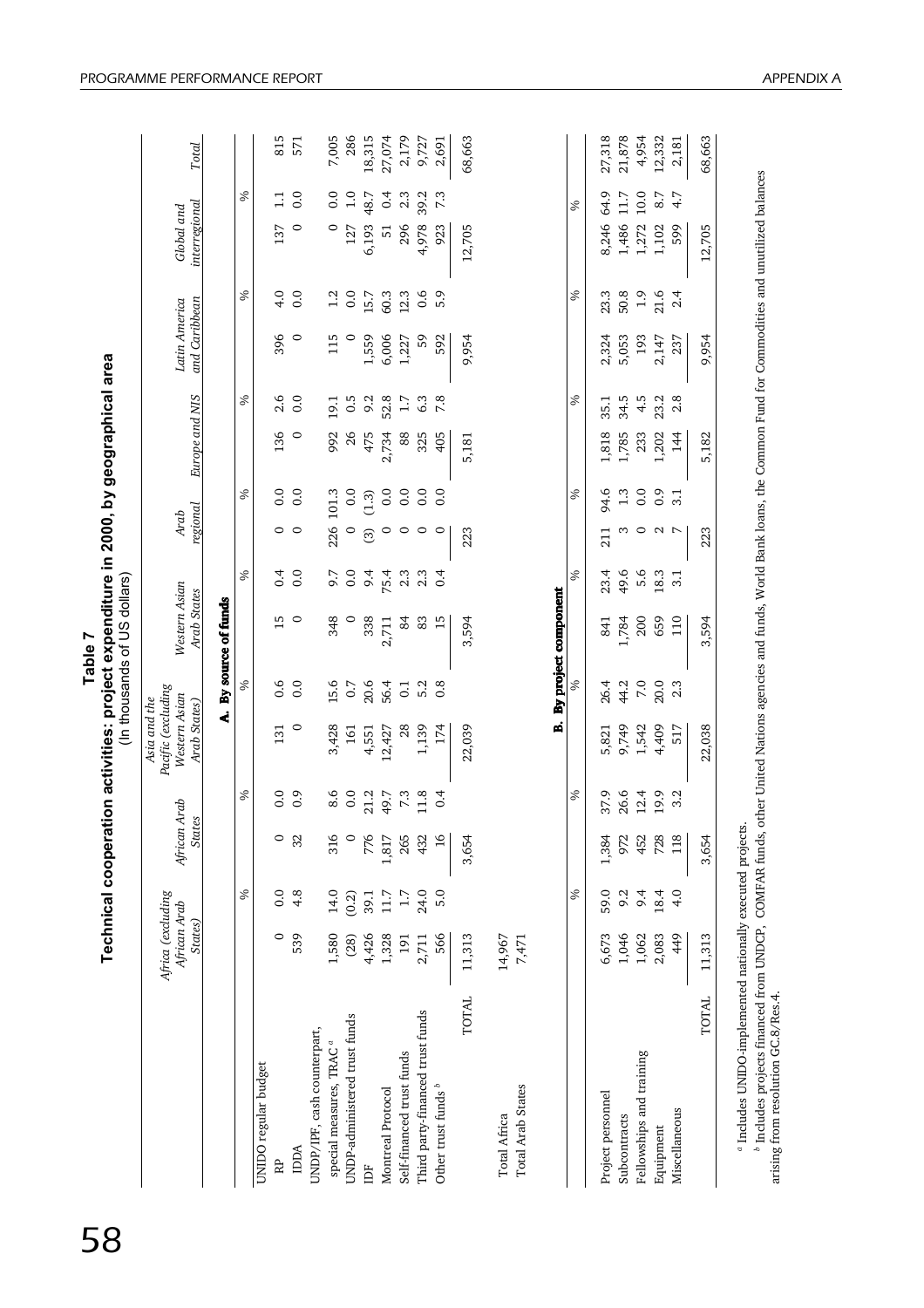| Table 8                                                        |
|----------------------------------------------------------------|
| Support services for policy and programme development and      |
| technical support services at the project level, 1999 and 2000 |
| (In work-months provided by UNIDO staff)                       |

|                                               | <b>TOTAL</b> | 101.1             | 70.4             |
|-----------------------------------------------|--------------|-------------------|------------------|
| <b>Global and interregional</b>               |              | 0.0               | 0.0              |
|                                               | Subtotal     | 8.4               | 2.9              |
| Regional                                      |              | 0.0               | $0.0\,$          |
| Latin America and the Caribbean<br>Country    |              | 8.4               | 2.9              |
|                                               |              |                   |                  |
| Regional                                      | Subtotal     | 1.4<br>25.6       | 7.8              |
| Country                                       |              | 24.2              | 7.8<br>0.0       |
| <b>Europe and NIS</b>                         |              |                   |                  |
|                                               | Subtotal     | $\overline{34.0}$ | 31.1             |
| Regional                                      |              | 0.0               | 0.0              |
| Asia and the Pacific<br>Country               |              | 34.0              | 31.1             |
|                                               | Subtotal     | $\overline{1.4}$  | $\overline{1.8}$ |
| Country<br>(African Arab States) <sup>b</sup> |              | $-5.0$            | $-7.1$           |
| Regional                                      |              | 0.0               | 0.0              |
| <b>Arab States</b><br>Country                 |              | 6.4               | 8.9              |
|                                               | Subtotal     | 31.7              | 26.8             |
| Regional                                      |              | 0.0               | 0.0              |
| Africa<br>Country <sup>a</sup>                |              | 31.7              | 26.8             |
|                                               |              |                   |                  |
|                                               |              | 1999              | 2000             |

*<sup>a</sup>* Includes African Arab States.

*<sup>b</sup>* Figures deducted (included under "Africa").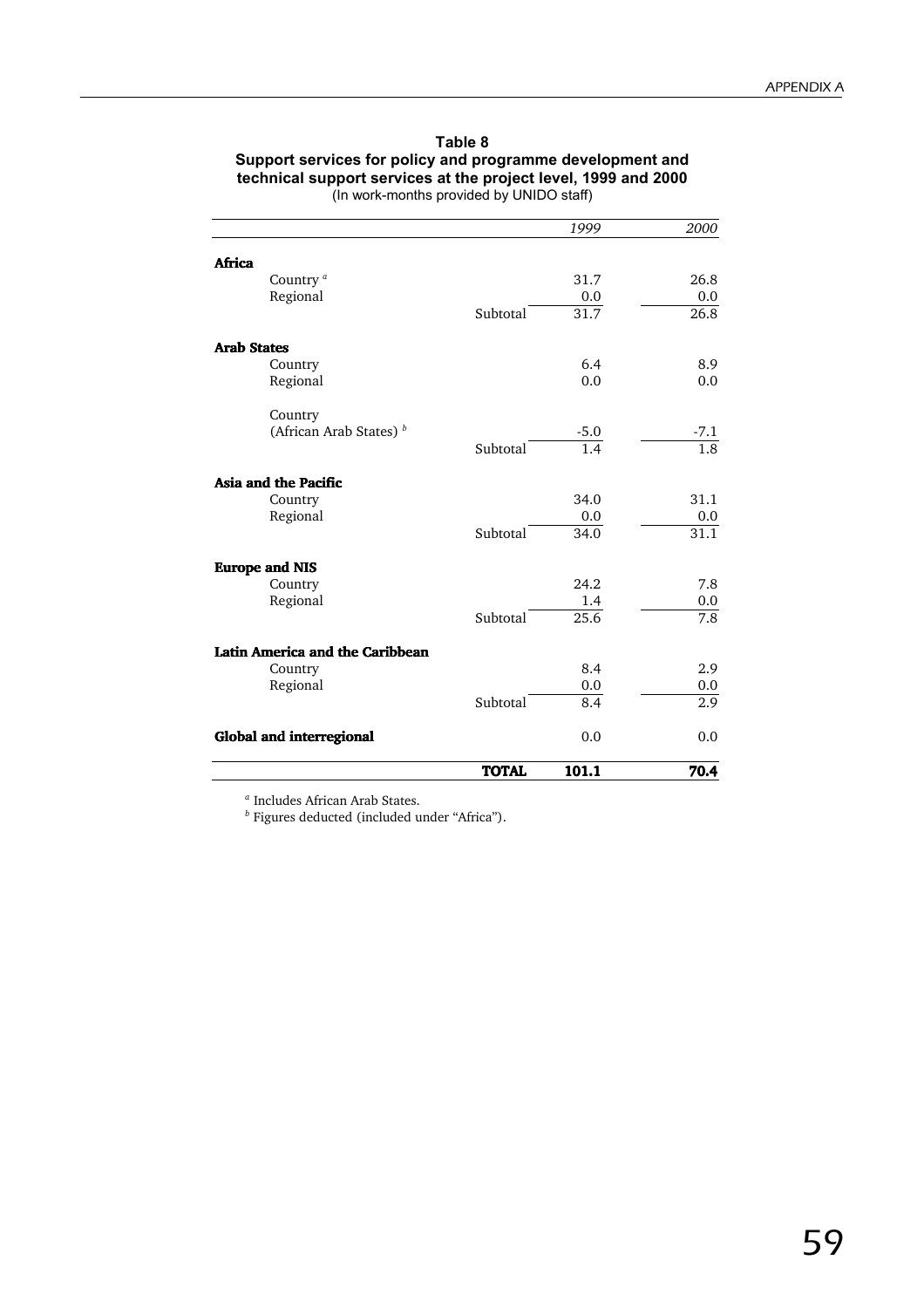#### **Table 9**

**Regular and operational budget net expenditure by programme and object of expenditure in 2000**

(In thousands of US dollars)

|              |                                                  | $\mathbf{1}$ | 2                        | 3                        | 4       | 5<br>Regular<br>Programme | 6       | 7        |
|--------------|--------------------------------------------------|--------------|--------------------------|--------------------------|---------|---------------------------|---------|----------|
|              | Programme                                        |              | Staff costs Consultants  | Meetings                 | Travel  | of TC                     | Other   | Total    |
|              | <b>Expenditure</b>                               |              |                          |                          |         |                           |         |          |
| A            | <b>GOVERNING BODIES</b>                          |              |                          |                          |         |                           |         |          |
| A.1          | Meetings of Governing Bodies                     | 7.3          |                          |                          |         |                           | 1,467.5 | 1,474.8  |
| A.2          | Secretariat of Governing Bodies and External     |              |                          |                          |         |                           |         |          |
|              | Relations                                        | 229.2        |                          | ÷,                       | 2.2     |                           | 75.8    | 307.2    |
|              | Subtotal                                         | 236.5        | $\blacksquare$           | $\mathbf{r}$             | 2.2     | $\overline{\phantom{a}}$  | 1,543.3 | 1,782.0  |
| B            | <b>GENERAL MANAGEMENT</b>                        |              |                          |                          |         |                           |         |          |
| B.1          | <b>Executive Direction and Management</b>        | 2,195.7      | 197.2                    | 91.0                     | 150.6   | 19.0                      | 346.1   | 2,999.6  |
| B.2          | Internal Oversight                               | 595.3        | 0.1                      | $\sim$                   | 3.9     | $\overline{\phantom{a}}$  | 0.7     | 600.0    |
| B.3          | Legal Affairs                                    | 336.4        | 0.2                      | $\bar{a}$                | $1.2\,$ | ÷.                        |         | 337.8    |
| B.4          | United Nations System Coordination               | 669.3        | 25.2                     | $\overline{\phantom{a}}$ | 9.5     | $\overline{\phantom{a}}$  | 90.9    | 794.9    |
| B.5          | Public Information                               | 98.3         | $\blacksquare$           | ÷.                       | 20.1    | $\overline{\phantom{a}}$  | 91.3    | 209.7    |
|              | Subtotal                                         | 3,895.0      | 222.7                    | 91.0                     | 185.3   | 19.0                      | 529.0   | 4,942.0  |
| C            | STRENGTHENING OF INDUSTRIAL CAPACITIES           |              |                          |                          |         |                           |         |          |
| C.1          | Investment and Technology Promotion              | 2,702.5      |                          |                          | 44.4    | 86.2                      | 35.2    | 2,868.3  |
| C.2          | Industrial Strategies and Policies               | 1,621.9      | 292.5                    | ä,                       | 17.0    | 104.4                     | 28.0    | 2,063.8  |
| C.3          | Statistics and Information Networks              | 2,021.5      | 32.7                     | ä,                       | 20.5    | 89.8                      | 90.9    | 2,255.4  |
| C.4          | Metrology, Standardization, Certification and    |              |                          |                          |         |                           |         |          |
|              | Accreditation                                    | 402.5        |                          |                          | 9.4     | 34.5                      | ÷,      | 446.4    |
| C.5          | Continuous Improvement and Quality               |              |                          |                          |         |                           |         |          |
|              | Management                                       | 480.7        |                          | ÷.                       | 3.5     | 123.7                     | 46.1    | 654.0    |
| C.6          | Upgrading Agro-Industries and Related Technical  |              |                          |                          |         |                           |         |          |
|              | Skills                                           | 1,986.6      | 100.4                    |                          | 16.9    | 221.0                     | 53.7    | 2,378.6  |
| C.7          | Policy Framework for Small and Medium            |              |                          |                          |         |                           |         |          |
|              | Enterprises                                      | 482.5        | 96.7                     |                          | 12.2    |                           | 7.0     | 598.4    |
| C.8          | Industrial Business Development Services         | 1,257.5      | 71.5                     | 54.3                     | 33.1    | 342.7                     | 84.6    | 1,843.7  |
| C.9          | Women's Enterpreneurship Development             | 308.6        | $\Box$                   | ä,                       | 0.9     |                           |         | 309.5    |
| C.10         | Direction and Management                         | 771.4        | 112.7                    | $\overline{\phantom{a}}$ | 30.0    |                           | 1,036.6 | 1,950.7  |
|              | Subtotal                                         | 12,035.7     | 706.5                    | 54.3                     | 187.9   | 1,002.3                   | 1,382.1 | 15,368.8 |
| D            | CLEANER AND SUSTAINABLE INDUSTRIAL               |              |                          |                          |         |                           |         |          |
|              | DEVELOPMENT                                      |              |                          |                          |         |                           |         |          |
| D.1          | Environmental Policy Framework                   | 427.3        |                          |                          | 11.0    | 16.3                      |         | 454.6    |
| D.2          | <b>Cleaner Production</b>                        | 1,070.2      |                          | $\overline{\phantom{a}}$ | 6.5     | 189.3                     | 76.8    | 1,342.8  |
| D.3          | Pollution Control and Waste Management           | 922.2        |                          |                          | 8.8     |                           | 6.0     | 937.0    |
| D.4          | <b>Energy Efficiency</b>                         | 619.1        |                          | ÷.                       | 17.8    | 32.5                      | 31.2    | 700.6    |
| D.5          | Renewable Energy Development                     | 390.5        |                          |                          |         |                           |         | 390.5    |
| D.6          | Montreal Protocol on Substances that Deplete the |              |                          |                          |         |                           |         |          |
|              | Ozone Layer                                      | 2,122.6      |                          |                          | 17.7    | ÷,                        | 197.3   | 2,337.6  |
| D.7          | United Nations Framework Convention on           |              |                          |                          |         |                           |         |          |
|              | Climate Change and Kyoto Protocol                | 562.7        |                          | ÷,                       | 23.4    |                           | 1.7     | 587.8    |
| D.8          | Direction and Management                         | 773.3        | $\overline{\phantom{a}}$ | ä,                       | 19.3    | $\blacksquare$            | 494.5   | 1,287.1  |
|              | Subtotal                                         | 6,887.9      | $\overline{\phantom{a}}$ | $\sim$                   | 104.5   | 238.1                     | 807.5   | 8,038.0  |
| $\mathbf E$  | REGIONAL PROGRAMME                               |              |                          |                          |         |                           |         |          |
| E.1          | Africa and LDCs                                  | 3,554.9      |                          |                          | 51.8    | 8.1                       | 953.2   | 4,568.0  |
| $\mbox{E.2}$ | Arab Countries                                   | 1,494.6      |                          |                          | 28.8    | $\Box$                    | 331.0   | 1,854.4  |
| E.3          | Asia and the Pacific                             | 1,957.1      | 19.0                     | 68.1                     | 34.8    | ÷,                        | 613.1   | 2,692.1  |
| E.4          | Europe and NIS                                   | 983.8        |                          |                          | 14.5    | 79.3                      | 109.5   | 1,187.1  |
| E.5          | Latin America and the Caribbean                  | 1,406.8      |                          | ä,                       | 49.9    | 129.8                     | 479.1   | 2,065.6  |
| E.6          | Direction and Management                         | 533.8        | 62.6                     | ÷,                       | 17.2    | $\overline{\phantom{a}}$  | 258.9   | 872.5    |
|              | Subtotal                                         | 9,931.0      | 81.6                     | 68.1                     | 197.0   | 217.2                     | 2,744.8 | 13,239.7 |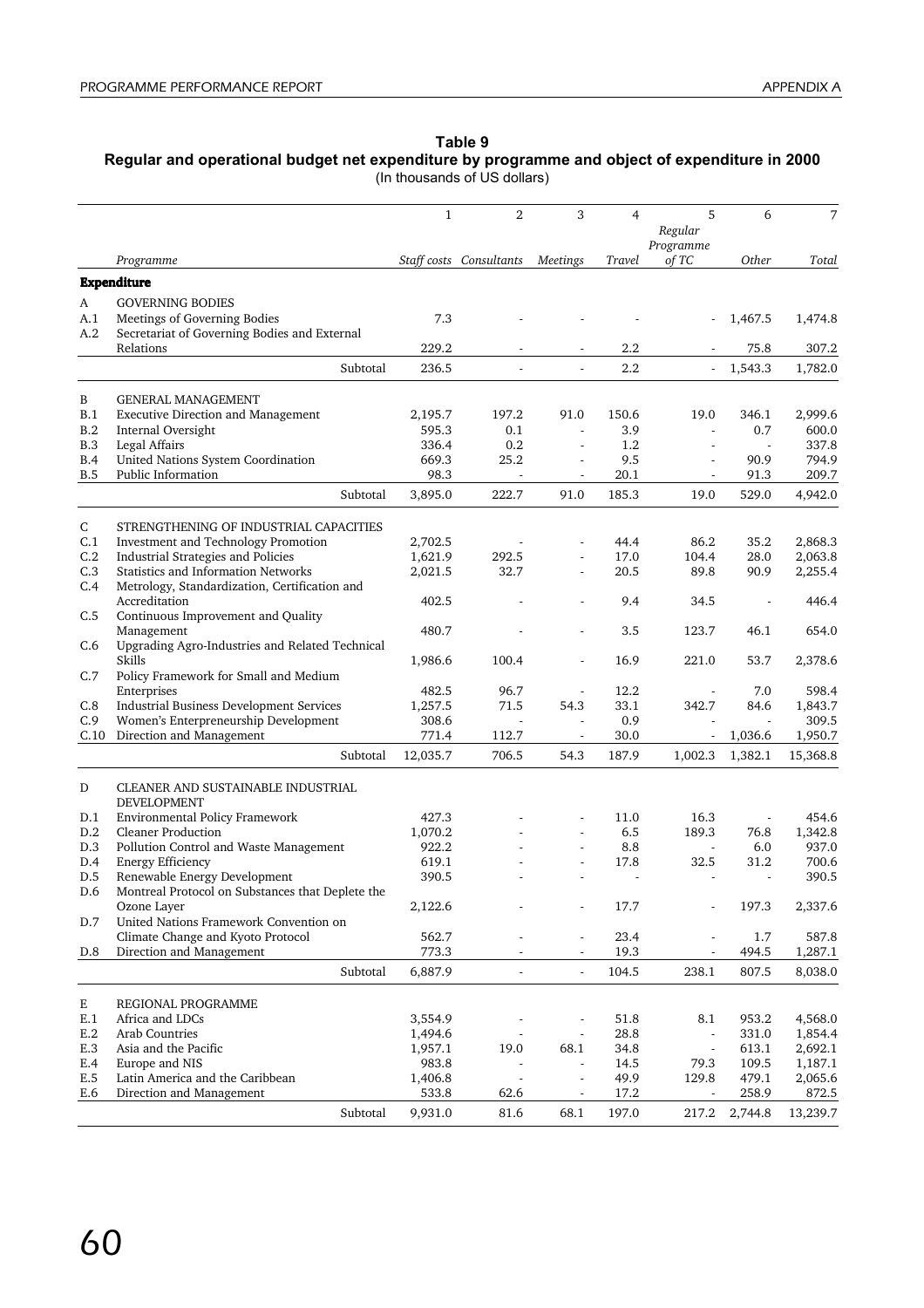|               |                                                                          | $\mathbf{1}$ | $\overline{2}$          | 3                        | 4                        | 5<br>Regular<br>Programme | 6                | 7        |
|---------------|--------------------------------------------------------------------------|--------------|-------------------------|--------------------------|--------------------------|---------------------------|------------------|----------|
|               | Programme                                                                |              | Staff costs Consultants | <b>Meetings</b>          | Travel                   | of TC                     | Other            | Total    |
| ${\bf F}$     | <b>ADMINISTRATION</b>                                                    |              |                         |                          |                          |                           |                  |          |
| F.1           | Human Resource Management                                                | 3,559.0      | 43.0                    |                          | 5.5                      |                           | 139.9            | 3,747.4  |
| F.2           | Financial Performance Control                                            | 6,667.0      | 7.4                     |                          | 19.8                     |                           | 2,156.3          | 8,850.5  |
| F.3           | Direction and Management                                                 | 722.0        |                         |                          |                          |                           | 1,528.9          | 2,250.9  |
|               | Subtotal                                                                 | 10,948.0     | 50.4                    | ä,                       | 25.3                     |                           | 3,825.1          | 14,848.8 |
| ${\bf G}$     | <b>BUILDINGS MANAGEMENT</b>                                              |              |                         |                          |                          |                           |                  |          |
| G.1           | <b>Buildings Management</b>                                              | 4,124.0      |                         |                          |                          |                           | 9,052.9          | 13,176.9 |
| G.2           | Buildings Management (UN/UNIDO conference<br>technicians)                | 121.3        |                         |                          |                          |                           |                  | 121.3    |
|               | Subtotal                                                                 | 4,245.3      |                         |                          |                          |                           | 9,052.9          | 13,298.2 |
|               | TOTAL expenditure                                                        | 48,179.4     | 1,061.2                 | 213.4                    | 702.2                    |                           | 1,476.6 19,884.7 | 71,517.5 |
| <b>Income</b> |                                                                          |              |                         |                          |                          |                           |                  |          |
| Ε             | REGIONAL PROGRAMME                                                       |              |                         |                          |                          |                           |                  |          |
| E.1           | Africa and LDCs                                                          |              |                         |                          |                          |                           | 161.4            | 161.4    |
| E.2           | <b>Arab Countries</b>                                                    |              |                         |                          |                          |                           | 15.3             | 15.3     |
| E.3           | Asia and the Pacific                                                     |              |                         |                          |                          |                           | 47.5             | 47.5     |
| E.4           | Europe and NIS                                                           |              |                         |                          |                          |                           | 225.0            | 225.0    |
| E.5           | Latin America and the Caribbean                                          |              |                         |                          |                          |                           | 30.1             | 30.1     |
| E.6           | Direction and Management                                                 |              |                         |                          |                          | $\sim$                    | $\sim$           |          |
|               | Subtotal                                                                 |              |                         | ÷.                       |                          | ÷.                        | 479.3            | 479.3    |
| ${\bf G}$     | <b>BUILDINGS MANAGEMENT</b>                                              |              |                         |                          |                          |                           |                  |          |
| G.1<br>G.2    | <b>Buildings Management</b><br>Buildings Management (UN/UNIDO Conference | 4,369.7      |                         |                          |                          |                           | $-11,209.5$      | 15,579.2 |
|               | Technicians)                                                             | 129.5        |                         |                          |                          |                           |                  | 129.5    |
|               | Subtotal                                                                 | 4,499.2      | ä,                      | $\overline{\phantom{a}}$ | ÷.                       |                           | $-11,209.5$      | 15,708.7 |
|               | Miscellaneous income                                                     |              |                         |                          |                          |                           | 1,524.3          | 1,524.3  |
|               | <b>TOTAL</b> income                                                      | 4,499.2      | ÷,                      | $\overline{\phantom{a}}$ | $\overline{\phantom{a}}$ |                           | $-13,213.1$      | 17,712.3 |
|               | <b>NET GRAND TOTAL</b>                                                   | 43,680.2     | 1,061.2                 | 213.4                    | 702.2                    | 1,476.6                   | 6,671.6          | 53,805.2 |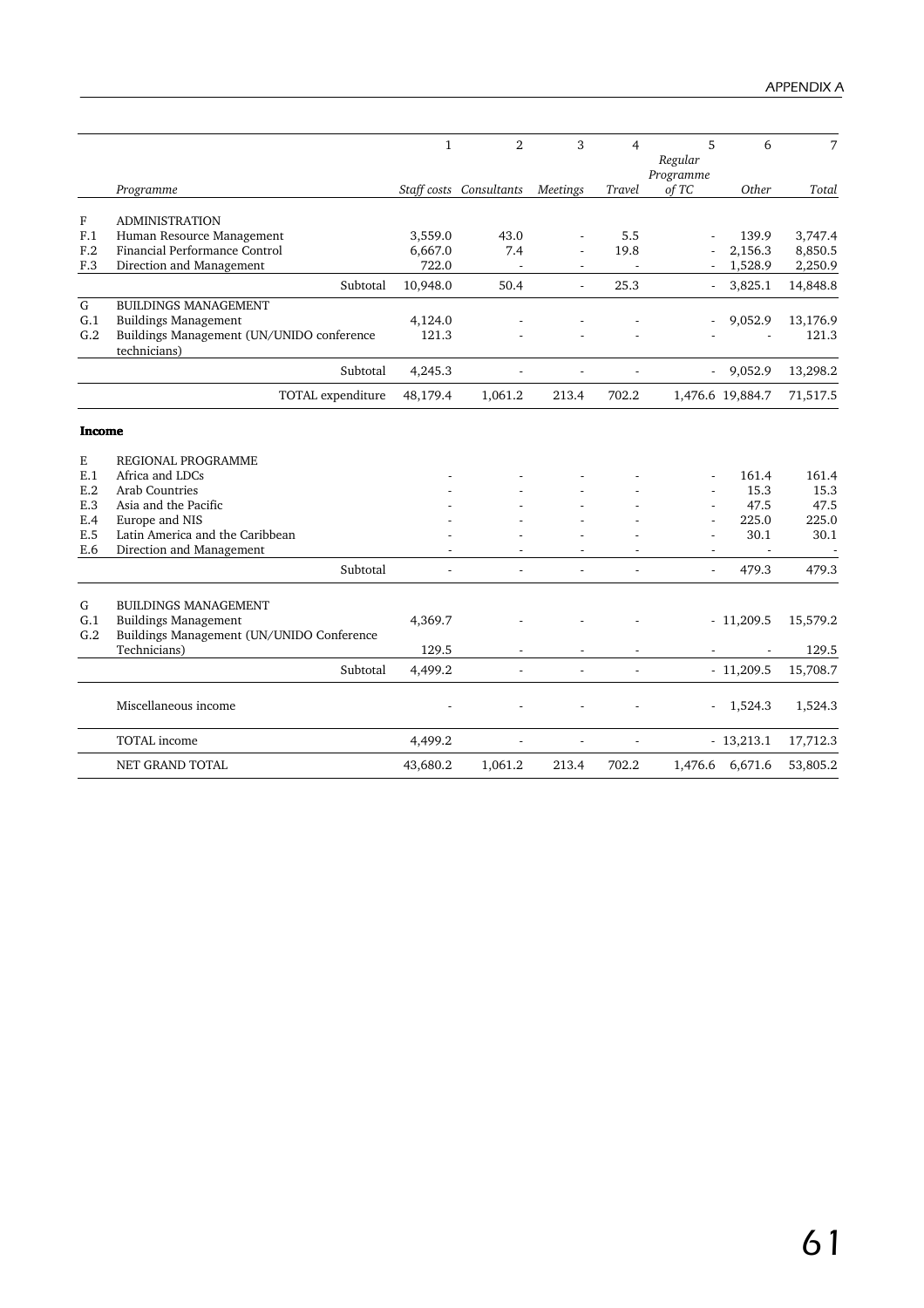

# PROJECT APPROVALS UNDER VOLUNTARY CONTRIBUTIONS

**APPENDIX B**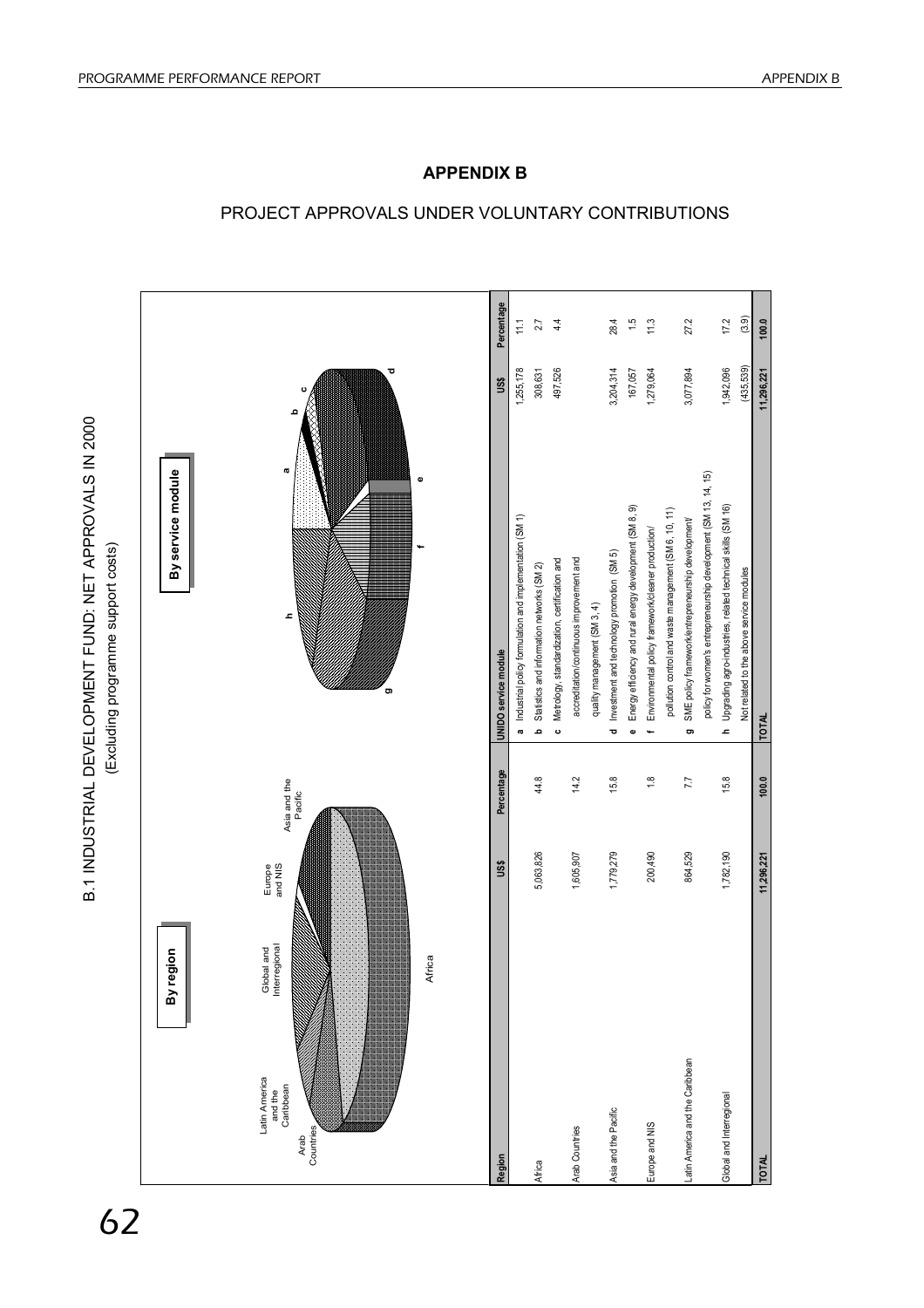|                                                                                                           |                          |            | (stsoo troddns aluuenoold fourphoxil)                                         |        |                         |
|-----------------------------------------------------------------------------------------------------------|--------------------------|------------|-------------------------------------------------------------------------------|--------|-------------------------|
| Latin America<br>and the Caribbean<br>By region<br>Asia and the<br>Pacific<br>Global and<br>Interregional | Arab Countries<br>Africa |            | ರ<br>ပ<br>By service module<br>م<br>œ<br>õ<br>2                               |        |                         |
| Region                                                                                                    | US\$                     | Percentage | US\$<br>UNIDO service module                                                  |        | Percentage              |
|                                                                                                           |                          |            | 38,607<br>Industrial policy formulation and implementation (SM 1)<br><b>a</b> |        | $0.\overline{3}$        |
| Africa                                                                                                    | 3,661,844                | 27.6       | 147,255<br>Statistics and information networks (SM 2)<br>ء                    |        | $\overline{\mathbb{C}}$ |
|                                                                                                           |                          |            | 1,283,317<br>Metrology, standardization, certification and<br>$\mathbf{c}$    |        | 9.7                     |
| Arab States                                                                                               | 2,933,117                | 22.1       | accreditation/continuous improvement and                                      |        |                         |
|                                                                                                           |                          |            | quality management (SM 3, 4)                                                  |        |                         |
| Asia and the Pacific                                                                                      | 1,761,304                | 13.3       | 6,878,427<br>Investment and technology promotion (SM 5)<br>ठ                  |        | 51.9                    |
|                                                                                                           |                          |            | Energy efficiency and rural energy development (SM 8, 9)<br>Φ                 | 53,795 | 0.4                     |
| Europe and NIS                                                                                            | (246, 141)               | (1.9)      | 567,387<br>Environmental policy framework/cleaner production/                 |        | 4.3                     |
|                                                                                                           |                          |            | pollution control and waste management (SM 6, 10, 11)                         |        |                         |
| Latin America and the Caribbean                                                                           | 316,143                  | 2.4        | 154,293<br>Montreal Protocol (SM 12)<br>o                                     |        | 1.2                     |
|                                                                                                           |                          |            | 1,843,156<br>SME policy framework/entrepreneurship development/<br><b>L</b>   |        | 13.9                    |
| Global and Interregional                                                                                  | 4,837,539                | 36.5       | policy for women's entrepreneurship development (SM 13, 14, 15)               |        |                         |
|                                                                                                           |                          |            | 1,622,000<br>Upgrading agro-industries, related technical skills (SM 16)      |        | 12.2                    |
|                                                                                                           |                          |            | 675,569<br>Not related to the above service modules                           |        | 51                      |
| <b>TOTAL<sup>ª</sup></b>                                                                                  | 13,263,806               | 100.0      | 13,263,806<br><b>TOTAL</b>                                                    |        | 100.0                   |

B.2 THIRD PARTY-FINANCED AND OTHER TRUST FUNDS: NET APPROVALS IN 2000 B.2 THIRD PARTY-FINANCED AND OTHER TRUST FUNDS: NET APPROVALS IN 2000 (Excluding programme support costs)

a Includes Associate Expert programme/JPO travel funds (\$1,312,475). *a* Includes Associate Expert programme/JPO travel funds (\$1,312,475).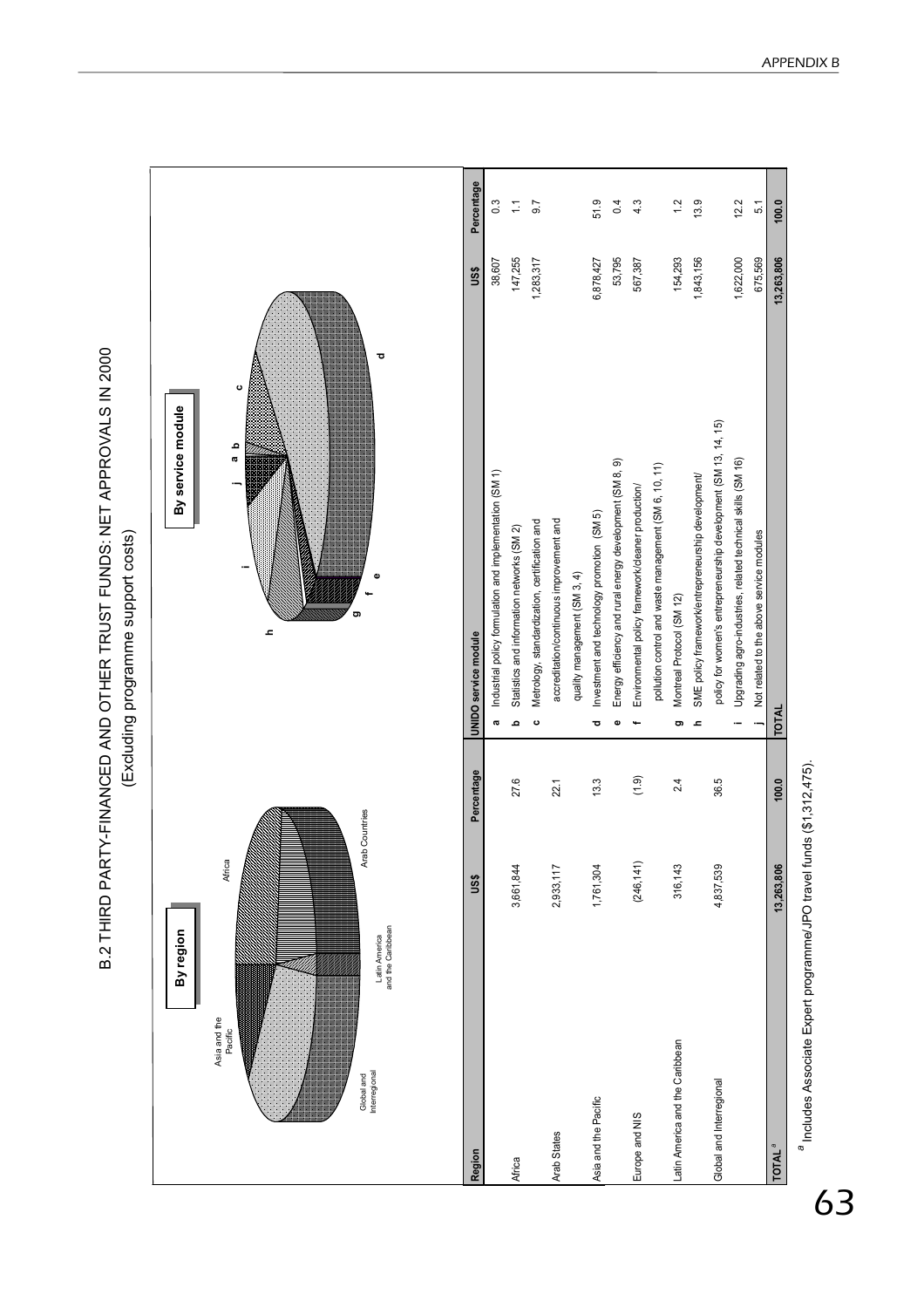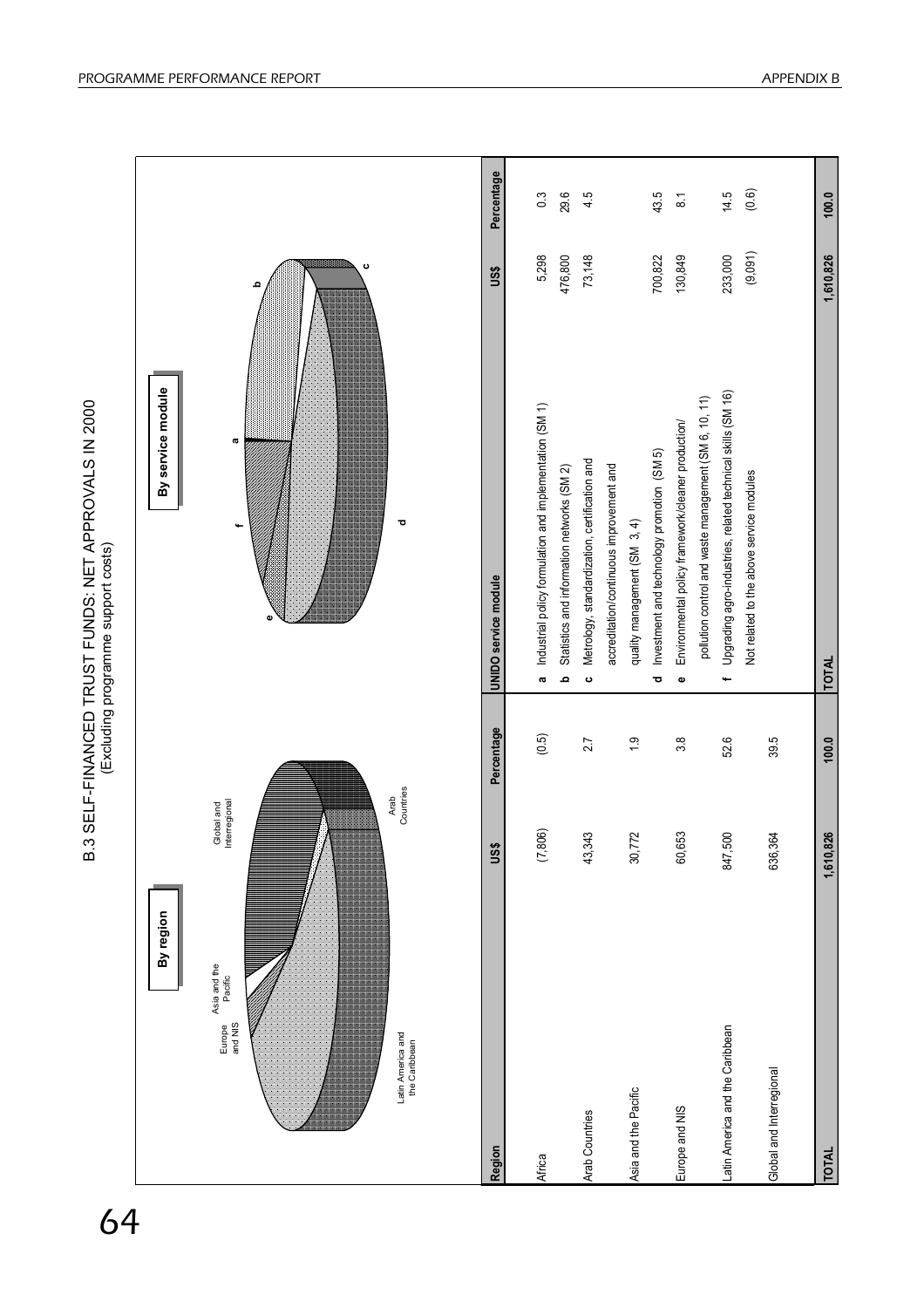## **APPENDIX C**

## INTEGRATED PROGRAMMES

## **Status of integrated programmes, 31 December 2000**

(In US dollars, including 13 per cent support costs)

| Region                            | Programme for                       | Current planning figures | Total funds available | Open for funding       |
|-----------------------------------|-------------------------------------|--------------------------|-----------------------|------------------------|
|                                   | Burkina Faso                        |                          | 2,286,411             |                        |
|                                   | Côte d'Ivoire                       | 4,419,667<br>5,359,364   | 960,179               | 2,133,256<br>4,399,185 |
|                                   | Eritrea                             | 7,594,730                | 1,723,282             | 5,871,448              |
|                                   | Ethiopia                            | 10,506,503               | 7,153,046             | 3,353,457              |
|                                   | Ghana                               | 5,669,945                | 3,321,104             | 2,348,841              |
|                                   | Guinea                              | 3,359,603                | 1,622,211             | 1,737,392              |
| <b>AFRICA</b>                     | Mali                                | 5,871,655                | 543,620               | 5,328,035              |
|                                   | Mozambique                          | 9,936,655                | 3,974,603             | 5,962,052              |
|                                   | Nigeria                             | 14,325,010               | 181,000               | 14,144,010             |
|                                   | Rwanda                              | 5,571,917                | 1,654,467             | 3,917,450              |
|                                   | Senegal                             | 8,834,340                | 2,113,343             | 6,720,997              |
|                                   | United Republic of Tanzania         | 7,760,681                | 3,480,811             | 4,279,870              |
|                                   | Uganda                              | 7,291,325                | 3,989,182             | 3,302,143              |
|                                   | <b>Subtotal</b>                     | 96,501,395               | 33,003,259            | 63,498,136             |
|                                   |                                     |                          |                       |                        |
|                                   | Iran, Islamic Republic of           | 8,292,505                | 71,278                | 8,221,227              |
|                                   | Lao People's Democratic Republic    | 1,056,550                | 53,250                | 1,003,300              |
|                                   | Nepal                               | 2,328,930                | 56,500                | 2,272,430              |
| <b>ASIA AND</b><br><b>PACIFIC</b> | Pakistan                            | 6,816,386                | 207,950               | 6,608,436              |
|                                   | Sri Lanka                           | 14,565,361               | 4,000,694             | 10,564,667             |
|                                   | Thailand                            | 3,794,879                | 594,691               | 3,200,188              |
|                                   | <b>Subtotal</b>                     | 36,854,611               | 4,984,363             | 31,870,248             |
|                                   |                                     |                          |                       |                        |
|                                   | Algeria                             | 7,550,886                | 2,424,733             | 5,126,153              |
|                                   | Egypt                               | 18,034,116               | 3,197,240             | 14,836,876             |
|                                   | Jordan                              | 3,312,878                | 641,990               | 2,670,888              |
|                                   | Lebanon                             | 6,735,365                | 650,150               | 6,085,215              |
|                                   | Morocco                             | 9,723,650                | 2,578,800             | 7,144,850              |
| <b>ARAB REGION</b>                | Palestine                           | 3,877,334                | 1,486,189             | 2,391,145              |
|                                   | Saudi Arabia                        | 1,504,595                | $\mathbf{0}$          | 1,504,595              |
|                                   | Sudan                               | 3,807,535                | 397,996               | 3,409,539              |
|                                   | Tunisia                             | 7,558,510                | 2,899,867             | 4,658,643              |
|                                   | Yemen                               | 1,820,543                | 81,075                | 1,739,468              |
|                                   | <b>Subtotal</b>                     | 63,925,412               | 14,358,040            | 49,567,372             |
|                                   | Armenia                             | 1,932,413                | 230,417               | 1,701,996              |
|                                   | Russian Federation (Bashkortostan)  | 994,475                  | 130,829               | 863,646                |
|                                   | Russian Federation (Federal)        | 2,324,609                | 555,155               | 1,769,454              |
|                                   | Russian Federation (Komi)           | 1,134,075                | 251,243               | 882,832                |
| <b>EUROPE AND NIS</b>             | Russian Federation (Moscow)         | 1,402,462                | 207,632               | 1,194,830              |
|                                   | Russian Federation (St. Petersburg) | 2,357,052                | 181,153               | 2,175,899              |
|                                   | Tajikistan                          | 2,411,380                | 0                     | 2,411,380              |
|                                   | Uzbekistan                          | 2,958,340                | 94,250                | 2,864,090              |
|                                   | <b>Subtotal</b>                     | 15,514,806               | 1,650,679             | 13,864,127             |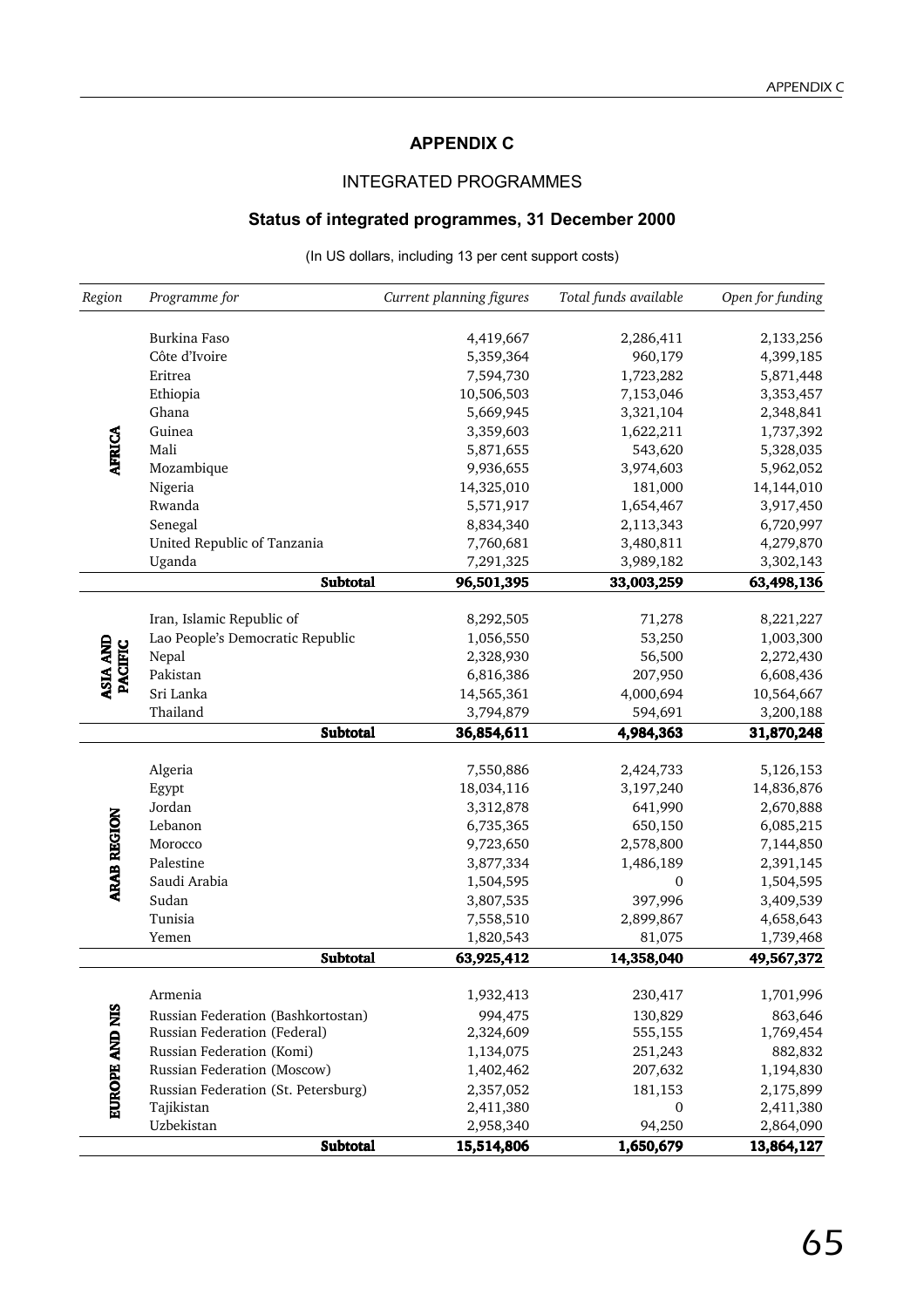| Region            | Programme for |                    | Current planning figures | Total funds available | Open for funding |
|-------------------|---------------|--------------------|--------------------------|-----------------------|------------------|
|                   |               |                    |                          |                       |                  |
|                   | Bolivia       |                    | 4,503,276                | 470,409               | 4,032,867        |
| ვ<br>ζ            | Brazil        |                    | 6,300,680                | 26,000                | 6,274,680        |
| <b>AMERI</b><br>Ħ | Colombia      |                    | 1,754,890                | 487,478               | 1,267,412        |
| 号                 | Cuba          |                    | 6,114,430                | 862,032               | 5,252,398        |
| CARIBBEE<br>LATIN | Guatemala     |                    | 10,354,981               | 3,017,741             | 7,337,240        |
|                   | Honduras      |                    | 5,541,294                | 235,102               | 5,306,192        |
|                   |               | <b>Subtotal</b>    | 34,569,551               | 5,098,762             | 29,470,789       |
|                   |               | <b>Grand</b> total | 247,365,775              | 59,095,103            | 188,270,672      |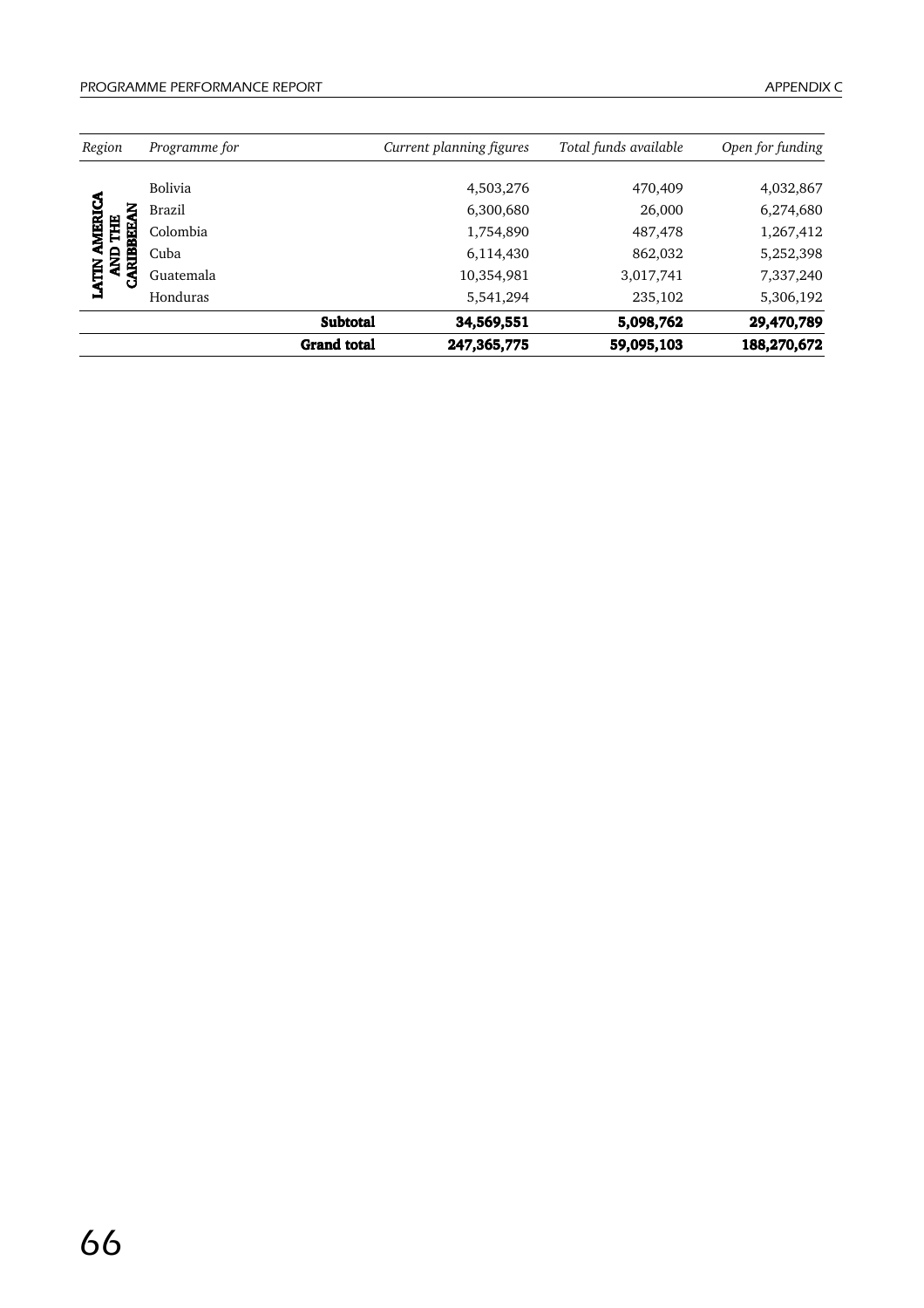Table 1<br>Delivery, by country and source of funds, 2000<sup>ª</sup> **Delivery, by country and source of funds, 2000***a*

|                                  |                |           | (In US dollars) |                  |                                 |         |           |
|----------------------------------|----------------|-----------|-----------------|------------------|---------------------------------|---------|-----------|
| Region/country                   | Regular budget | UNDP      | Trust funds     | $\mathbb{D} F^b$ | Montreal Protocol Other sources |         | Total     |
| Africa                           |                |           |                 |                  |                                 |         |           |
| Angola                           | O              |           |                 |                  |                                 | 0       | $\circ$   |
| Benin                            | $\circ$        | 35,349    | $\circ$         | 0                | 1,437                           |         | 36,786    |
| Burkina Faso                     | 29,744         |           | 78,832          | 221,549          | $-612$                          |         | 329,513   |
| Burundi                          |                |           |                 |                  |                                 |         |           |
| Cape Verde                       | 0              |           |                 |                  |                                 |         |           |
| Central African Republic         | $\circ$        | 0         | ○               |                  |                                 |         | 0         |
| Chad                             | 0              | $-25,715$ | ○               |                  |                                 |         | $-25,715$ |
| Comoros                          | 0              |           |                 |                  |                                 |         |           |
| Democratic Republic of the Congo | っ              |           |                 |                  |                                 | ⊂       |           |
| <b>Equatorial Guinea</b>         | $\circ$        |           |                 |                  |                                 | ○       |           |
| Eritrea                          | 6,500          | 0         | 0               | 7,877            |                                 | 0       | 14,377    |
| Ethiopia                         |                | $-1,109$  | 266,135         | 883,797          |                                 | 44,083  | 1,192,906 |
| Gambia                           | $\circ$        |           |                 |                  | $-300$                          | ⊂       | $-300$    |
| Guinea                           | 101,222        | 73,300    | ○               | 59,974           | $-312$                          |         | 234,184   |
| Guinea-Bissau                    | ○              | 0         | c               |                  |                                 | c       |           |
| Lesotho                          | 0              | 364,215   | 0               |                  |                                 | ○       | 364,215   |
| Liberia                          | $\circ$        | $\circ$   | $\circ$         |                  |                                 | $\circ$ | 0         |
| Madagascar                       | $\circ$        | 123,537   | $-12,779$       |                  |                                 | ○       | 110,758   |
| Malawi                           | $\circ$        | 188       | $-501$          |                  |                                 | 0       | $-313$    |
| Mali                             | 272            | 7,647     | 76,598          | 110,017          |                                 | 32,832  | 227,366   |
| Mauritania                       | $\circ$        | 52,615    | $\circ$         |                  |                                 | 0       | 52,615    |
| Mozambique                       | 16,296         | 0         | 339,713         | 375,417          | $-246,900$                      | ⊂       | 484,526   |
| Niger                            | $\circ$        |           | 0               |                  |                                 | 0       | $\circ$   |
| Rwanda                           | 184,744        | ⊂         | 306,638         | $-5,665$         |                                 | 127,375 | 613,092   |
| Sao Tome and Principe            |                | 0         | 0               |                  |                                 |         | 0         |
| Sierra Leone                     | ○              | $\circ$   | 0               |                  |                                 | 0       | 0         |
| Togo                             | ○              | 40,025    | $\circ$         | $\circ$          |                                 | ○       | 40,025    |
| Uganda                           | ○              | 251,660   | 627,506         | 537,753          | 11,786                          | 0       | 1,428,705 |
| United Republic of Tanzania      | ○              | 383,574   | 214,132         | 356,584          |                                 | 0       | 954,290   |
| Zambia                           | O              | $-1,934$  | 88,701          |                  |                                 | $\circ$ | 86,767    |
| Subtotal                         | 338,778        | 1,303,352 | 1,984,975       | 2,547,303        | $-234,901$                      | 204,290 | 6,143,797 |

## TECHNICAL ASSISTANCE TO THE LEAST DEVELOPED COUNTRIES

**APPENDIX D**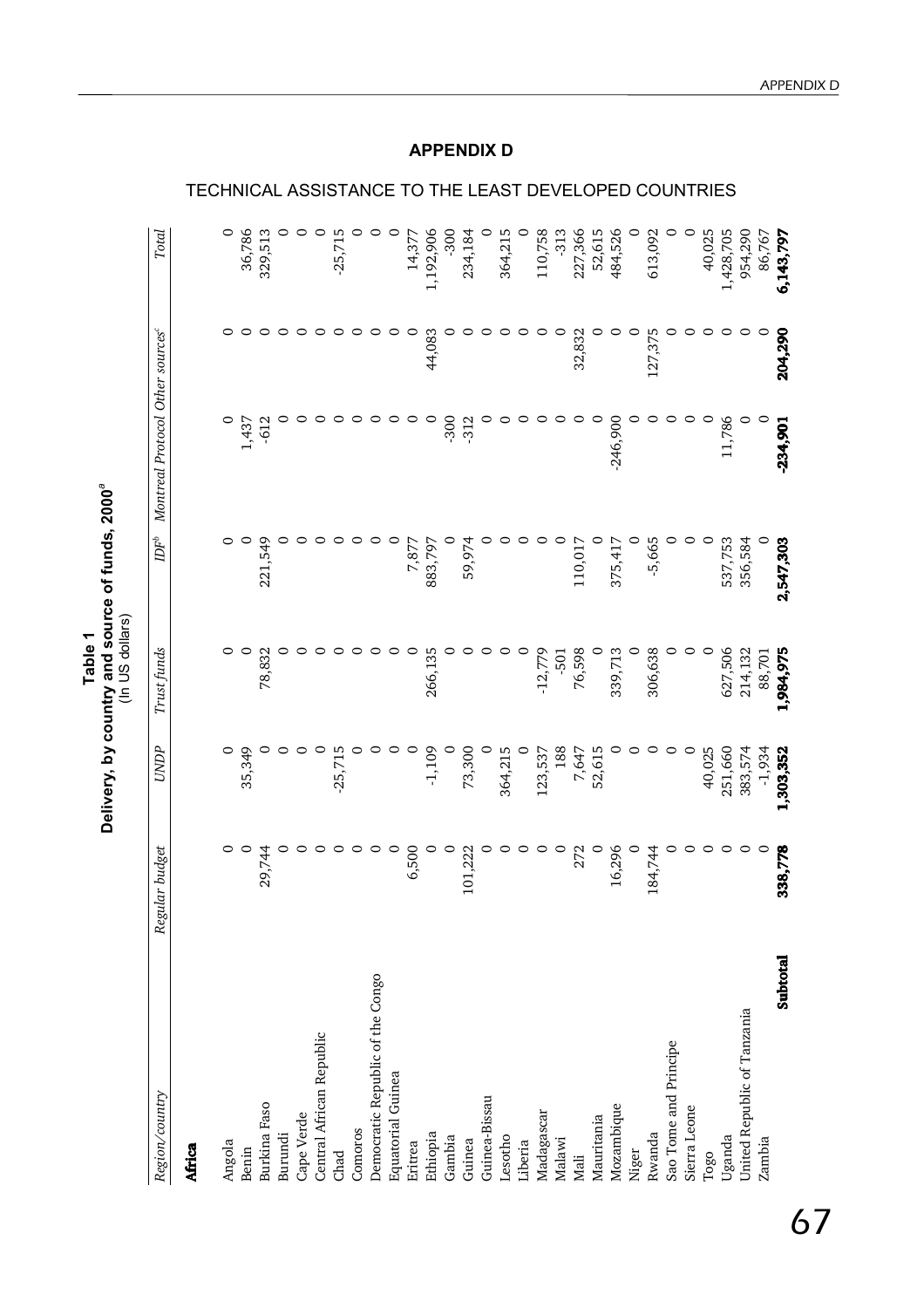| Region/country                   |              | budget<br>Regular | <b>UNDP</b> | Trust funds | $\ensuremath{D\!F}\xspace^b$ | Montreal Protocol | Other sources <sup>c</sup> | Total     |
|----------------------------------|--------------|-------------------|-------------|-------------|------------------------------|-------------------|----------------------------|-----------|
| Latin America and the Caribbean  |              |                   |             |             |                              |                   |                            |           |
| Haiti                            |              | ⊂                 | $\circ$     | 188         | $\circ$                      | $\circ$           | 0                          | 188       |
|                                  | Subtotal     | e                 | 0           | 188         | $\bullet$                    | 0                 | 0                          | 188       |
| <b>Arab States</b>               |              |                   |             |             |                              |                   |                            |           |
| Djibouti                         |              | 0                 | 0           | 0           | 0                            | 0                 | 0                          | 0         |
| Somalia                          |              | $\circ$           | $\circ$     | $\circ$     | $\circ$                      | $\circ$           | $\circ$                    | $\circ$   |
| Sudan                            |              | $\circ$           | $-216$      | $-2,251$    | $\circ$                      | 180,627           | $\circ$                    | 178,160   |
| Yemen                            |              | $\circ\,\bullet$  | $-287$      |             | $\circ$                      | 12,221            | $\circ$ $\circ$            | 11,934    |
|                                  | Subtotal     |                   | -503        | $-2,251$    | $\bullet$                    | 192,848           |                            | 190,094   |
| Asia and the Pacific             |              |                   |             |             |                              |                   |                            |           |
| Afghanistan                      |              | 0                 |             | 0           |                              | 0                 | 347                        | 347       |
| Bangladesh                       |              | $\circ$           |             | ○           |                              |                   | 0                          |           |
| Bhutan                           |              | $\circ$           |             | ○           |                              | 0                 |                            |           |
| Cambodia                         |              | $\circ$           | $\circ$     | 0           | 0                            | 0                 | 0                          | $\circ$   |
| Kiribati                         |              | $\circ$           | 30,000      | 0           | $\circ$                      | $\circ$           | $\circ$                    | 30,000    |
| Lao People's Democratic Republic |              | $\circ$           |             | $\circ$     | 48,304                       | $\circ$           | 46,674                     | 94,978    |
| Maldives                         |              | $\circ$           |             | $\circ$     |                              | $\circ$           | 0                          | O         |
| Myanmar                          |              | $\circ$           | ○           | $\circ$     |                              | $\circ$           | $\circ$                    |           |
| Nepal                            |              | $\circ$           | 0           | $\circ$     | 29,234                       | $\circ$           | $\circ$                    | 29,234    |
| Samoa                            |              | $\circ$           | $\circ$     | $\circ$     |                              | $\circ$           | $\circ$                    | 0         |
| Solomon Islands                  |              | $\circ$           | 81,076      | -9,347      | 0                            | $\circ$           | $\circ$                    | 71,729    |
| Tuvalu                           |              | $\circ$           | $\circ$     | $\circ$     | $\circ$                      | $\circ$           | $\circ$                    |           |
| Vanuatu                          |              | $\circ$           | $\circ$     | $\circ$     | $\circ$                      | $\circ$           | $\circ$                    |           |
|                                  | Subtotal     | 0                 | 111,076     | -9,347      | 77,538                       | $\bullet$         | 47,021                     | 226,288   |
|                                  | <b>TOTAL</b> | 338,778           | 1,413,925   | 1,973,565   | 2,624,841                    | 42,053            | 251,311                    | 6,560,367 |

other developing countries.  $$\circ$$  axcluding 13 per cent overhead costs.

other developing countries. *b* Excluding 13 per cent overhead costs.

' Includes projects executed by other agencies for which UNIDO is the associated or cooperating agency, as well as unutilized balances arising from General Conference<br>resolution GC.8/Res.4. *c* Includes projects executed by other agencies for which UNIDO is the associated or cooperating agency, as well as unutilized balances arising from General Conference resolution GC.8/Res.4.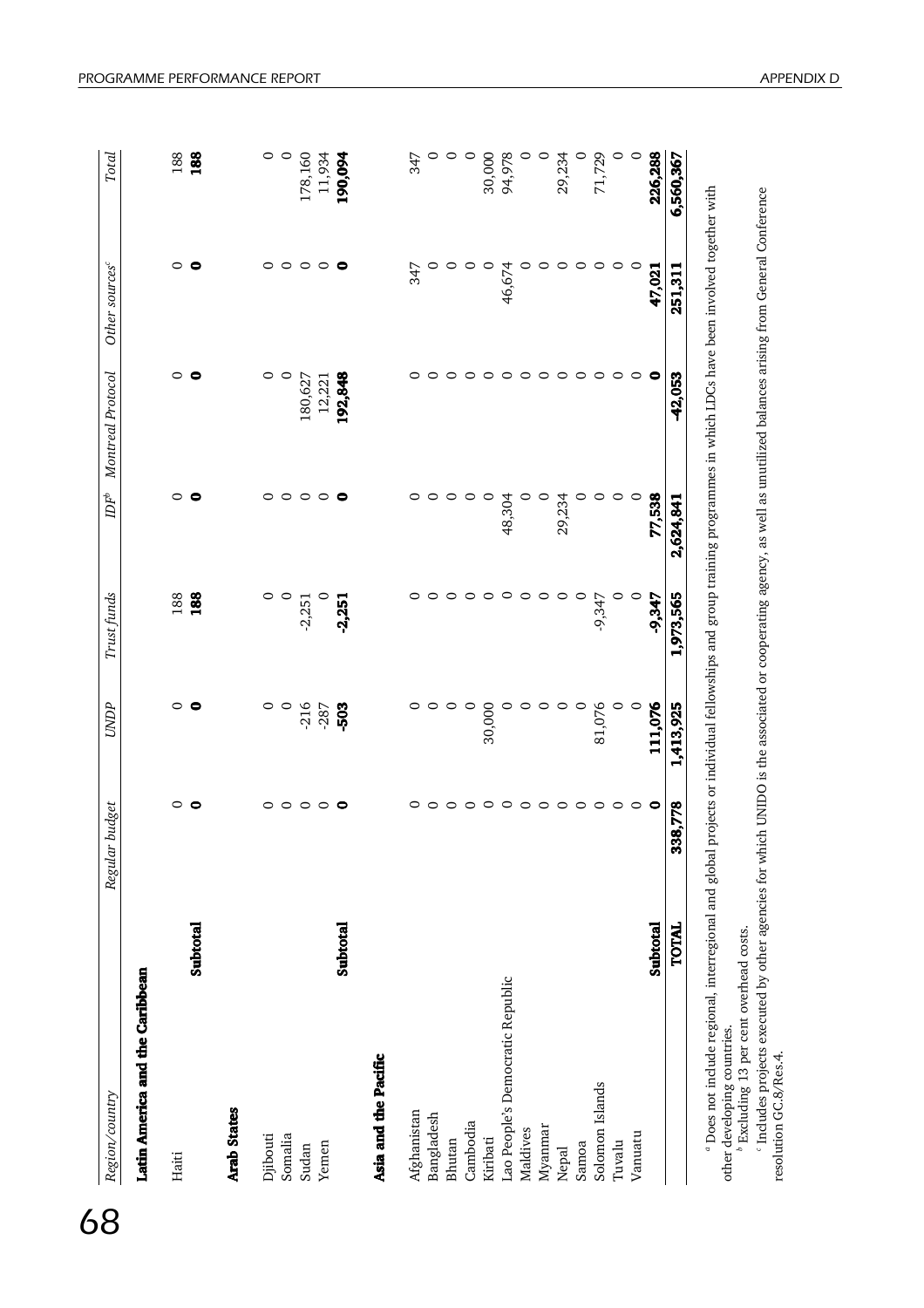| New project approvals, by country and source of funds, 2000'<br>'In US dollars<br>Table 2 |
|-------------------------------------------------------------------------------------------|
|-------------------------------------------------------------------------------------------|

| Region/country                   | idget<br>Regular bu     | UNDP      | Trust funds | $\mathbb{D} F^b$ | Montreal Protocol | Other sources <sup>c</sup> | Total     |
|----------------------------------|-------------------------|-----------|-------------|------------------|-------------------|----------------------------|-----------|
| Africa                           |                         |           |             |                  |                   |                            |           |
| Angola                           |                         |           |             | 0                |                   | 0                          |           |
| Benin                            |                         |           |             | ○                |                   |                            |           |
| <b>Burkina</b> Faso              | 51,                     |           |             | 382,000          |                   |                            | 433,100   |
| Burundi                          |                         |           |             |                  | 0                 |                            |           |
| Cape Verde                       |                         |           |             |                  |                   |                            |           |
| Central African Republic         |                         | 0         |             |                  |                   |                            |           |
| Chad                             |                         | 614,000   |             |                  |                   |                            | 614,000   |
| Comoros                          |                         |           |             |                  | ○                 |                            |           |
| Democratic Republic of the Congo |                         |           |             |                  | 0                 | c                          |           |
| Equatorial Guinea                |                         |           |             | 0                |                   |                            |           |
| Eritrea                          | 8<br>107,               |           |             | ,020,973         |                   | ○                          | ,127,973  |
| Ethiopia                         | 500<br>36,              | c         | 91,556      | 333,00C          | ○                 | 225,500                    | 686,556   |
| Gambia                           | 0                       | ○         |             |                  | $\circ$           |                            |           |
| Guinea                           | $\overline{0}0$<br>178, | 476,11    |             | 132,000          | ○                 |                            | 786,11    |
| Guinea-Bissau                    |                         |           |             |                  | ○                 |                            |           |
| Lesotho                          |                         |           |             |                  | ○                 |                            |           |
| Liberia                          | c                       | ⊂         |             | c                | $\circ$           | C                          |           |
| Madagascar                       |                         |           |             | ○                | ○                 |                            |           |
| Malawi                           |                         |           |             | ○                | 0                 | c                          |           |
| Mali                             | $\frac{8}{1}$<br>22,    | ○         |             | 212,000          |                   | 84,000                     | 318,000   |
| Mauritania                       |                         | ⊖         |             | 0                |                   |                            |           |
| Mozambique                       | $\frac{8}{2}$<br>15,    | $\circ$   | 59<br>572,  | 600,000          | $\circ$           | c                          | 1,187,159 |
| Niger                            | O                       | ⊖         |             |                  | ○                 | $\circ$                    |           |
| Rwanda                           | $\frac{00}{2}$<br>215,  | ◓         |             | ○                | 0                 | 185,001                    | 400,001   |
| Sao Tome and Principe            | ○                       | ◯         |             | ○                | ○                 | 0                          |           |
| Sierra Leone                     |                         | っ         |             | $\circ$          | $\circ$           | ○                          |           |
| $_{\rm Togo}$                    |                         | $\circ$   | 0           | $\circ$          | $\circ$           | c                          | c         |
| Uganda                           |                         | $\circ$   | 1,008,372   | 175,821          | 30,000            | ○                          | 1,214,193 |
| United Republic of Tanzania      |                         | $\circ$   | 101,374     | 723,545          | 0                 | 0                          | 824,919   |
| Zambia                           |                         |           | 99.042      |                  | $\circ$           | ⊂                          | 99.042    |
| Subtotal                         | 600<br>624,             | 1,090,112 | 1,872,503   | 3,579,339        | 30,000            | 494,501                    | 7,691,055 |
| Latin America and the Caribbean  |                         |           |             |                  |                   |                            |           |
| Haiti                            |                         |           |             |                  |                   |                            |           |
| Subtotal                         |                         |           |             |                  |                   |                            |           |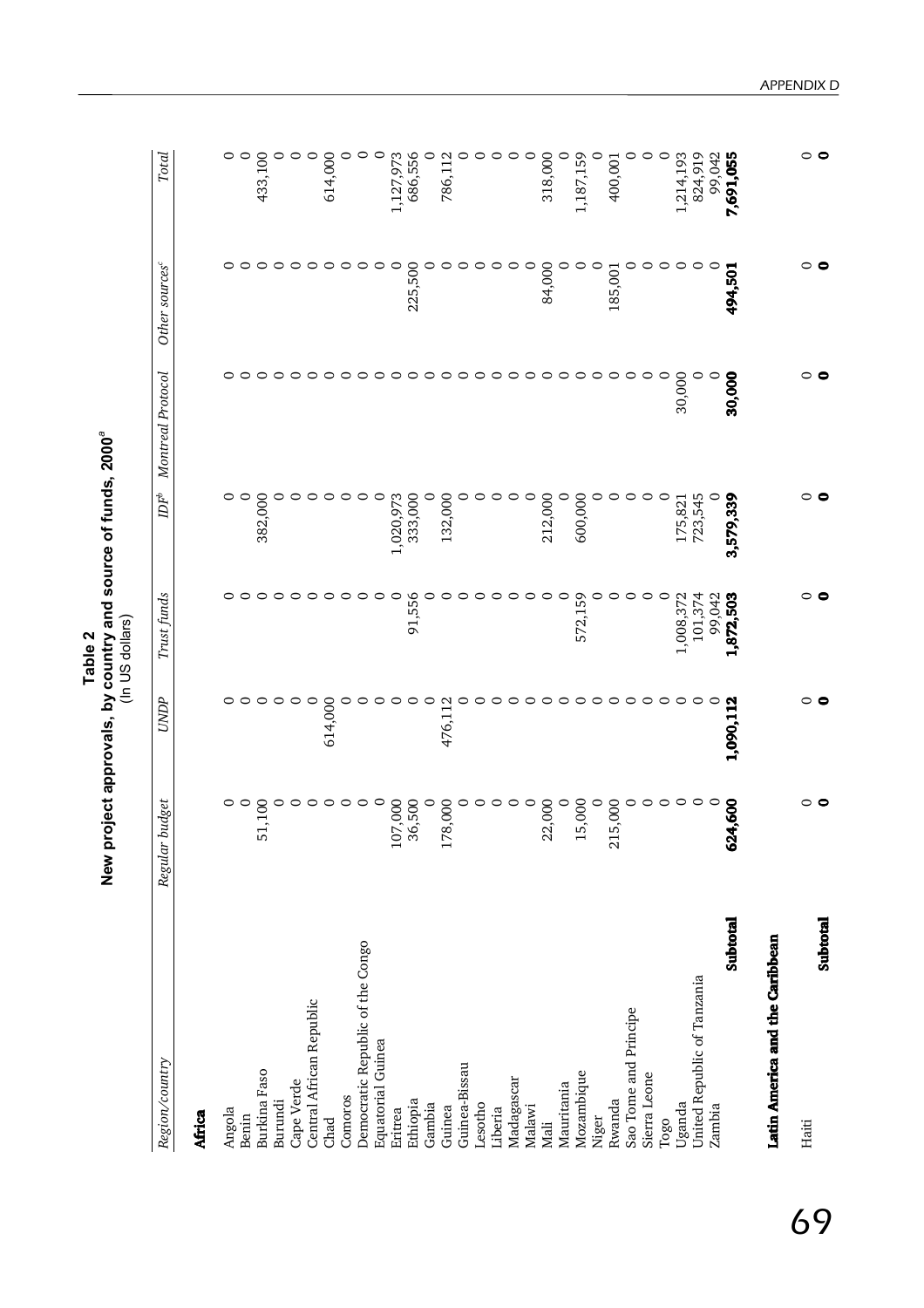| Region/country                   | budget<br>Regular | UNDP      | Trust funds     | $\mathbb{D} \mathbb{F}^b$ | Montreal Protocol        | Other sources <sup>c</sup> | Total     |
|----------------------------------|-------------------|-----------|-----------------|---------------------------|--------------------------|----------------------------|-----------|
| <b>Arab States</b>               |                   |           |                 |                           |                          |                            |           |
| Djibouti                         |                   |           |                 |                           |                          |                            |           |
| Somalia                          |                   | 0         |                 | ○                         |                          |                            |           |
| Sudan                            | 3,000             | $\circ$   | $\circ$ $\circ$ | $\circ$                   |                          | $\circ$                    | 3,000     |
| Yemen                            |                   | $\circ$   | $\circ$         | $\circ$                   | $\circ\circ\circ\bullet$ | $\circ\,\bullet$           |           |
| Subtotal                         | 3,000             | $\bullet$ | $\bullet$       | $\bullet$                 |                          |                            | 3,000     |
| Asia and the Pacific             |                   |           |                 |                           |                          |                            |           |
| Afghanistan                      |                   |           |                 |                           |                          | 3,500                      | 3,500     |
| Bangladesh                       | 0                 |           | 0               |                           |                          |                            |           |
| Bhutan                           | $\circ$           |           | 0               |                           |                          |                            |           |
| Cambodia                         | $\circ$           |           | $\circ$         | っ                         | ○                        |                            |           |
| Kiribati                         | $\circ$           | $\circ$   | 0               | ◠                         | $\circ$                  |                            |           |
| Lao People's Democratic Republic | $\circ$           | $\circ$   | $\circ$         |                           | $\circ$                  | 54,300                     | 54,300    |
| Maldives                         | $\circ$           | $\circ$   | $\circ$         | ⊂                         | ○                        |                            |           |
| Myanmar                          | $\circ$           | $\circ$   | $\circ$         |                           | $\circ$                  |                            |           |
| Nepal                            | $\circ$           | 0         | ○               | 50,000                    | ⊂                        | 0                          | 50,000    |
| Samoa                            | $\circ$ $\circ$   | ○         | ○               |                           | ◠                        | 0                          |           |
| Solomon Islands                  |                   | 0         | 0               |                           | 0                        | $\circ$                    |           |
| Tuvalu                           | $\circ$           | $\circ$   | $\circ$         | ⊂                         | $\circ$                  | $\circ$                    |           |
| Vanuatu                          | $\circ$           | $\circ$   | $\circ$         |                           | $\circ$                  | $\circ$                    |           |
| Subtotal                         | $\bullet$         | 0         | 0               | 50,000                    | 0                        | 57,800                     | 107,800   |
| TOTAL                            | 627,600           | 1,090,112 | 1,872,503       | 3,629,339                 | 30,000                   | 552,301                    | 7,801,855 |

other developing countries.<br><sup>8</sup> Excluding 13 per cent overhead costs.<br>' Includes projects executed by other agencies for which UNIDO is the associated or cooperating agency, as well as unutilized balances arising from Gene

b Excluding 13 per cent overhead costs.<br>' Includes projects executed by other agencies for which UNIDO is the associated or cooperating agency, as well as unutilized balances arising from General Conference<br>resolution GC.8 resolution GC.8/Res.4.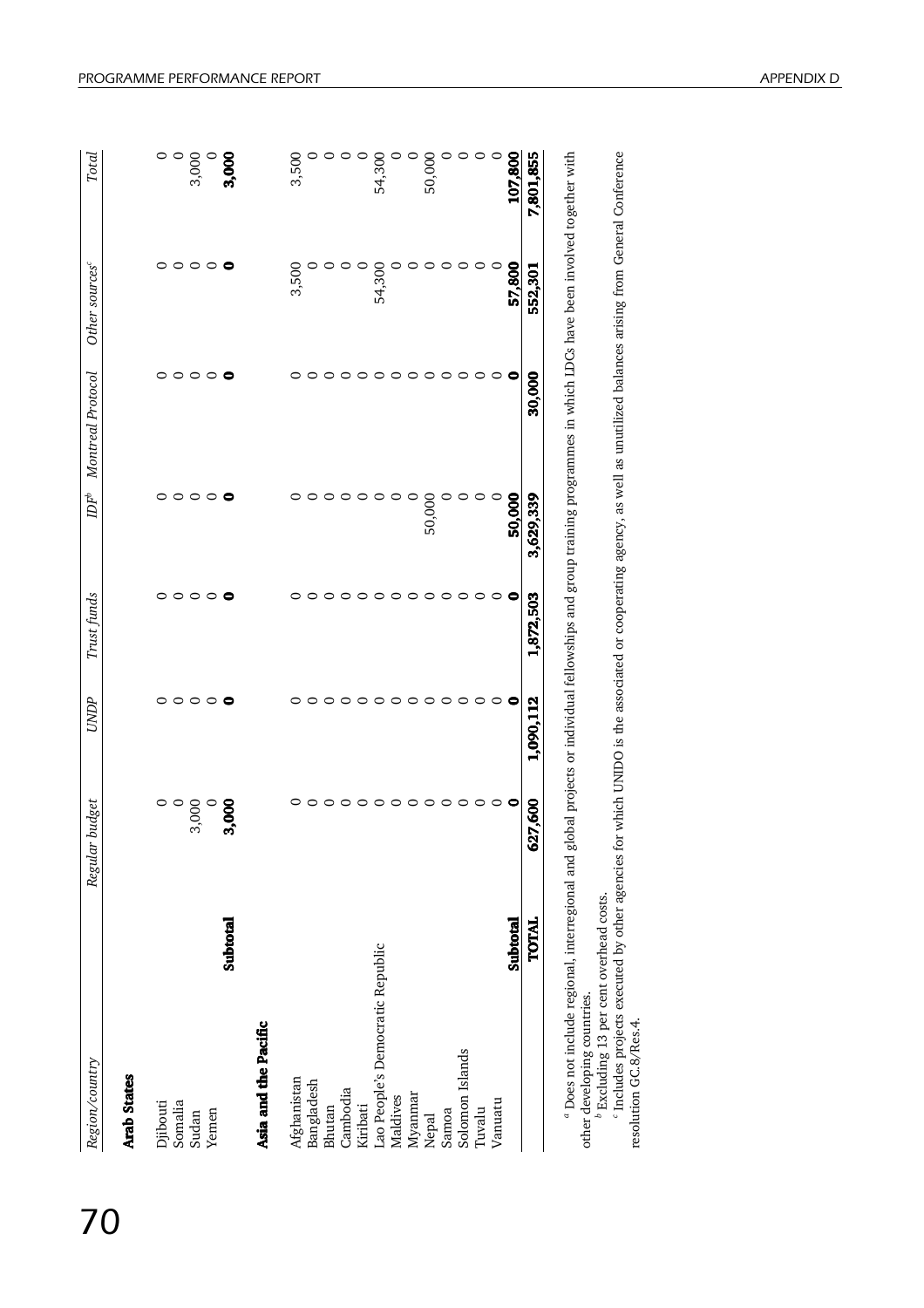|                                  | Total net project approvals, by country and source of funds, 2000° |             | (In US dollars)<br>Table 3 |                              |                   |                            |            |
|----------------------------------|--------------------------------------------------------------------|-------------|----------------------------|------------------------------|-------------------|----------------------------|------------|
| Region/country                   | <b>budget</b><br>Regular                                           | <b>UNDP</b> | Trust funds                | $\ensuremath{D\!F}\xspace^b$ | Montreal Protocol | Other sources <sup>c</sup> | Total      |
| Africa                           |                                                                    |             |                            |                              |                   |                            |            |
| Angola                           | $\circ$                                                            | $\circ$     | 0                          | 0                            | $\circ$           | 0                          | 0          |
| Benin                            | $\circ$                                                            | -975        | 0                          | $\circ$                      | 96                | 0                          | $-1,071$   |
| Burkina Faso                     | 51,100                                                             | 0           | 74,449                     | 381,953                      |                   | $\circ$                    | 507,502    |
| Burundi                          | 0                                                                  | c           |                            |                              | c                 | $\circ$                    |            |
| Cape Verde                       | 0                                                                  | 0           |                            |                              |                   | $\circ$                    |            |
| Central African Republic         | $\circ$                                                            | $\circ$     |                            |                              |                   | $\circ$                    | 0          |
| Chad                             | $\circ$                                                            | 610,266     |                            |                              |                   | 0                          | 610,266    |
| Comoros                          | ○                                                                  | 0           |                            |                              |                   | 0                          |            |
| Democratic Republic of the Congo | 0                                                                  | 0           |                            |                              |                   | 0                          |            |
| <b>Equatorial Guinea</b>         | $\circ$                                                            | 0           |                            | 0                            |                   | c                          |            |
| Eritrea                          | 07,000                                                             | $\circ$     | 0                          | 1,020,973                    |                   | 0                          | 1,127,973  |
| Ethiopia                         | 36,500                                                             | $-38,345$   | 91,556                     | 491,803                      |                   | 225,500                    | 807,014    |
| Gambia                           | $\circ$                                                            | $-125,586$  |                            | 0                            | $-350$            |                            | $-125,936$ |
| Guinea                           | 178,000                                                            | 476,112     |                            | 132,000                      |                   |                            | 786,112    |
| Guinea-Bissau                    | 0                                                                  | $\circ$     |                            |                              |                   | ⊂                          |            |
| Lesotho                          | 0                                                                  | 157,770     | 0                          |                              | 0                 | c                          | 157,770    |
| Liberia                          | 0                                                                  | 0           | $\circ$                    |                              |                   | ⊂                          |            |
| Madagascar                       | 0                                                                  | 169,330     | -56,938                    |                              |                   | ⊂                          | 112,392    |
| Malawi                           | $\circ$                                                            | $-542$      | $-19,675$                  |                              |                   | 0                          | $-20,217$  |
| Mali                             | 22,000                                                             | -9,749      | 73,524                     | 212,000                      |                   | 84,000                     | 381,775    |
| Mauritania                       | $\circ$                                                            | $-78,850$   | $\circ$                    |                              |                   | 0                          | $-78,850$  |
| Mozambique                       | 15,000                                                             | 0           | 608,591                    | 605,000                      |                   | 0                          | 1,228,591  |
| Niger                            | $\circ$                                                            | 0           |                            | 0                            |                   | $\circ$                    | $\circ$    |
| Rwanda                           | 215,000                                                            | $\circ$     |                            | 155                          |                   | 185,001                    | 400,156    |
| Sao Tome and Principe            | ○                                                                  | 155         |                            | 0                            |                   | c                          | 155        |
| Sierra Leone                     | 0                                                                  | $\circ$     | 0                          | 0                            | 0                 | c                          | ∊          |
| Togo                             | $\circ$                                                            | $\circ$     | $\circ$                    | $\circ$                      | $\circ$           | 0                          | $\circ$    |
| Uganda                           | $\circ$                                                            | 150,548     | 1,009,145                  | 169,752                      | 30,000            | ⊂                          | 1,359,445  |
| United Republic of Tanzania      | $\circ$                                                            | 15,229      | 102,996                    | 720,942                      | 0                 | ○                          | 839,167    |
| Zambia                           | $\circ$                                                            | $\circ$     | 99,042                     | 0                            | $\circ$           | $\circ$                    | 99,042     |
| Subtotal                         | 624,600                                                            | 1,325,363   | 1,982,690                  | 3,734,578                    | 29,554            | 494,501                    | 8,191,286  |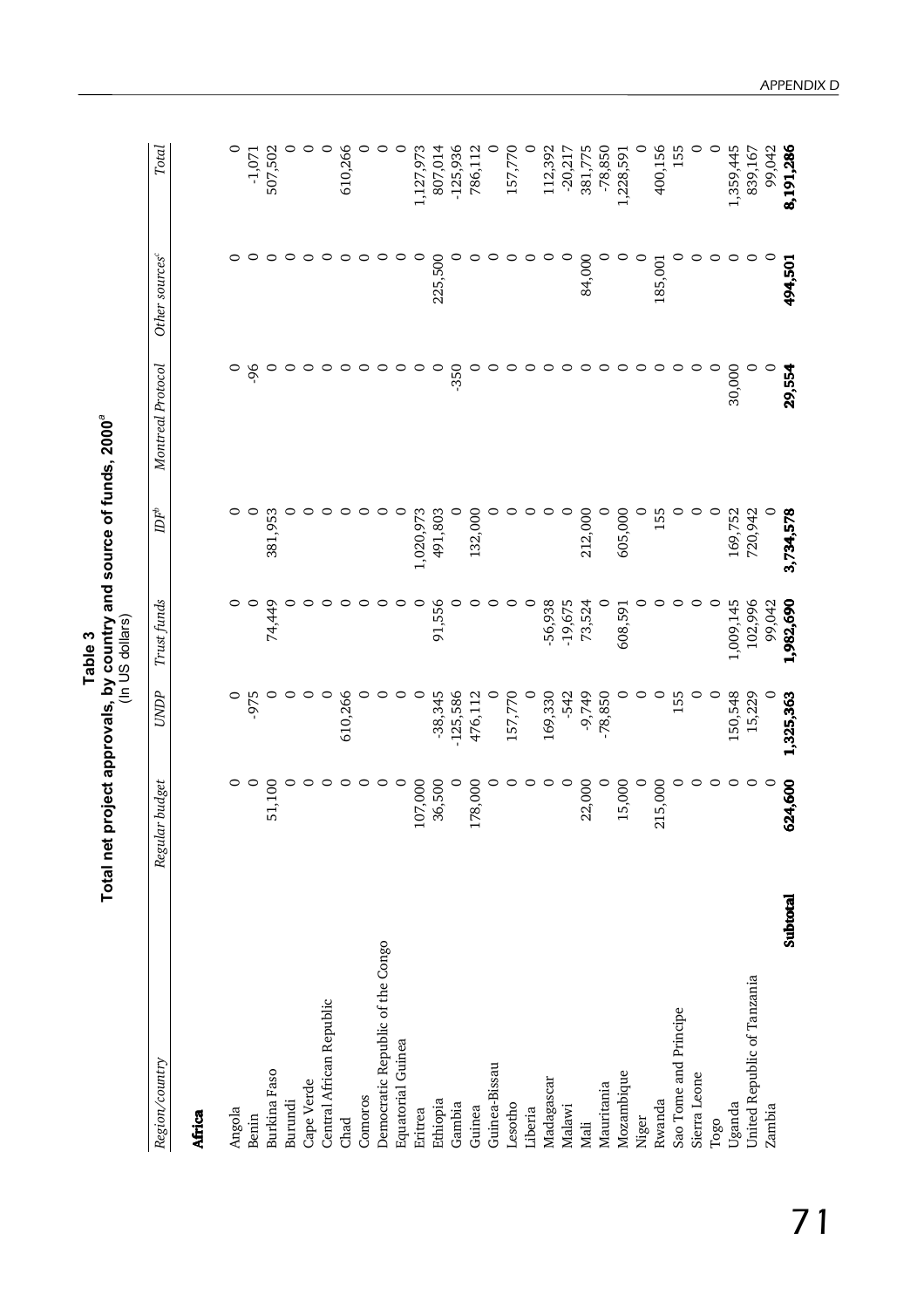| Region/country                   |              | Regular budget |           | Trust funds | $\ensuremath{DF}^\ensuremath{v}$ | Montreal Protocol | Other sources <sup>c</sup> | Total     |
|----------------------------------|--------------|----------------|-----------|-------------|----------------------------------|-------------------|----------------------------|-----------|
| Latin America and the Caribbean  |              |                |           |             |                                  |                   |                            |           |
| Haiti                            |              | 0              | 0         | $\circ$     | $\circ$                          | ○                 | 0                          |           |
|                                  | Subtotal     |                | 0         | $\bullet$   | 0                                | e                 | $\bullet$                  |           |
| <b>Arab States</b>               |              |                |           |             |                                  |                   |                            |           |
| Djibouti                         |              |                |           | 0           | 0                                | 0                 | 0                          |           |
| Somalia                          |              |                | 0         | $\circ$     | $\circ$                          | $\circ$           | $\circ$                    |           |
| Sudan                            |              | 3,000          | $-8,248$  | $\circ$     | $\circ$                          | $-3,870$          | $\circ$                    | -9,118    |
| Yemen                            |              |                |           | $\circ$     | $\circ$                          |                   | $\circ$                    |           |
|                                  | Subtotal     | 3,000          | $-8,247$  | $\bullet$   | $\bullet$                        | $-3,870$          | $\bullet$                  | -9,117    |
| Asia and the Pacific             |              |                |           |             |                                  |                   |                            |           |
| Afghanistan                      |              |                |           | 0           |                                  | 0                 | 3,500                      | 3,500     |
| Bangladesh                       |              |                |           | 0           |                                  | 0                 | 0                          |           |
| Bhutan                           |              |                |           | 0           | $\circ$                          | $\circ$           | 0                          |           |
| Cambodia                         |              | ○              | $\circ$   | 0           | 0                                | $\circ$           | 0                          |           |
| Kiribati                         |              | $\circ$        | 15,485    | $\circ$     | 0                                | $\circ$           | $\circ$                    | 15,485    |
| Lao People's Democratic Republic |              | $\circ$        |           | 0           | $\circ$                          | $\circ$           | 54,300                     | 54,300    |
| Maldives                         |              | $\circ$        |           | $\circ$     | ○                                | $\circ$           | 0                          |           |
| Myanmar                          |              | $\circ$        | 0         | 0           | $\circ$                          | $\circ$           | $\circ$                    |           |
| Nepal                            |              | 0              | 7,878     | 0           | 50,000                           | $\circ$           | $\circ$                    | 57,878    |
| Samoa                            |              | $\circ$        | 0         | 0           | 0                                | $\circ$           | $\circ$                    |           |
| Solomon Islands                  |              | $\circ$        | 0         | $\circ$     | $\circ$                          | $\circ$           | $\circ$                    |           |
| Tuvalu                           |              | $\circ$        | 0         | $\circ$     | 0                                | $\circ$           | $\circ$                    |           |
| Vanuatu                          |              | $\circ$        |           | $\circ$     |                                  | $\circ$           | $\circ$                    |           |
|                                  | Subtotal     | $\bullet$      | 23,363    | $\bullet$   | 50,000                           | $\bullet$         | 57,800                     | 131,163   |
|                                  | <b>TOTAL</b> | 627,600        | 1,340,479 | 1,982,690   | 3,784,578                        | 25,684            | 552,301                    | 8,313,332 |

other developing countries. *b* Excluding 13 per cent overhead costs.

ouler developing coultries.<br><sup>b</sup> Excluding 13 per cent overhead costs.<br>' Includes projects executed by other agencies for which UNIDO is the associated or cooperating agency, as well as unutilized balances arising from Gene *c* Includes projects executed by other agencies for which UNIDO is the associated or cooperating agency, as well as unutilized balances arising from General Conference resolution GC.8/Res.4.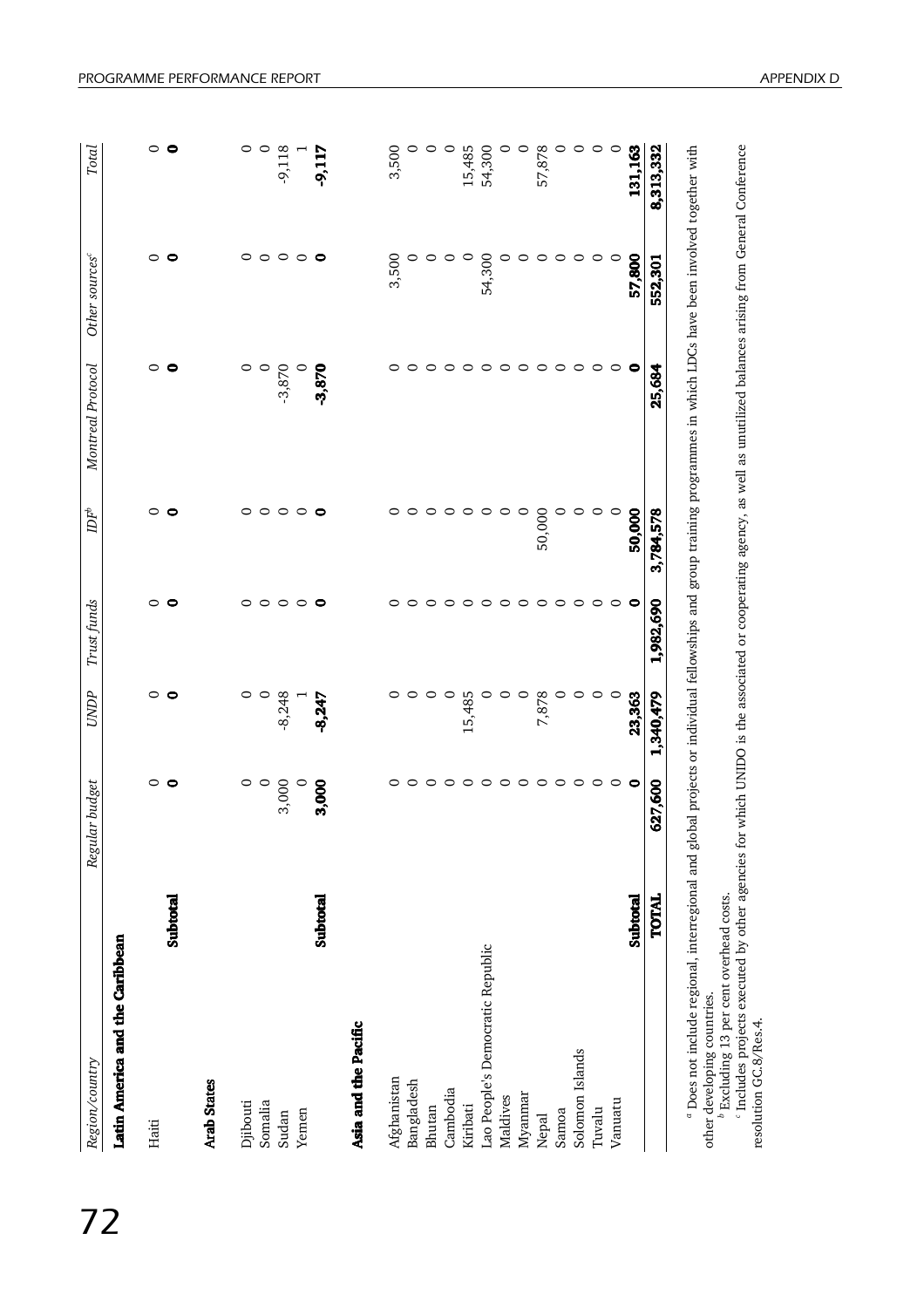## **APPENDIX E**

## REGULAR PROGRAMME OF TECHNICAL COOPERATION

#### **Table 1 Delivery by service module, 2000** (In thousands of US dollars)

|                                                                                                                         | <b>UNIDO</b>          | Consultations<br>with |             |         |
|-------------------------------------------------------------------------------------------------------------------------|-----------------------|-----------------------|-------------|---------|
|                                                                                                                         | priorities            | Governments           | <b>IDDA</b> | Total   |
| Industrial policy formulation and implementation (SM 1)                                                                 | 147.1                 | 24.1                  | 112.5       | 283.7   |
| Statistics and information networks (SM 2)                                                                              | 18.6                  |                       | 71.2        | 89.8    |
| Metrology, standardization, certification and accreditation<br>Continuous improvement and quality management (SM 3, 4)  | 70.3                  |                       | 34.5        | 104.8   |
| Investment and technology promotion (SM 5)                                                                              | 28.3                  |                       | 60.6        | 88.9    |
| Energy efficiency (SM 8, 9)<br>Rural energy development                                                                 | 32.5                  |                       |             | 32.5    |
| Environmental policy framework (SM 6, 10, 11)<br>Cleaner production<br>Pollution control and waste management           | 209.7                 |                       | 16.3        | 226.0   |
| SME policy framework (SM 13, 14, 15)<br>Policy for women's entrepreneurship development<br>Entrepreneurship development | 102.4                 |                       | 240.3       | 342.7   |
| Upgrading agro-industries and related technical skills (SM 16)                                                          | 235.7                 |                       | 53.4        | 289.1   |
| Other                                                                                                                   | 11.1                  | 7.9                   |             | 19.0    |
|                                                                                                                         | <b>TOTAL</b><br>855.7 | 32.0                  | 588.8       | 1,476.5 |

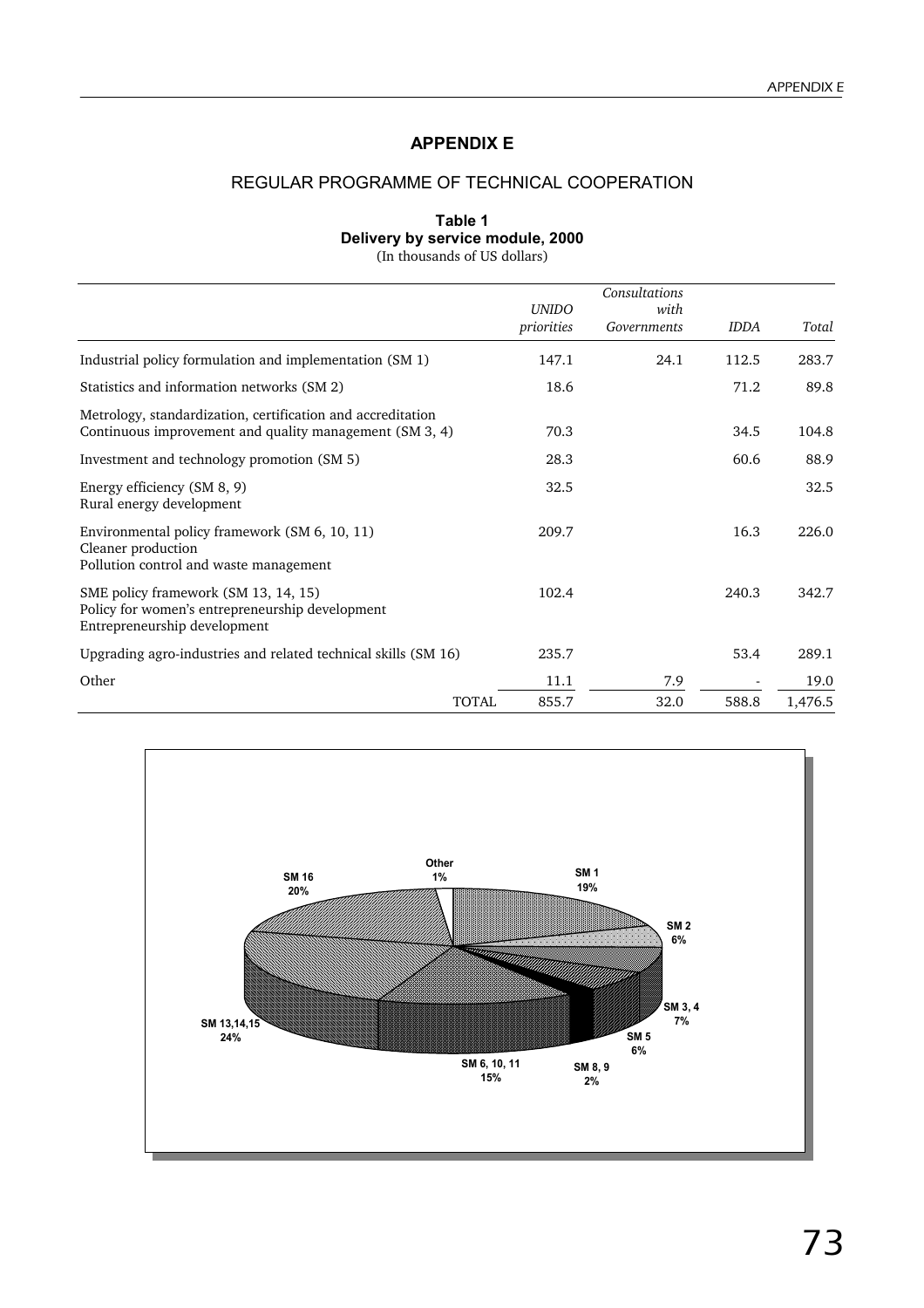## **Table 2 Delivery by programme, 2000**

(In thousands of US dollars)

|                                                                         |              | Consultations |             |         |
|-------------------------------------------------------------------------|--------------|---------------|-------------|---------|
|                                                                         | <b>UNIDO</b> | with          |             |         |
|                                                                         | priorities   | Governments   | <b>IDDA</b> | Total   |
| Programme C.1 Investment and Technology Promotion                       | 25.6         |               | 60.6        | 86.2    |
| Programme C.2 Industrial Strategies and Policies                        |              |               | 104.4       | 104.4   |
| Programme C.3 Statistics and Information Networks                       | 18.6         |               | 71.2        | 89.8    |
| Programme C.5 Continuous Improvement and Quality Management             | 70.3         |               | 34.5        | 104.8   |
| Programme C.6 Upgrading Agro-Industries and Related Technical<br>Skills | 221.0        |               | 53.5        | 274.5   |
| Programme C.8 Industrial Business Development Services                  | 102.4        |               | 240.3       | 342.7   |
| Major Programme D: Cleaner and Sustainable Industrial<br>Development    | 216.7        |               | 16.3        | 233.0   |
| Others                                                                  | 201.1        | 32.0          | 8.0         | 241.1   |
| TOTAL                                                                   | 855.7        | 32.0          | 588.8       | 1,476.5 |

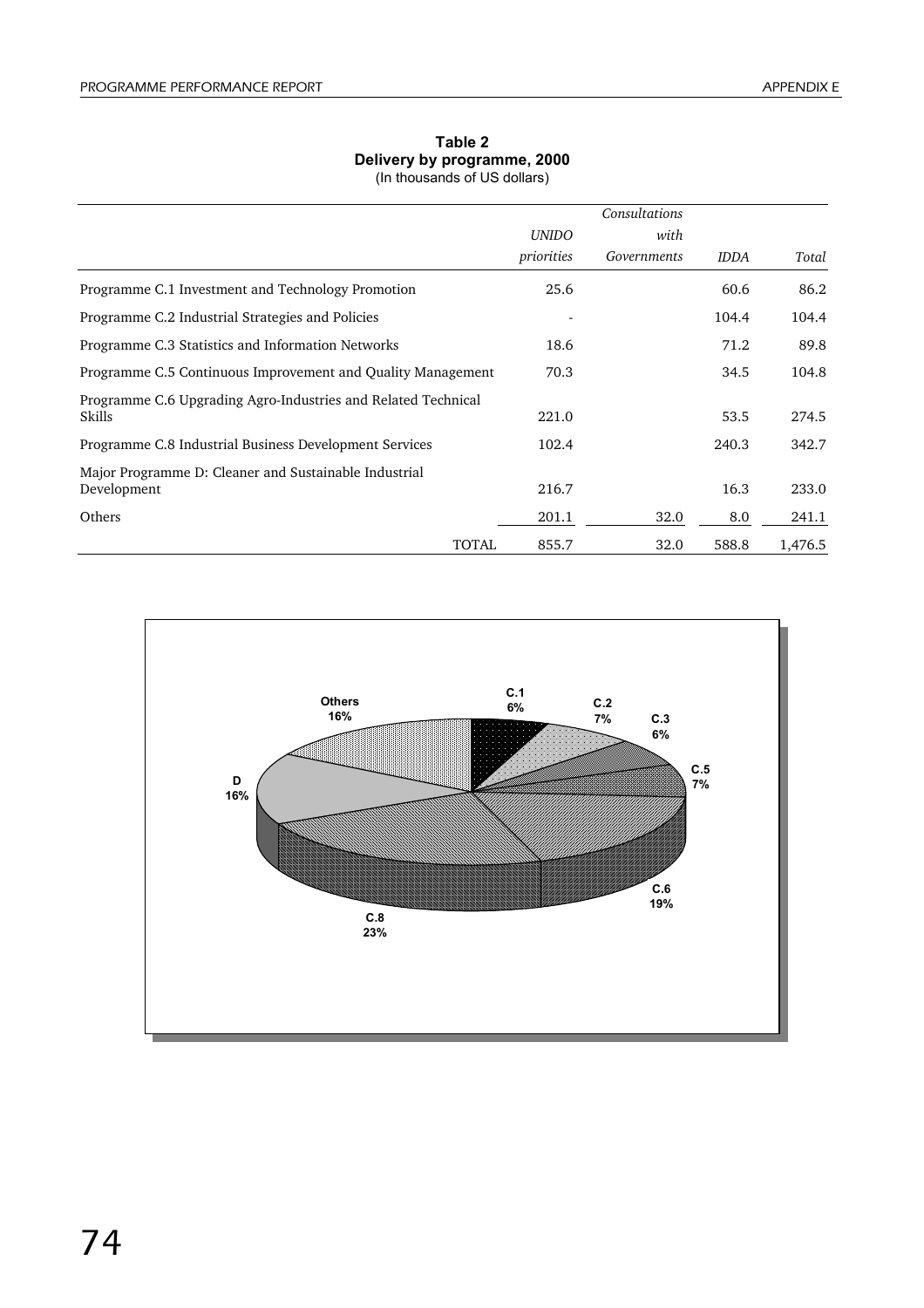#### **APPENDIX F**

## GEOGRAPHIC DISTRIBUTION OF EXPERTS

Distribution of experts by regional groups of countries





<sup>a</sup> States in lists A and C of Annex I to the UNIDO Constitution plus Albania, Cyprus, Greece, Malta, Portugal, Romania and Turkey.

States in list B of Annex I to the UNIDO Constitution excluding Cyprus, Greece, Malta, Portugal and Turkey.

<sup>c</sup> States in list D of Annex I to the UNIDO Constitution excluding Albania and Romania.

<sup>d</sup> Includes candidates without clear indication of nationality and 51 candidates from Australia, 64 candidates from Canada and 124 candidates from USA.

<sup>e</sup> Includes 7 appointments of experts from Australia, 10 of experts from Canada and 25 of experts from USA.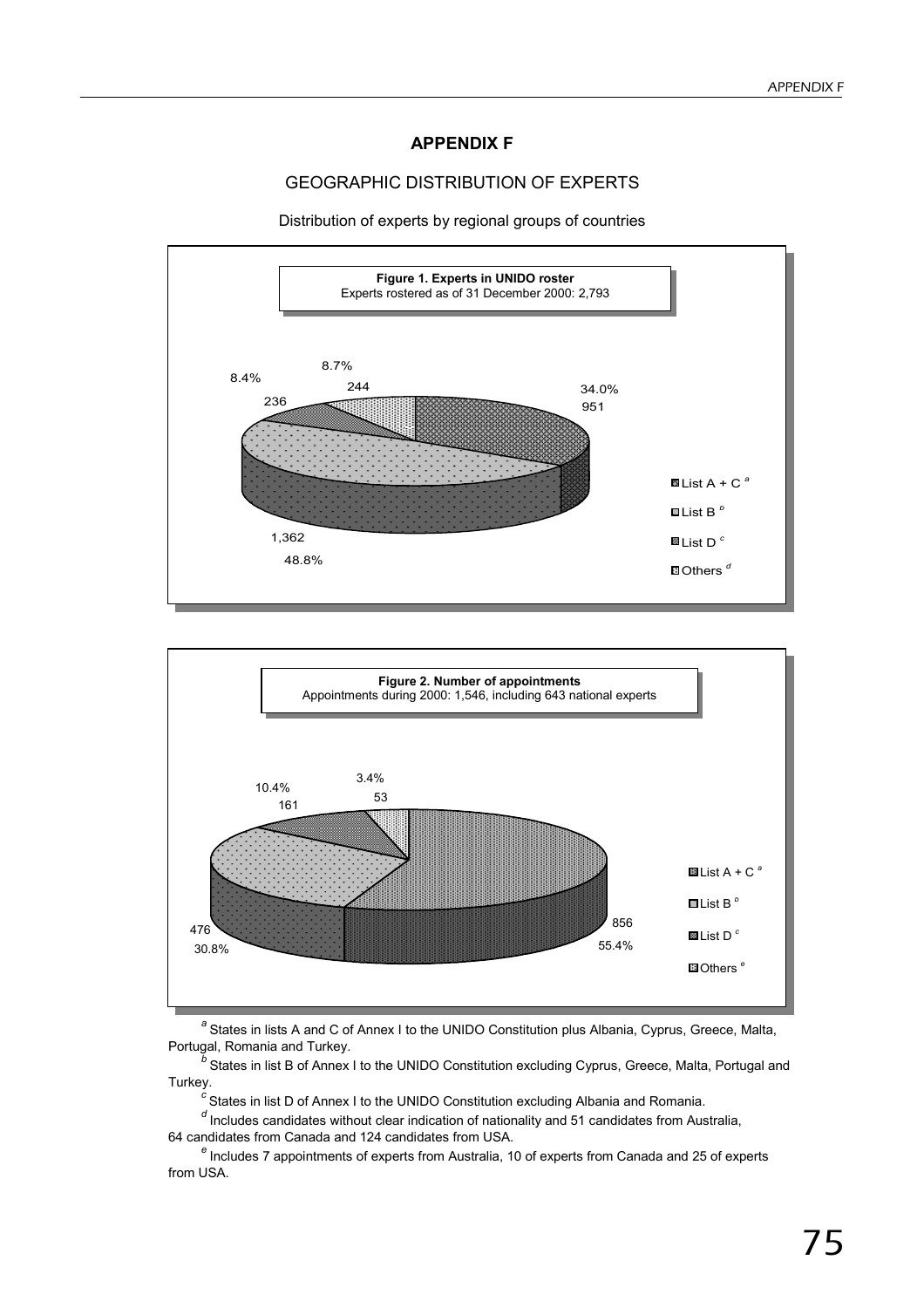## **Appointment of experts, 2000**

|                                           | Number of    |                                  | Number of        |
|-------------------------------------------|--------------|----------------------------------|------------------|
| Country/area/territory                    | appointments | Country/area/territory           | appointments     |
| India                                     | 98           | Czech Republic                   | 9                |
| United Kingdom                            | 89           | Madagascar                       | 9                |
| Italy                                     | 84           | Viet Nam                         | 9                |
| France                                    | 69           | Zambia                           | 9                |
| Spain                                     | 53           | Cuba                             | 8                |
| Russian Federation                        | 47           | Denmark                          | 8                |
| Hungary                                   | 42           | Greece                           | 8                |
| Uganda                                    | 42           | Australia                        | 7                |
| Austria                                   | 40           | Jordan                           | 7                |
| Algeria                                   | 36           | Norway                           | 6                |
| Netherlands                               | 31           | Lao People's Democratic Republic | 5                |
| Colombia                                  | 30           | Romania                          | 5                |
| Guinea                                    | 29           | Albania                          | 4                |
| Sri Lanka                                 | 29           | Cameroon                         | 4                |
| Mexico                                    | 28           | Costa Rica                       | 4                |
| Germany                                   | 27           | Croatia                          | 4                |
| Switzerland                               | 27           | Finland                          | 4                |
| United Republic of Tanzania               | 27           | Ireland                          | 4                |
| United States of America                  | 25           | Malaysia                         | 4                |
| Argentina                                 | 24           | Mozambique                       | 4                |
| Iran, Islamic Republic of                 | 24           | Republic of Korea                | 4                |
| Philippines                               | 23           | Indonesia                        | 3                |
| Senegal                                   | 20           | New Zealand                      | 3                |
| Nicaragua                                 | 19           | Slovenia                         | 3                |
| Rwanda                                    | 17           | Sudan                            | 3                |
| Belarus                                   | 15           | Sweden                           | 3                |
| China                                     | 15           | Yugoslavia                       | 3                |
| Ethiopia                                  | 15           | Benin                            | $\overline{2}$   |
| Japan                                     | 15           | Botswana                         | $\overline{2}$   |
| Slovakia                                  | 15           | Ecuador                          | $\overline{2}$   |
| Turkey                                    | 14           | El Salvador                      | 2                |
| Uruguay                                   | 14           | Guinea-Bissau                    | $\overline{2}$   |
| Belgium                                   | 13           | Libyan Arab Jamahiriya           | 2                |
| Burkina Faso                              | 13           | Peru                             | $\overline{2}$   |
| Chile                                     | 13           | Portugal                         | $\overline{2}$   |
|                                           | 13           | Republic of Moldova              | 2                |
| Egypt                                     | 13           | Syrian Arab Republic             | $\overline{2}$   |
| Guatemala                                 | 13           | Trinidad and Tobago              | $\overline{2}$   |
| Kenya<br>Thailand                         | 13           | Ukraine                          | $\overline{2}$   |
| Venezuela                                 | 13           | Bulgaria                         |                  |
| <b>Brazil</b>                             | 12           | Comoros                          | $\mathbf 1$<br>1 |
| Ghana                                     | 12           |                                  | 1                |
| Mali                                      | 12           | Congo<br>Côte d'Ivoire           | 1                |
| Mauritius                                 | 12           |                                  | 1                |
|                                           |              | Cyprus                           |                  |
| Nepal                                     | 12           | Israel                           | 1                |
| Pakistan                                  | 12           | Kazakhstan                       | 1                |
| Morocco                                   | 11           | Lebanon                          | 1                |
| Nigeria                                   | 11           | Mauritania                       | 1                |
| Palestine                                 | 11           | Oman                             | 1                |
| The former Yugoslav Republic of Macedonia | 11           | Qatar                            | 1                |
| Tunisia                                   | $11\,$       | Saudi Arabia                     | 1                |
| Canada                                    | 10           | Seychelles                       | 1                |
| Poland                                    | 10           | Suriname                         | 1                |
| South Africa                              | 10           | Uzbekistan                       | 1                |
| Zimbabwe                                  | $10\,$       | Total                            | 1,546            |
| Bolivia                                   | 9            | (110 countries)                  |                  |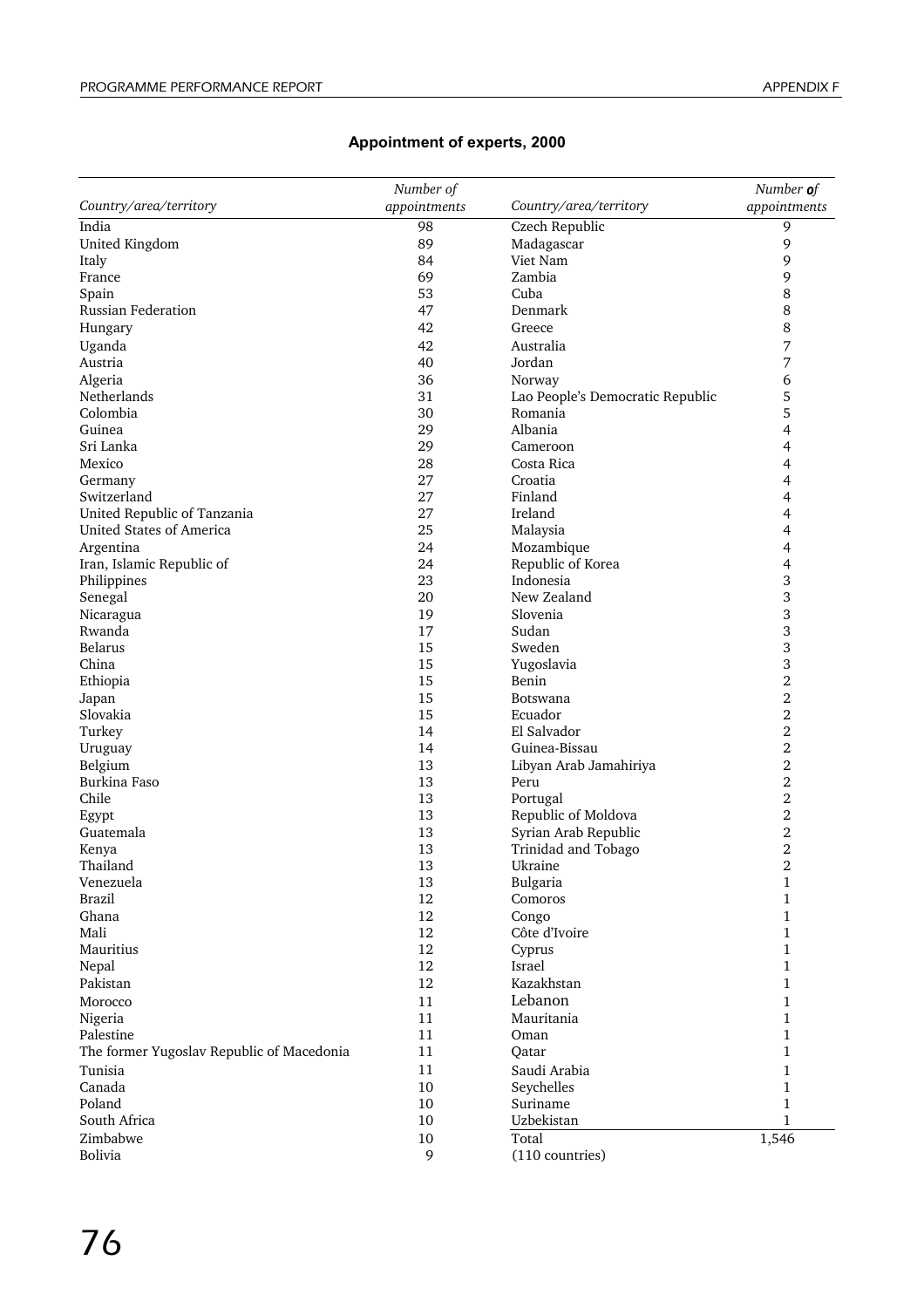## **APPENDIX G**

## TRAINING ACTIVITIES

## **Table 1 In-plant group training programmes***<sup>a</sup>*

|                                                                                                         | Type of programme<br>Number of participants of which |          |                    |                            |                                    |              |                |                                      |
|---------------------------------------------------------------------------------------------------------|------------------------------------------------------|----------|--------------------|----------------------------|------------------------------------|--------------|----------------|--------------------------------------|
| Field of study                                                                                          | National                                             | Regional | Inter-<br>regional | Host country/<br>territory | From all<br>countries <sup>b</sup> | LDCs         | Female         | African<br>participants <sup>c</sup> |
| <b>COMFAR III</b>                                                                                       | X                                                    |          |                    | Austria                    | 3                                  |              | $\mathbf{1}$   |                                      |
| Entrepreneurship<br>development programme                                                               | X                                                    |          |                    | Bahrain                    | 20                                 |              | 3              |                                      |
| Developing business<br>counsellors for growth of<br><b>SMEs</b>                                         |                                                      | X        |                    | Bahrain                    | 12                                 |              |                |                                      |
| Improved conventional<br>chrome tanning                                                                 |                                                      | X        |                    | Bangladesh                 | 5                                  |              |                |                                      |
| Chrome recovery and reuse                                                                               |                                                      | X        |                    | Bangladesh                 | 9                                  |              | 2              |                                      |
| ISO 9001                                                                                                | X                                                    |          |                    | Burkina Faso               | 12                                 | 12           | 4              | 12                                   |
| Fruits and vegetables drying                                                                            | X                                                    |          |                    | Burkina Faso               | 9                                  |              | 7              | 9                                    |
| Horns processing                                                                                        | X                                                    |          |                    | Burkina Faso               | 9                                  |              | 7              | 9                                    |
| Industrial investment project<br>identification, preparation<br>and application of<br><b>COMFAR III</b> | X                                                    |          |                    | China                      | 10                                 |              | 7              |                                      |
| Investment project<br>identification, formulation<br>and screening/appraisal                            | X                                                    |          |                    | China                      | 12                                 |              | 6              |                                      |
| Foreign direct investment<br>and joint venture contracts<br>and negotiations                            | X                                                    |          |                    | China                      | 12                                 |              | 6              |                                      |
| Food safety                                                                                             | X                                                    |          |                    | Cuba                       | 275                                |              |                |                                      |
| Wood processing                                                                                         | X                                                    |          |                    | Guatemala                  | 24                                 |              |                |                                      |
| Good manufacturing<br>practices                                                                         |                                                      | X        |                    | Hungary                    | 10                                 | 10           | 1              | 10                                   |
| Design and operation of<br>tannery effluent treatment<br>plant                                          |                                                      | X        |                    | Indonesia                  | 14                                 |              | 5              |                                      |
| Tannery management                                                                                      |                                                      | X        |                    | Indonesia                  | 18                                 |              | 5              |                                      |
| Optical design and<br>optimization                                                                      |                                                      |          | X                  | Italy                      | 34                                 | $\sqrt{3}$   | $\overline{4}$ | 9                                    |
| Managing innovation to<br>strengthen SMEs                                                               | X                                                    |          |                    | Italy                      | 15                                 |              | $\sqrt{3}$     |                                      |
| Modelling of photovoltaic-<br>based renewable energy<br>systems                                         |                                                      |          | X                  | Italy                      | 16                                 | $\mathbf{1}$ | $\mathbf{1}$   | 6                                    |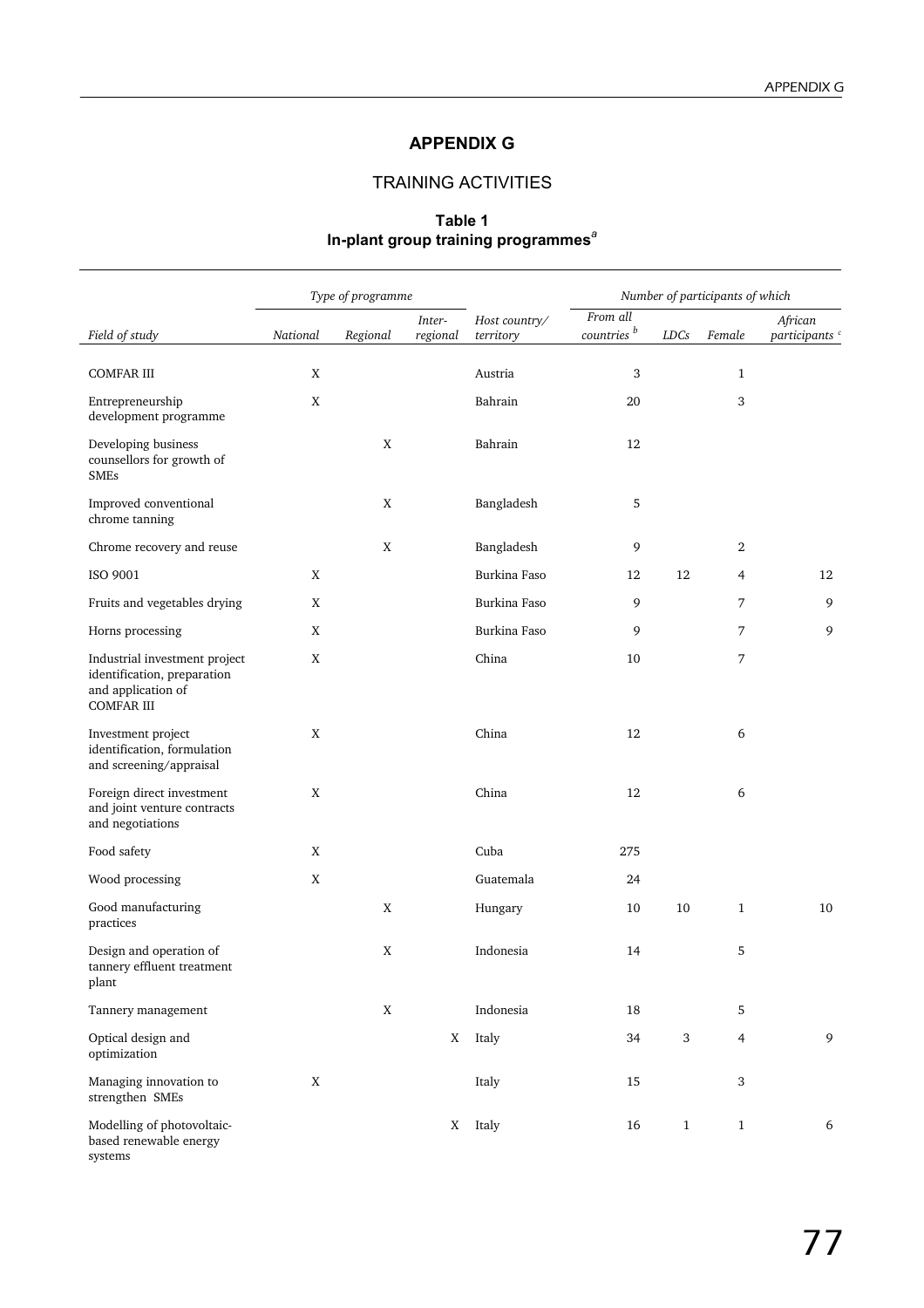|                                                                                          |          | Type of programme |                    |                            |                                    |                | Number of participants of which |                                      |
|------------------------------------------------------------------------------------------|----------|-------------------|--------------------|----------------------------|------------------------------------|----------------|---------------------------------|--------------------------------------|
| Field of study                                                                           | National | Regional          | Inter-<br>regional | Host country/<br>territory | From all<br>countries <sup>b</sup> | <b>LDCs</b>    | Female                          | African<br>participants <sup>c</sup> |
| Global information systems<br>and decision support systems<br>for industrial development |          |                   | X                  | Italy                      | 26                                 | $\mathbf{1}$   | 5                               | 11                                   |
| Molecular modelling and<br>computer-assisted<br>combinatorial chemistry                  |          | X                 |                    | Italy                      | 19                                 |                | 8                               |                                      |
| Shoemaking (2 courses)                                                                   |          | X                 |                    | Kenya                      | 20                                 | $\overline{2}$ |                                 | 20                                   |
| Project identification,<br>formulation and appraisal                                     | X        |                   |                    | Mozambique                 | 21                                 |                |                                 |                                      |
| Project identification,<br>formulation and screening                                     | X        |                   |                    | Mozambique                 | 22                                 |                | 4                               |                                      |
| Enterprise upgrading                                                                     | X        |                   |                    | Mozambique                 | 25                                 |                | 5                               |                                      |
| Project development cycle<br>and application of<br><b>COMFAR III</b>                     | X        |                   |                    | Saudi Arabia               | 15                                 |                |                                 |                                      |
| Alternatives to methyl<br>bromide                                                        | X        |                   |                    | Syrian Arab<br>Republic    | 30                                 |                |                                 |                                      |
| Fish handling                                                                            | X        |                   |                    | Uganda                     | 60                                 | 60             |                                 | 60                                   |
| GMPs/HACCP                                                                               | X        |                   |                    | Uganda                     | 10                                 |                | 2                               | 10                                   |
| <b>ISO 9000</b>                                                                          | X        |                   |                    | Uzbekistan                 | 10                                 |                |                                 |                                      |

*<sup>a</sup>* Not including training activities organized within the framework of UNIDO-executed field projects.

*<sup>b</sup>* Including participants from NIS.

<sup>c</sup> Including participants from African Arab States.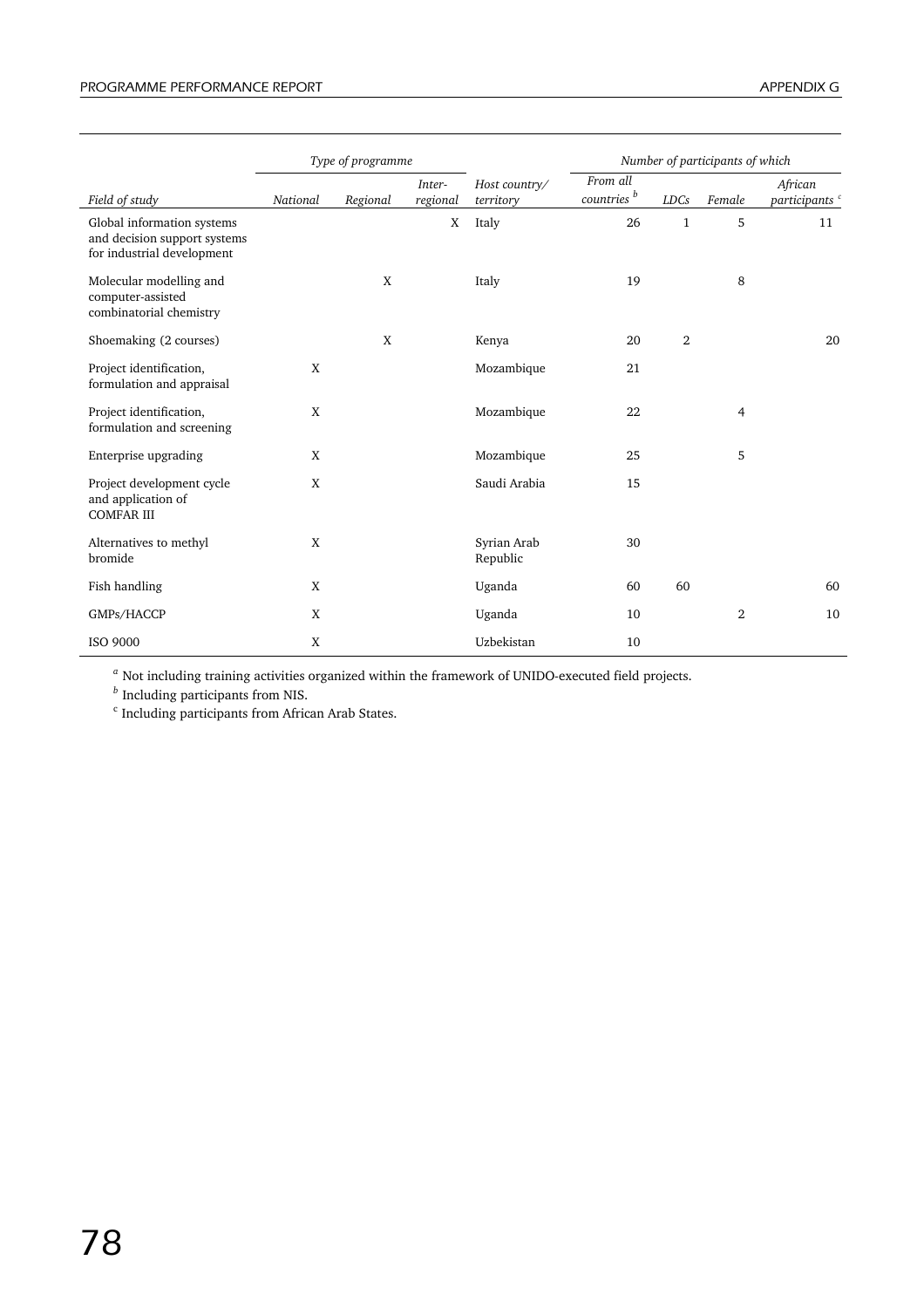|                                                        |             | Type of programme |                    |                            |                                    |                | Number of participants of which |                         |
|--------------------------------------------------------|-------------|-------------------|--------------------|----------------------------|------------------------------------|----------------|---------------------------------|-------------------------|
| Field of study                                         | National    | Regional          | Inter-<br>regional | Host country/<br>territory | From all<br>countries <sup>b</sup> | <b>LDCs</b>    | Female                          | African<br>participants |
| Establishment of textile<br>and leather enterprises    | $\mathbf X$ |                   |                    | Algeria                    | 120                                |                | 20                              | 120                     |
| <b>ISO 9000</b>                                        | $\mathbf X$ |                   |                    | Algeria                    | 75                                 |                | 10                              | 65                      |
| Production management<br>and new technologies          | X           |                   |                    | Algeria                    | 50                                 |                | 5                               | 45                      |
| Laboratory accreditation                               | X           |                   |                    | Australia                  | 2                                  |                | $\mathbf{1}$                    |                         |
| <b>COMFAR III</b>                                      | $\mathbf X$ |                   |                    | Austria                    | 3                                  |                | 1                               | 3                       |
| COMFAR III Expert-<br>Basic (4 workshops)              |             |                   | X                  | Austria                    | 35                                 | $\overline{2}$ | 9                               | 8                       |
| COMFAR III Expert-<br>Advanced (3 workshops)           |             |                   | X                  | Austria                    | 37                                 | $\mathbf{1}$   | 7                               | 11                      |
| <b>COMFAR</b> for trainers                             |             |                   | X                  | Austria                    | 12                                 |                | $\mathbf{1}$                    |                         |
| Refrigeration                                          | $\mathbf X$ |                   |                    | Austria, France,<br>Italy  | 6                                  |                |                                 |                         |
| Refrigeration                                          | X           |                   |                    | Austria,<br>Germany, Italy | 6                                  |                |                                 |                         |
| Cleaner tanning<br>technologies                        |             | X                 |                    | Bangladesh                 | 35                                 | 35             |                                 |                         |
| Utilization of untanned<br>solid waste                 |             | X                 |                    | Bangladesh                 | 12                                 | 12             |                                 |                         |
| Industrial investment<br>project promotion             | $\mathbf X$ |                   |                    | Belgium                    | $\mathbf{1}$                       |                |                                 | $\mathbf{1}$            |
| ISO 9001                                               | $\mathbf X$ |                   |                    | Burkina Faso               | 12                                 | 12             | $\mathbf{1}$                    | 12                      |
| ISO 17025                                              | $\mathbf X$ |                   |                    | Burkina Faso               | 30                                 | 30             |                                 | 30                      |
| GMP/HACCP                                              | X           |                   |                    | Burkina Faso               | 20                                 | 20             | 5                               | 20                      |
| Post-harvest technologies                              | $\mathbf X$ |                   |                    | China                      | 5                                  | 5              |                                 | 5                       |
| Technology management<br>for competitiveness           | X           |                   |                    | Croatia                    | 26                                 |                | 12                              |                         |
| Project analysis,<br>including COMFAR<br>(2 workshops) | $\mathbf X$ |                   |                    | Cuba                       | 40                                 |                | 25                              |                         |
| Management skills<br>development                       | X           |                   |                    | Cuba                       | 14                                 |                | 6                               |                         |
| Industrial laser<br>applications                       |             | $\mathbf X$       |                    | Egypt                      | 25                                 | $\,1\,$        |                                 | 25                      |
| Laser diagnostics of<br>combustion processes           |             | $\mathbf X$       |                    | Egypt                      | 66                                 | $\mathbf{1}$   | $\,2$                           | 57                      |
| Food processing and<br>presentation                    | X           |                   |                    | Ethiopia                   | 36                                 | 36             | $10\,$                          | 36                      |

#### **Table 2 Other group training programmes***<sup>a</sup>*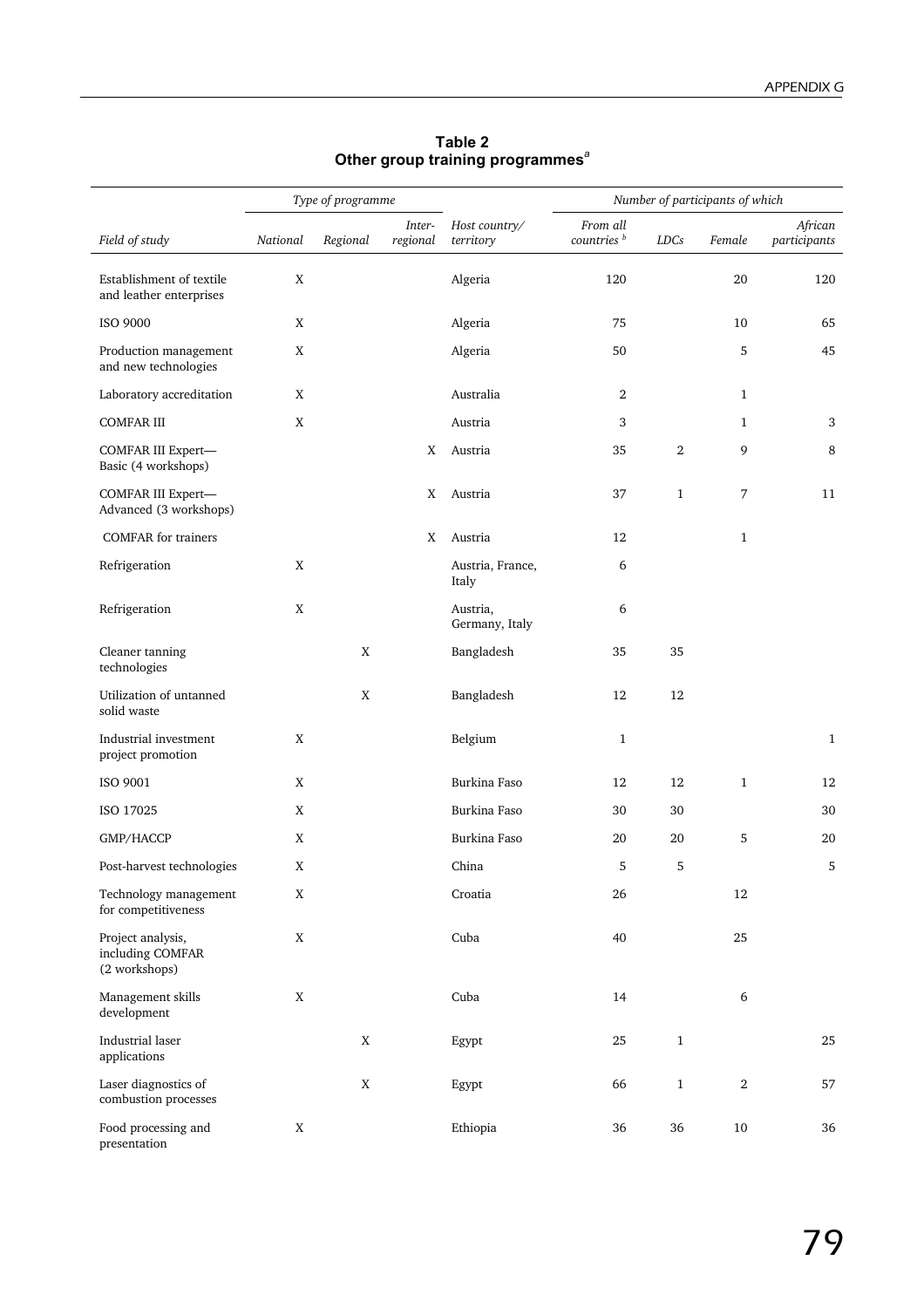|                                                             |             | Type of programme |                    |                               |                                    |              | Number of participants of which |                         |
|-------------------------------------------------------------|-------------|-------------------|--------------------|-------------------------------|------------------------------------|--------------|---------------------------------|-------------------------|
| Field of study                                              | National    | Regional          | Inter-<br>regional | Host country/<br>territory    | From all<br>countries <sup>b</sup> | LDCs         | Female                          | African<br>participants |
| Operations management<br>for engineers                      |             | X                 |                    | Ethiopia                      | 55                                 | 55           |                                 | 55                      |
| Food safety                                                 | X           |                   |                    | France, Hungary               | 2                                  |              | $\mathbf{1}$                    |                         |
| Food processing                                             | $\mathbf X$ |                   |                    | France                        | 2                                  |              | $\mathbf{1}$                    |                         |
| Subcontracting and<br>partnership exchange                  |             |                   | X                  | France                        | 37                                 |              | 3                               | 14                      |
| Industrial investment<br>project promotion                  | X           |                   |                    | France                        | 2                                  |              |                                 | $\overline{2}$          |
| Standards and metrology                                     |             |                   | X                  | France                        | $\mathbf{1}$                       | $\mathbf{1}$ |                                 | $\mathbf{1}$            |
| COMFAR basic                                                | X           |                   |                    | Germany                       | 12                                 |              | 2                               |                         |
| Refrigeration                                               |             |                   | X                  | Germany                       | 2                                  |              |                                 | $\overline{2}$          |
| Reducing mercury<br>emissions from artisanal<br>gold mining | X           |                   |                    | Ghana                         | 40                                 |              |                                 | 40                      |
| Project analysis,<br>including COMFAR                       | $\mathbf X$ |                   |                    | Guatemala                     | 22                                 |              | 9                               |                         |
| ISO 14000 auditing                                          | X           |                   |                    | Hungary                       | 10                                 |              |                                 |                         |
| Total quality<br>management                                 | X           |                   |                    | India                         | $\mathbf{1}$                       |              | $\mathbf{1}$                    |                         |
| Training for cluster<br>development agents                  | $\mathbf X$ |                   |                    | India                         | 25                                 |              |                                 |                         |
| Industrial policies                                         | $\mathbf X$ |                   |                    | India, Malaysia,<br>Singapore | 4                                  |              |                                 |                         |
| Tannery and effluent<br>treatment plant (ETP)<br>management |             | X                 |                    | India                         | 2                                  |              |                                 |                         |
| Cleaner tanning<br>technologies<br>(2 programmes)           |             | X                 |                    | India                         | 198                                |              | 3                               |                         |
| Occupational safety and<br>health of tannery<br>workers     |             | X                 |                    | India                         | 168                                |              | 3                               |                         |
| Optimization of ETPs                                        |             | X                 |                    | India                         | 53                                 |              | 3                               |                         |
| Environmental manage-<br>ment in tanning industry           |             | X                 |                    | India                         | 54                                 |              | 5                               |                         |
| Effluent treatment and<br>environmental<br>management       |             | X                 |                    | India                         | $\,2$                              |              |                                 |                         |
| COMFAR and project<br>appraisal (3 workshops)               | X           |                   |                    | Indonesia                     | 77                                 |              | 25                              |                         |
| Environmental manage-<br>ment and effluent<br>treatment     | X           |                   |                    | Indonesia                     | 56                                 |              | 12                              |                         |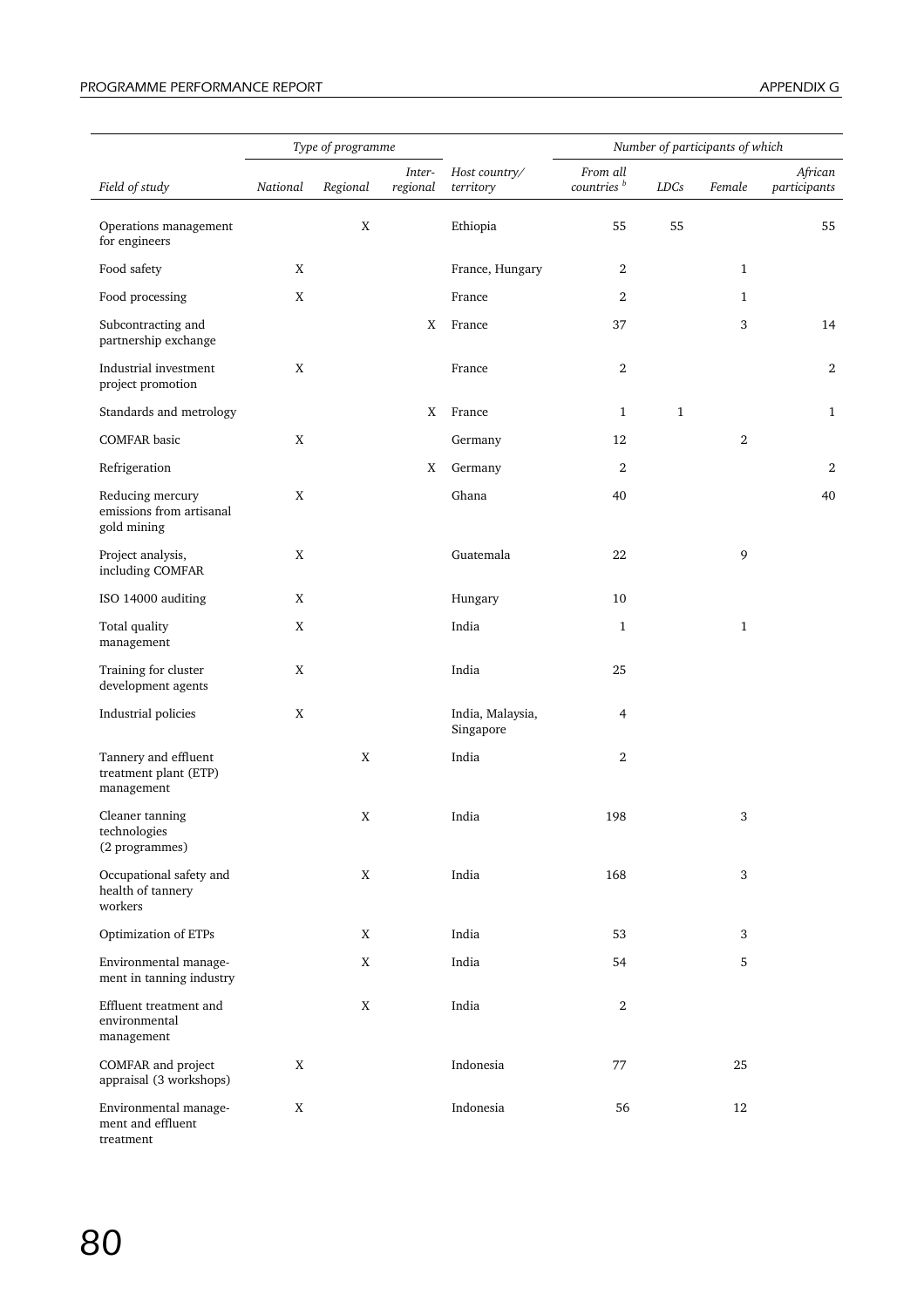|                                                                              |             | Type of programme |                    |                                              |                                    |                | Number of participants of which |                         |
|------------------------------------------------------------------------------|-------------|-------------------|--------------------|----------------------------------------------|------------------------------------|----------------|---------------------------------|-------------------------|
| Field of study                                                               | National    | Regional          | Inter-<br>regional | Host country/<br>territory                   | From all<br>countries <sup>b</sup> | LDCs           | Female                          | African<br>participants |
| Strategic investment<br>promotion                                            | X           |                   |                    | Ireland                                      | $\mathbf{1}$                       |                | $\mathbf{1}$                    |                         |
| Methyl bromide                                                               | X           |                   |                    | Italy                                        | 3                                  |                |                                 |                         |
| Best available technolo-<br>gies for ceramic and<br>glass ceramic production |             |                   | X                  | Italy                                        | 15                                 |                | 2                               | $\mathbf{1}$            |
| Standards                                                                    |             |                   | X                  | Italy                                        | $\mathbf{1}$                       | $\mathbf{1}$   |                                 | $\mathbf{1}$            |
| Standards and metrology                                                      |             |                   | Χ                  | Italy                                        | $\mathbf{2}$                       | $\overline{2}$ |                                 | 2                       |
| Foam                                                                         |             |                   | X                  | Italy                                        | 7                                  |                |                                 | 7                       |
| Standards and metrology                                                      |             |                   | X                  | Jamaica                                      | $\mathbf{1}$                       |                |                                 |                         |
| CFC phase-out                                                                | $\mathbf X$ |                   |                    | Jordan                                       | 18                                 |                | 2                               |                         |
| Quality approach and<br>methodologies                                        |             | X                 |                    | Kenya                                        | 13                                 | 7              | 4                               | 13                      |
| Women's entrepreneur-<br>ship development                                    | X           |                   |                    | Kenya                                        | 5                                  | 5              | 4                               | 5                       |
| Refrigeration                                                                |             |                   | X                  | Lebanon                                      | 4                                  |                | $\mathbf{1}$                    | 4                       |
| Skills upgrading<br>(multiple activities)                                    | X           |                   |                    | Lesotho                                      | 104                                | 104            | 59                              | 104                     |
| Crisis management                                                            | X           |                   |                    | Libyan Arab<br>Jamahiriya                    | 15                                 |                |                                 |                         |
| Creation of business<br>incubators<br>(multiple activities)                  | X           |                   |                    | Madagascar                                   | 47                                 | 47             | 7                               | 47                      |
| Photovoltaic systems<br>technology                                           |             | X                 |                    | Malaysia                                     | 35                                 |                | 4                               |                         |
| Polyurethane technology                                                      |             | X                 |                    | Malaysia                                     | 3                                  |                |                                 |                         |
| Micro food-processing                                                        | $\mathbf X$ |                   |                    | Mali                                         | 60                                 | 60             | 56                              | 60                      |
| Quality                                                                      | X           |                   |                    | Mali                                         | 10                                 | 10             |                                 | 10                      |
| HACCP                                                                        | $\mathbf X$ |                   |                    | Mali                                         | 10                                 | 10             |                                 | 10                      |
| Public-private<br>partnerships                                               | $\mathbf X$ |                   |                    | Mauritius,<br>South Africa                   | $\overline{4}$                     | $\overline{4}$ | $\mathbf{1}$                    | $\overline{4}$          |
| Entrepreneurship and<br>business management<br>(multiple activities)         | $\mathbf X$ |                   |                    | Micronesia,<br><b>Federated States</b><br>of | 498                                |                |                                 |                         |
| Methyl bromide<br>(2 programmes)                                             | $\mathbf X$ |                   |                    | Morocco                                      | $\,8\,$                            |                |                                 |                         |
| Alternative technology to<br>methyl bromide                                  |             |                   | X                  | Morocco                                      | 60                                 |                | 12                              | 50                      |
| Sustainable industrial<br>development: process<br>simulation and             |             | $\mathbf X$       |                    | Morocco                                      | 26                                 | 3              | $\,1\,$                         | 22                      |

optimization techniques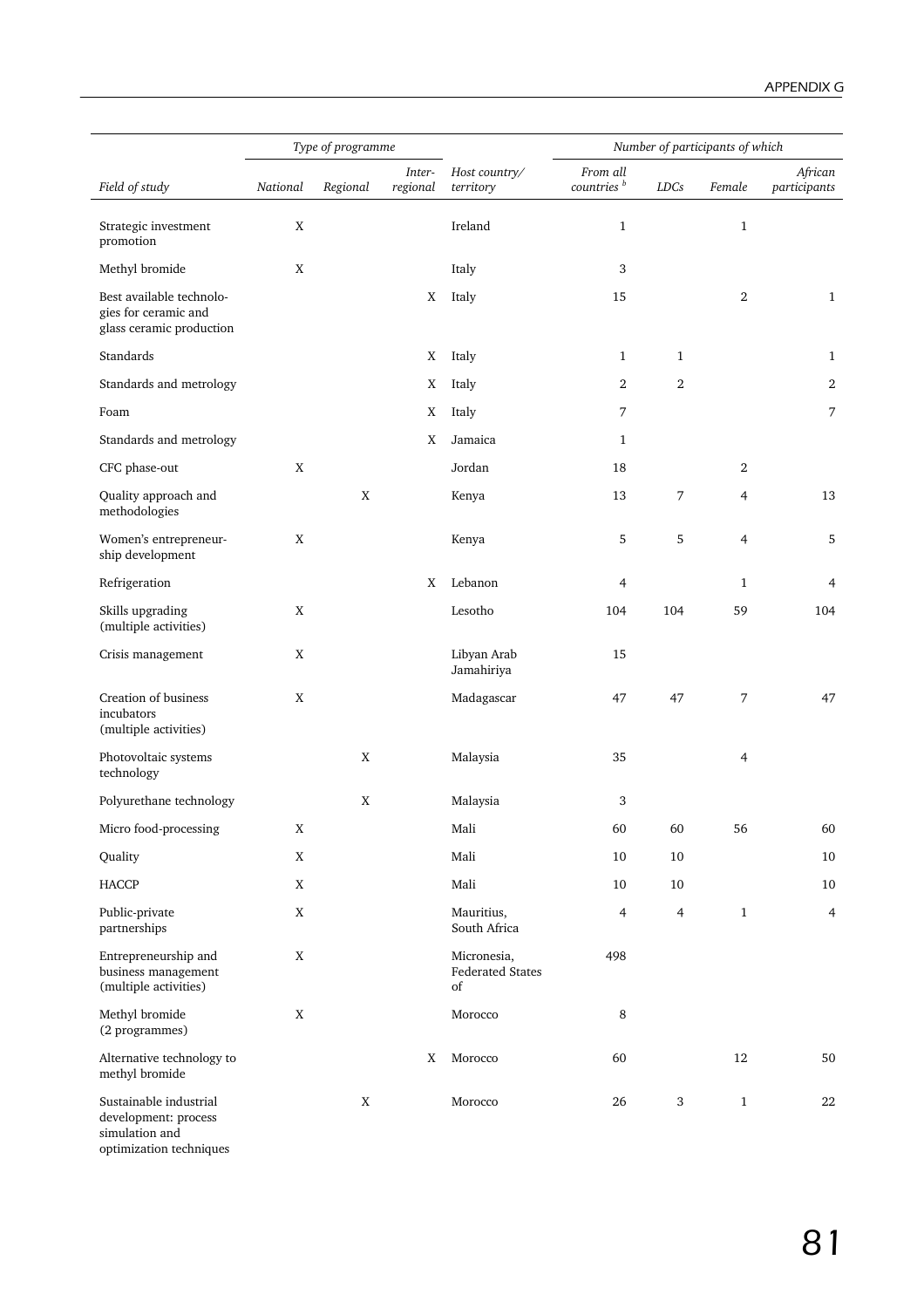|                                                                                |             | Type of programme |                    |                            |                                    |             | Number of participants of which |                         |
|--------------------------------------------------------------------------------|-------------|-------------------|--------------------|----------------------------|------------------------------------|-------------|---------------------------------|-------------------------|
| Field of study                                                                 | National    | Regional          | Inter-<br>regional | Host country/<br>territory | From all<br>countries <sup>b</sup> | LDCs        | Female                          | African<br>participants |
| Industrial statistics                                                          | X           |                   |                    | Mozambique                 | 25                                 | 25          | 5                               | 25                      |
| Entrepreneurship<br>(multiple activities)                                      | X           |                   |                    | Mozambique                 | 89                                 | 89          | 15                              | 89                      |
| Specialized joint<br>capacity-building<br>(multiple activities)                | X           |                   |                    | Mozambique                 | 27                                 | 27          | 5                               | 27                      |
| Micro-finance for NGOs<br>(multiple activities)                                | X           |                   |                    | Mozambique                 | 14                                 | 14          |                                 | 14                      |
| Women's entrepre-<br>neurship development                                      | X           |                   |                    | Namibia                    | 5                                  | $\mathbf 5$ | $\overline{4}$                  | 5                       |
| Development of SME<br>networking                                               | $\mathbf X$ |                   |                    | Nicaragua                  | 21                                 |             | 9                               |                         |
| Standards and metrology                                                        |             |                   | X                  | Peru                       | 1                                  |             |                                 |                         |
| Bamboo processing                                                              | X           |                   |                    | Philippines                | 4                                  |             |                                 |                         |
| Refrigeration and air-<br>conditioning<br>maintenance<br>(multiple activities) | X           |                   |                    | Philippines                | 3,223                              |             | 75                              |                         |
| Upgrading of enterprises                                                       | X           |                   |                    | Portugal                   | 2                                  |             |                                 | 2                       |
| Industrial statistics                                                          | X           |                   |                    | Republic of<br>Korea       | $\mathbf{2}$                       |             | $\mathbf{1}$                    |                         |
| ISO 14000 auditors                                                             | X           |                   |                    | Russian<br>Federation      | 10                                 |             |                                 |                         |
| Enterprise establishment<br>and restructuring                                  | $\mathbf X$ |                   |                    | Rwanda                     | 50                                 | 50          | 8                               | 42                      |
| <b>COMFAR</b> and investment<br>appraisal                                      | X           |                   |                    | Senegal                    | 14                                 |             | 2                               | 14                      |
| Molecular modelling and<br>computer-assisted<br>combinatorial chemistry        |             | X                 |                    | Slovenia                   | 20                                 |             | 8                               |                         |
| Change in managing<br>technology for a global<br>reach                         | X           |                   |                    | Slovenia                   | 27                                 |             | $\overline{4}$                  |                         |
| Entrepreneurship<br>development                                                | X           |                   |                    | Solomon Islands            | 92                                 | 92          |                                 |                         |
| Industrial policy<br>analysis/development                                      | X           |                   |                    | South Africa               | 6                                  |             | $\mathbf{1}$                    | 6                       |
| Competitiveness analysis                                                       | $\mathbf X$ |                   |                    | South Africa               | 5                                  | $\sqrt{5}$  | $\mathbf{1}$                    | 5                       |
| Methyl bromide                                                                 | $\mathbf X$ |                   |                    | Spain                      | 10                                 |             |                                 |                         |
| Methyl bromide                                                                 |             |                   | X                  | Spain                      | $\,2$                              |             | $\mathbf{1}$                    |                         |
| Industrial statistics                                                          | X           |                   |                    | Sri Lanka                  | 25                                 |             | 5                               |                         |
| Industrial statistics                                                          | X           |                   |                    | Sudan                      | 20                                 | 20          | 6                               | 20                      |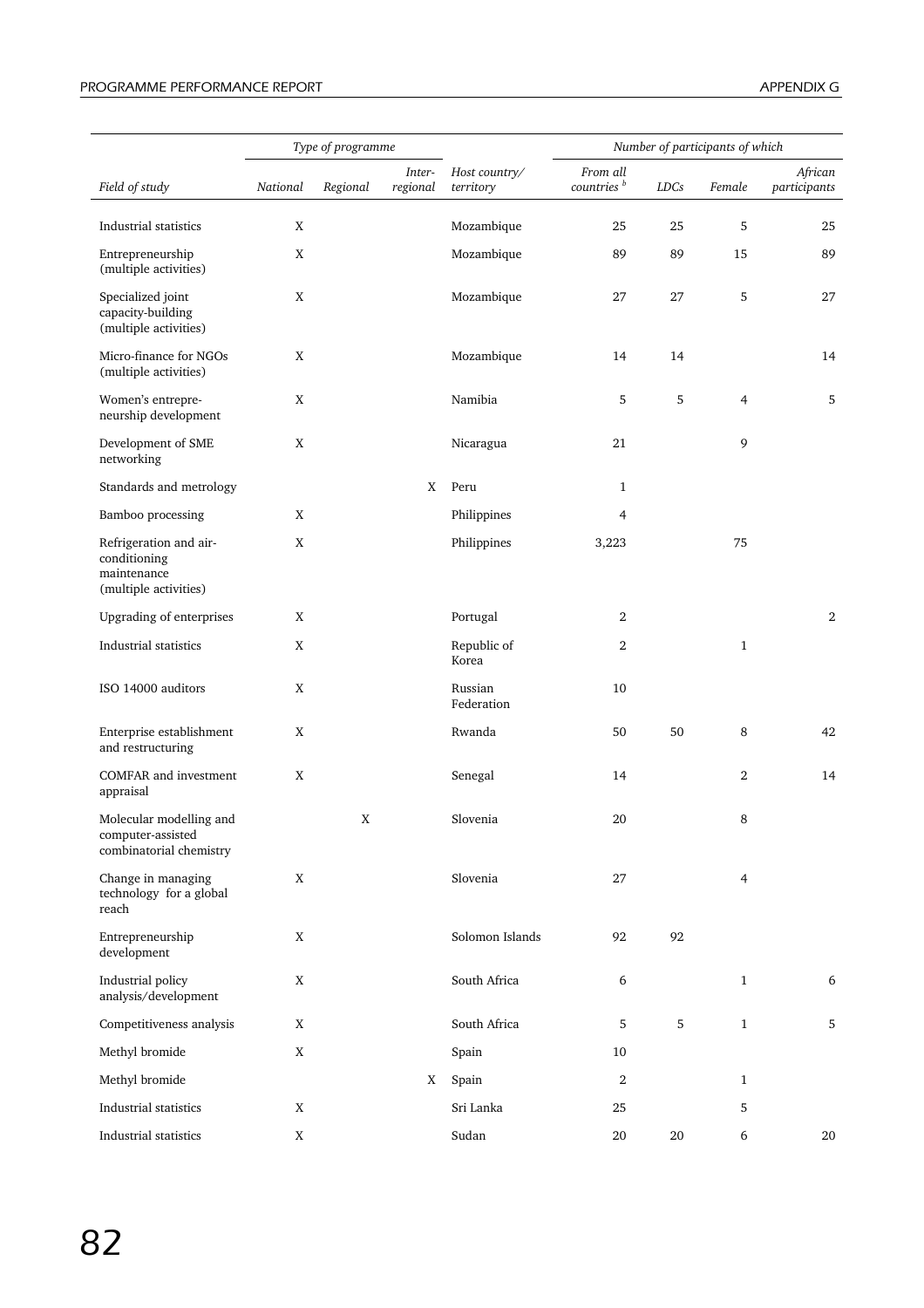|                                                                                   |          | Type of programme |                    |                                |                                    |                | Number of participants of which |                         |
|-----------------------------------------------------------------------------------|----------|-------------------|--------------------|--------------------------------|------------------------------------|----------------|---------------------------------|-------------------------|
| Field of study                                                                    | National | Regional          | Inter-<br>regional | Host country/<br>territory     | From all<br>countries <sup>b</sup> | LDCs           | Female                          | African<br>participants |
| <b>COMFAR Basic</b><br>(2 workshops)                                              |          |                   | X                  | Sweden                         | 70                                 |                | 26                              |                         |
| Research strategies on<br>medicinal and aromatic<br>plants                        |          |                   | X                  | Thailand                       | 25                                 | $\overline{4}$ | $\mathbf{1}$                    | 3                       |
| SME development                                                                   | X        |                   |                    | Thailand                       | $\mathbf{1}$                       |                |                                 |                         |
| <b>Business incubator</b><br>management                                           | X        |                   |                    | Tunisia                        | 32                                 |                | 10                              | 32                      |
| Production upgrading                                                              | X        |                   |                    | Tunisia                        | 2                                  |                |                                 | 2                       |
| Production management<br>and upgrading                                            | X        |                   |                    | Tunisia                        | 3                                  |                |                                 | 3                       |
| Legal metrology                                                                   | X        |                   |                    | Turkey                         | $\boldsymbol{2}$                   |                |                                 | 2                       |
| Master craftsman<br>programme (MCP)                                               | X        |                   |                    | Uganda                         | 106                                | 106            |                                 | 106                     |
| MCP training of trainers                                                          | X        |                   |                    | Uganda                         | 67                                 | 67             |                                 | 67                      |
| Technical skills<br>upgrading<br>(multiple activities)                            | X        |                   |                    | Uganda                         | 106                                | 106            |                                 | 106                     |
| Industrial course for<br>MCP advisers                                             | X        |                   |                    | Uganda                         | 30                                 | 30             |                                 | 30                      |
| Refrigeration and<br>recycling (3 workshops)                                      | X        |                   |                    | United Kingdom                 | 29                                 |                | 3                               |                         |
| Microbiology                                                                      | X        |                   |                    | United Kingdom                 | 1                                  |                |                                 |                         |
| Analysis of trace<br>metal/pesticide residue/<br>toxic element                    | X        |                   |                    | United Kingdom                 | 3                                  |                | $\mathbf{1}$                    |                         |
| Finance, marketing and<br>project management                                      | X        |                   |                    | United Kingdom                 | 9                                  |                | 4                               |                         |
| Food processing<br>(multiple activities)                                          | X        |                   |                    | United Republic<br>of Tanzania | 117                                | 117            | 117                             | 117                     |
| Decision support<br>systems: process<br>simulation and<br>optimization techniques |          | X                 |                    | Uruguay                        | 23                                 |                | $\boldsymbol{6}$                |                         |
| Industrial statistics<br>(3 activities)                                           | X        |                   |                    | Viet Nam                       | 40                                 |                | $20\,$                          |                         |

*<sup>a</sup>* Not including training activities organized within the framework of UNIDO-executed field projects.

*<sup>b</sup>* Including participants from NIS.

*<sup>c</sup>* Including participants from African Arab States.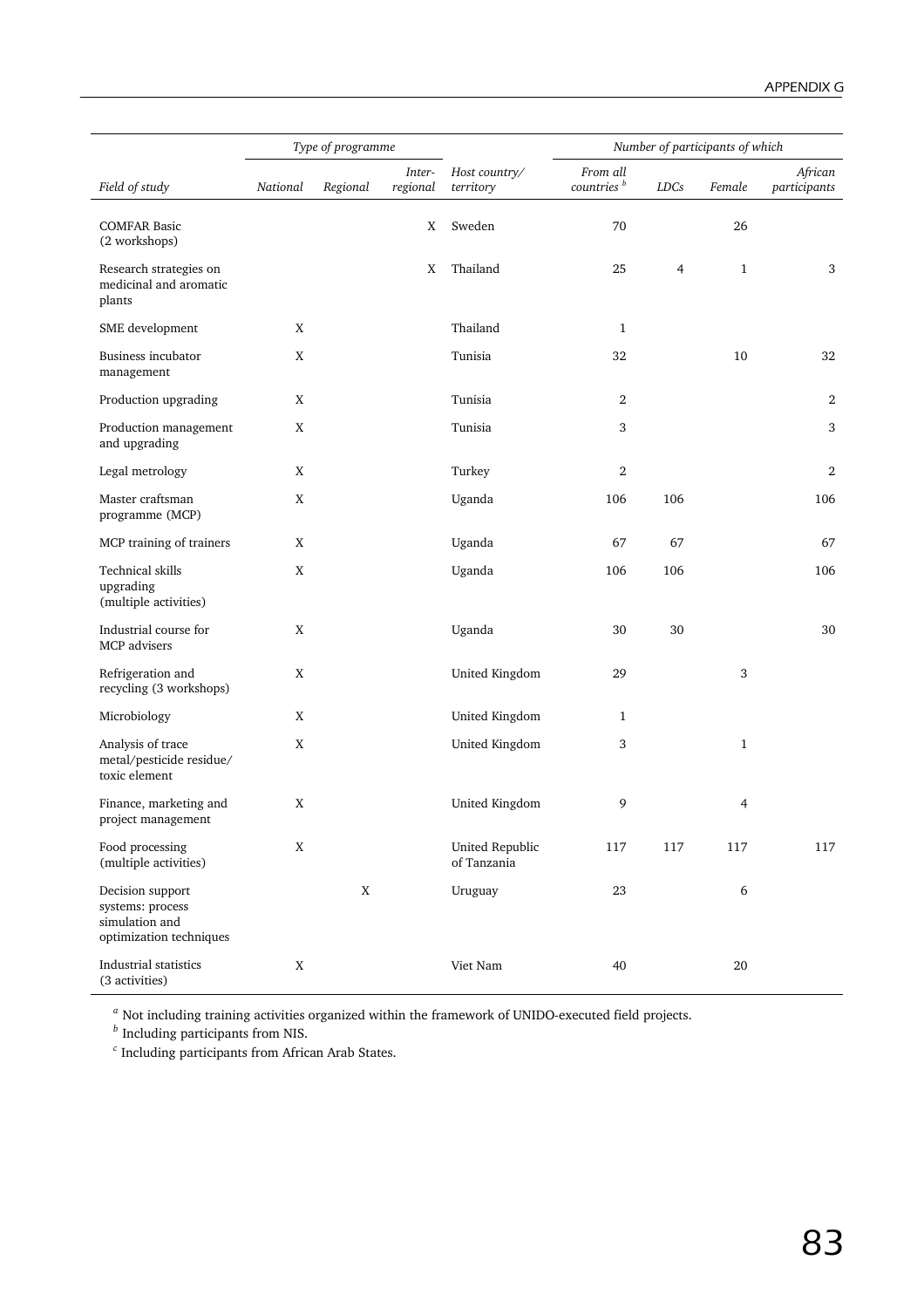## **Table 3 Fellowships and study tours started in 2000 by nationality/home area, country or territory**

| Nationality/home area,                |                        | <b>UNDP</b>           |                        |                  | Regular Programme                |                       |                       | Other programmes  |                        |                       |
|---------------------------------------|------------------------|-----------------------|------------------------|------------------|----------------------------------|-----------------------|-----------------------|-------------------|------------------------|-----------------------|
| country or territory                  | Male                   | Female                | Total                  | Male             | Female                           | Total                 | Male                  | Female            | Total                  | Total                 |
| <b>AFRICA</b>                         |                        |                       |                        |                  |                                  |                       |                       |                   |                        |                       |
| Burkina Faso                          | $\boldsymbol{0}$       | $\boldsymbol{0}$      | $\boldsymbol{0}$       | 0                | 0                                | 0                     | $\mathbf{1}$          | 0                 | $\mathbf{1}$           | $\mathbf 1$           |
| Côte d'Ivoire                         | $\mathbf{0}$           | $\boldsymbol{0}$      | 0                      | $\boldsymbol{0}$ | 0                                | 0                     | $\overline{2}$        | 0                 | $\overline{2}$         | $\boldsymbol{2}$      |
| Ethiopia                              | 0                      | $\boldsymbol{0}$      | 0                      | 0                | 0                                | 0                     | 12                    | 0                 | 12                     | 12                    |
| Ghana                                 | $\mathbf{0}$           | $\boldsymbol{0}$      | $\boldsymbol{0}$       | 0                | 0                                | 0                     | 7                     | $\overline{2}$    | 9                      | 9                     |
| Guinea                                | $\mathbf{0}$           | $\boldsymbol{0}$      | $\boldsymbol{0}$       | 1                | 0                                | $\mathbf{1}$          | $\mathbf{1}$          | 0                 | $\mathbf{1}$           | $\boldsymbol{2}$      |
| Kenya                                 | $\mathbf{1}$           | $\boldsymbol{0}$      | 1                      | 0                | $\mathbf{0}$                     | 0                     | $\mathbf{1}$          | 0                 | $\mathbf{1}$           | $\boldsymbol{2}$      |
| Madagascar                            | 3                      | $\boldsymbol{0}$      | 3                      | 0                | 0                                | $\mathbf{0}$          | $\boldsymbol{0}$      | 0                 | 0                      | 3                     |
| Mali                                  | $\mathbf{0}$           | 0                     | 0                      | 0                | $\mathbf{0}$                     | 0                     | 2                     | 0                 | $\boldsymbol{2}$       | $\boldsymbol{2}$      |
| Mozambique                            | $\mathbf{0}$           | 0                     | 0                      | 0                | 0                                | 0                     | 3                     | 2                 | 5                      | 5                     |
| Nigeria                               | $\mathbf{0}$           | 0                     | $\boldsymbol{0}$       | 0                | 0                                | 0                     | 5                     | $\mathbf{1}$      | 6                      | 6                     |
| Rwanda                                | 0                      | $\boldsymbol{0}$      | $\boldsymbol{0}$       | 0                | 0                                | 0                     | $\mathbf{1}$          | 0                 | $\mathbf{1}$           | $\mathbf{1}$          |
| Senegal                               | 4                      | 1                     | 5                      | 2                | 0                                | $\overline{2}$        | 7                     | 0                 | 7                      | 14                    |
| Togo                                  | $\mathbf{0}$           | $\mathbf{1}$          | 1                      | $\boldsymbol{0}$ | 0                                | $\boldsymbol{0}$      | $\boldsymbol{0}$      | 0                 | $\boldsymbol{0}$       | $\mathbf{1}$          |
| Uganda                                | 2                      | 2                     | 4                      | 0                | 0                                | 0                     | 3                     | 0                 | 3                      | 7                     |
| United Republic of Tanzania           | 2                      | $\mathbf{1}$          | 3                      | 0                | 0                                | 0                     | 29                    | 8                 | 37                     | 40                    |
| Zimbabwe                              | $\boldsymbol{0}$       | $\boldsymbol{0}$      | $\boldsymbol{0}$       | 0                | $\boldsymbol{0}$                 | 0                     | $\mathbf{1}$          | 0                 | $\mathbf{1}$           | $\mathbf{1}$          |
| <b>TOTAL</b>                          | 12                     | 5                     | 17                     | 3                | $\mathbf{0}$                     | 3                     | 75                    | 13                | 88                     | 108                   |
| <b>ARAB REGION</b>                    |                        |                       |                        |                  |                                  |                       |                       |                   |                        |                       |
|                                       |                        |                       |                        |                  |                                  |                       |                       |                   |                        |                       |
| Algeria<br>Bahrain                    | 2<br>$\mathbf{0}$      | $\boldsymbol{0}$<br>0 | 2<br>$\boldsymbol{0}$  | 0<br>0           | 0<br>0                           | 0<br>$\boldsymbol{0}$ | 7<br>13               | 2<br>0            | 9<br>13                | 11<br>13              |
|                                       |                        |                       |                        |                  |                                  |                       |                       | 3                 |                        | 19                    |
| Egypt                                 | $\boldsymbol{0}$       | $\boldsymbol{0}$      | $\boldsymbol{0}$       | 0                | 0                                | 0                     | 16                    | 0                 | 19                     |                       |
| Iraq<br>Jordan                        | 5<br>$\mathbf{0}$      | 5                     | $10\,$                 | 0                | 0<br>$\mathbf 0$                 | 0                     | $\boldsymbol{0}$      |                   | 0                      | 10                    |
|                                       |                        | $\boldsymbol{0}$      | $\boldsymbol{0}$       | 0                |                                  | 0                     | 24                    | $\mathbf{1}$      | 25                     | 25                    |
| Lebanon                               | $\mathbf{0}$           | $\boldsymbol{0}$      | $\boldsymbol{0}$       | 0<br>0           | 0                                | 0<br>0                | 8<br>$\boldsymbol{0}$ | $\mathbf{1}$<br>0 | 9<br>$\boldsymbol{0}$  | 9<br>$\boldsymbol{2}$ |
| Libyan Arab Jamahiriya<br>Morocco     | 2<br>$\mathbf{0}$      | 0<br>$\boldsymbol{0}$ | 2<br>0                 | 5                | 0                                | 5                     | 34                    |                   | 38                     | 43                    |
|                                       |                        |                       |                        |                  | 0                                |                       |                       | 4                 |                        |                       |
| Palestine<br>Saudi Arabia             | 0                      | 0                     | $\boldsymbol{0}$       | 0                | 0                                | $\boldsymbol{0}$      | 2<br>3                | 0                 | $\,2$                  | $\boldsymbol{2}$      |
|                                       | $\boldsymbol{0}$       | $\boldsymbol{0}$      | $\boldsymbol{0}$       | 0                | 0                                | 0                     |                       | 0                 | 3                      | 3                     |
| Sudan                                 | $\boldsymbol{0}$       | $\boldsymbol{0}$      | 0                      | 0                | 0                                | 0                     | $\mathbf{1}$          | 0                 | $\mathbf{1}$           | $\mathbf{1}$          |
| Syrian Arab Republic<br>Tunisia       | 4                      | 0                     | 4                      | 0                | 0                                | 0                     | $\mathbf{1}$          | 0                 | $\mathbf{1}$           | 5                     |
| <b>TOTAL</b>                          | $\boldsymbol{0}$<br>13 | 0<br>5                | 0<br>18                | 0<br>5           | $\boldsymbol{0}$<br>$\mathbf{0}$ | 0<br>5                | 4<br>113              | 0<br>11           | 4<br>124               | 4<br>147              |
|                                       |                        |                       |                        |                  |                                  |                       |                       |                   |                        |                       |
| <b>ASIA AND PACIFIC</b>               |                        |                       |                        |                  |                                  |                       |                       |                   |                        |                       |
| Bangladesh                            | $\mathbf{1}$           | $\boldsymbol{0}$      | $\mathbf{1}$           | 0                | 0                                | $\boldsymbol{0}$      | $\overline{2}$        | 0                 | $\boldsymbol{2}$       | 3                     |
| China                                 | $\mathbf{1}$           | $\boldsymbol{0}$      | $\mathbf{1}$           | $\boldsymbol{0}$ | $\boldsymbol{0}$                 | $\boldsymbol{0}$      | 77                    | 22                | 99                     | 100                   |
| Democratic People's Republic of Korea | 8                      | 0                     | 8                      | 0                | 0                                | 0                     | $\mathbf 0$           | 0                 | $\boldsymbol{0}$       | 8                     |
| India<br>Indonesia                    | 70<br>$\boldsymbol{0}$ | 4<br>$\boldsymbol{0}$ | 74<br>$\boldsymbol{0}$ | 0<br>0           | 0<br>0                           | 0<br>0                | 43<br>$\mathbf{1}$    | 3<br>$\mathbf{1}$ | 46<br>$\boldsymbol{2}$ | 120                   |
| Iran, Islamic Republic of             | $\boldsymbol{0}$       | 0                     | $\boldsymbol{0}$       | 0                | $\boldsymbol{0}$                 | $\boldsymbol{0}$      | 35                    | 6                 | 41                     | 2<br>41               |
| Lao People's Democratic Republic      | $\boldsymbol{0}$       | 0                     | $\boldsymbol{0}$       | 0                | $\boldsymbol{0}$                 | 0                     | $\boldsymbol{2}$      | $\mathbf{1}$      | 3                      | 3                     |
| Mongolia                              | 0                      | $\boldsymbol{0}$      | $\boldsymbol{0}$       | 0                | $\boldsymbol{0}$                 | $\boldsymbol{0}$      | $\boldsymbol{0}$      | $\mathbf{1}$      | $\mathbf{1}$           | $\mathbf{1}$          |
| Nepal                                 | $\mathbf{1}$           | 0                     | $\mathbf{1}$           | 0                | $\boldsymbol{0}$                 | 0                     | 2                     | 0                 | $\,2$                  | 3                     |
| Pakistan                              | $\mathbf{1}$           | $\boldsymbol{0}$      | $\mathbf{1}$           | 0                | $\boldsymbol{0}$                 | 0                     | 1                     | 0                 | $\mathbf{1}$           | $\boldsymbol{2}$      |
| Philippines                           | $\boldsymbol{0}$       | $\boldsymbol{0}$      | $\boldsymbol{0}$       | 0                | 0                                | 0                     | 7                     | 4                 | 11                     | 11                    |
| Republic of Korea                     | $\boldsymbol{0}$       | $\boldsymbol{0}$      | $\boldsymbol{0}$       | 0                | $\boldsymbol{0}$                 | 0                     | $\mathbf{1}$          | 0                 | $\mathbf{1}$           | $\mathbf{1}$          |
| Sri Lanka                             | 5                      | $\boldsymbol{0}$      | 5                      | 0                | $\boldsymbol{0}$                 | 0                     | 7                     | $\boldsymbol{2}$  | 9                      | 14                    |
| Thailand                              | $\mathbf 0$            | $\mathbf{1}$          | $\mathbf{1}$           | 0                | $\boldsymbol{0}$                 | 0                     | $\boldsymbol{0}$      | 0                 | 0                      | $\mathbf{1}$          |
| Viet Nam                              | $\mathbf{1}$           | $\boldsymbol{2}$      | 3                      | 0                | $\boldsymbol{0}$                 | 0                     | 12                    | 3                 | 15                     | 18                    |
| <b>TOTAL</b>                          | 88                     | $\boldsymbol{7}$      | 95                     | 0                | $\mathbf 0$                      | $\mathbf 0$           | 190                   | 43                | 233                    | 328                   |

Number of individuals placed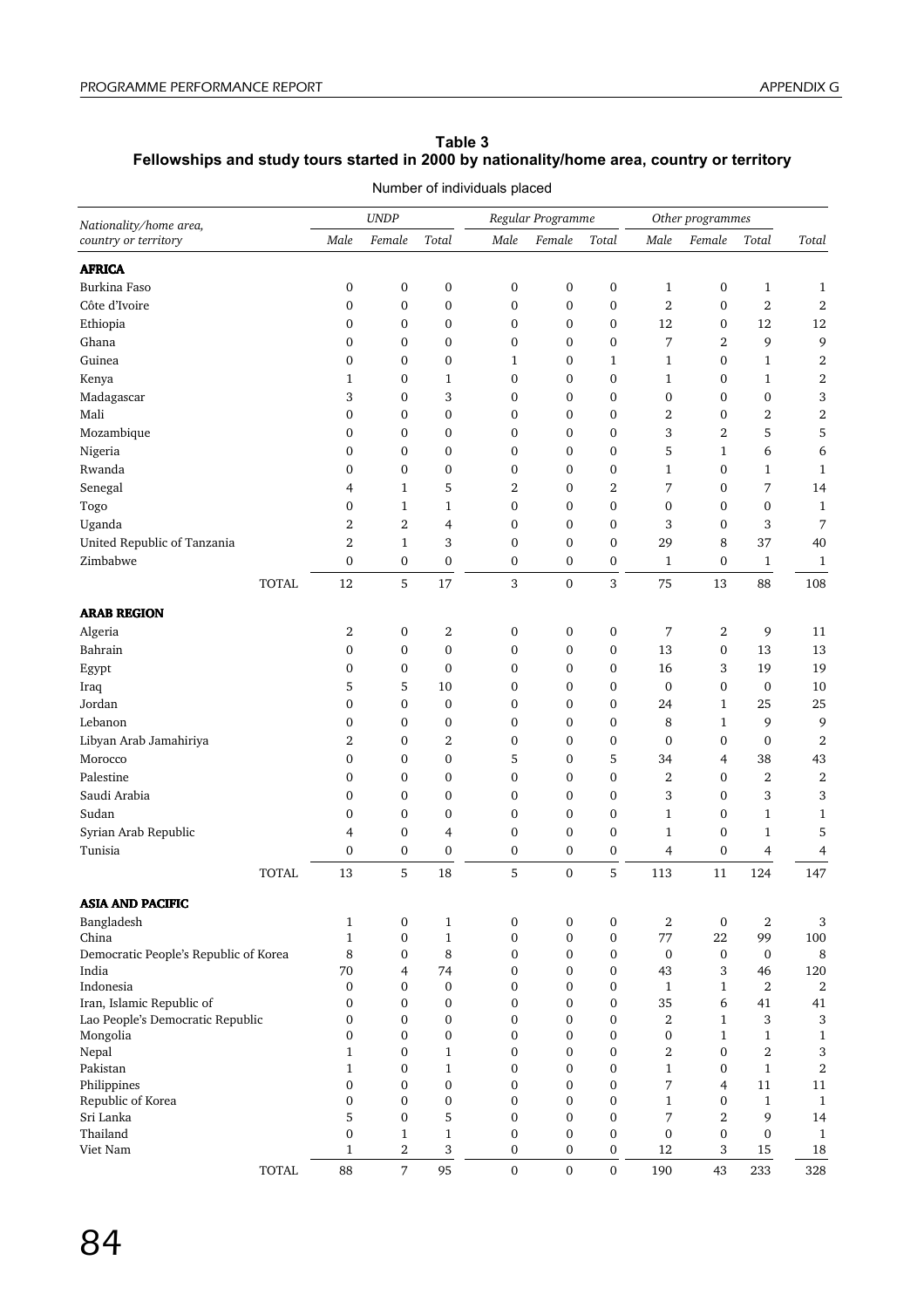| Nationality/home area,                       |                | <b>UNDP</b>      |                  |                  | Regular Programme |                  |                | Other programmes |                  |                  |
|----------------------------------------------|----------------|------------------|------------------|------------------|-------------------|------------------|----------------|------------------|------------------|------------------|
| country or territory                         | Male           | Female           | Total            | Male             | Female            | Total            | Male           | Female           | Total            | Total            |
| <b>EUROPE AND NIS</b>                        |                |                  |                  |                  |                   |                  |                |                  |                  |                  |
| Albania                                      | 7              | 5                | 12               | $\boldsymbol{0}$ | $\boldsymbol{0}$  | $\boldsymbol{0}$ | $\mathbf{1}$   | 0                | $\mathbf{1}$     | 13               |
| <b>Belarus</b>                               | 0              | 0                | $\boldsymbol{0}$ | $\boldsymbol{0}$ | $\mathbf{0}$      | $\mathbf 0$      | $\overline{2}$ | $\mathbf 0$      | $\boldsymbol{2}$ | $\boldsymbol{2}$ |
| Bosnia and Herzegovina                       | 6              | 0                | 6                | $\mathbf{0}$     | $\mathbf{0}$      | 0                | 1              | $\mathbf 0$      | 1                | 7                |
| Bulgaria                                     | 0              | 0                | 0                | $\mathbf{0}$     | 0                 | 0                | 1              | 1                | 2                | $\boldsymbol{2}$ |
| Croatia                                      | $\overline{2}$ | 0                | $\overline{2}$   | $\mathbf{0}$     | $\mathbf{0}$      | 0                | 3              | $\mathbf 0$      | 3                | 5                |
| Czech Republic                               | 0              | 0                | $\boldsymbol{0}$ | $\mathbf 0$      | $\mathbf{0}$      | 0                | 1              | $\mathbf 1$      | 2                | $\overline{2}$   |
| Lithuania                                    | 0              | $\mathbf{0}$     | $\mathbf{0}$     | $\mathbf{0}$     | $\mathbf{0}$      | 0                | $\overline{2}$ | $\mathbf{1}$     | 3                | 3                |
| The Former Yugoslav Republic of<br>Macedonia | 0              | 0                | $\mathbf 0$      | $\mathbf{0}$     | $\mathbf{0}$      | $\mathbf 0$      | $\mathbf{1}$   | $\mathbf{0}$     | $\mathbf{1}$     | 1                |
| Romania                                      | 0              | 0                | $\boldsymbol{0}$ | $\mathbf{0}$     | $\mathbf{0}$      | 0                | $\mathbf{0}$   | 3                | 3                | 3                |
| Russian Federation                           | 0              | 0                | 0                | $\mathbf 0$      | 0                 | 0                | 3              | $\mathbf{0}$     | 3                | 3                |
| Slovakia                                     | $\Omega$       | 0                | $\mathbf{0}$     | $\mathbf{0}$     | $\Omega$          | $\Omega$         | $\mathbf{0}$   | $\mathbf{1}$     | $\mathbf{1}$     | 1                |
| Turkey                                       | 0              | 0                | 0                | $\mathbf 0$      | $\mathbf{0}$      | $\mathbf 0$      | 16             | $\overline{2}$   | 18               | 18               |
| Yugoslavia                                   | $\mathbf 0$    | 0                | $\boldsymbol{0}$ | $\mathbf{0}$     | $\boldsymbol{0}$  | 0                | $\mathbf{1}$   | $\boldsymbol{0}$ | $\mathbf{1}$     | $\mathbf{1}$     |
| <b>TOTAL</b>                                 | 15             | 5                | 20               | $\mathbf{0}$     | $\mathbf{0}$      | $\overline{0}$   | 32             | 9                | 41               | 61               |
| <b>LATIN AMERICA AND CARIBBEAN</b>           |                |                  |                  |                  |                   |                  |                |                  |                  |                  |
| Argentina                                    | $\mathbf 0$    | 0                | $\boldsymbol{0}$ | $\mathbf 0$      | $\mathbf{0}$      | $\boldsymbol{0}$ | $\mathbf{1}$   | 2                | 3                | 3                |
| Bolivia                                      | 0              | 0                | 0                | $\mathbf{0}$     | $\mathbf{0}$      | $\mathbf 0$      | 2              | 0                | 2                | 2                |
| <b>Brazil</b>                                | 0              | 0                | $\mathbf{0}$     | $\mathbf{0}$     | $\mathbf{0}$      | 0                | 3              | $\mathbf{1}$     | 4                | 4                |
| Colombia                                     | 0              | 0                | 0                | $\mathbf 0$      | 1                 | $\mathbf{1}$     | $\mathbf{0}$   | $\boldsymbol{0}$ | 0                | 1                |
| Costa Rica                                   | 0              | $\mathbf{0}$     | $\mathbf 0$      | $\mathbf{0}$     | $\mathbf{0}$      | 0                | 10             | 5                | 15               | 15               |
| Cuba                                         | 3              | 1                | 4                | $\overline{2}$   | 2                 | 4                | 1              | 0                | $\mathbf{1}$     | 9                |
| El Salvador                                  | 0              | $\mathbf{0}$     | $\mathbf 0$      | $\mathbf{0}$     | $\mathbf{0}$      | $\mathbf{0}$     | 7              | 3                | 10               | 10               |
| Guatemala                                    | 0              | 0                | 0                | $\mathbf{0}$     | $\mathbf{0}$      | $\mathbf 0$      | 12             | 8                | 20               | 20               |
| Mexico                                       | $\mathbf 0$    | $\mathbf{0}$     | $\mathbf{0}$     | $\mathbf{1}$     | $\mathbf{1}$      | $\overline{2}$   | 5              | $\overline{2}$   | 7                | 9                |
| Nicaragua                                    | $\mathbf 0$    | 0                | 0                | $\mathbf{0}$     | $\mathbf{0}$      | $\mathbf{0}$     | 9              | 5                | 14               | 14               |
| Peru                                         | $\mathbf 0$    | $\boldsymbol{0}$ | $\boldsymbol{0}$ | $\boldsymbol{0}$ | $\mathbf{0}$      | $\boldsymbol{0}$ | $\mathbf{0}$   | $\mathbf{1}$     | $\mathbf{1}$     | $\mathbf{1}$     |
| <b>TOTAL</b>                                 | 3              | $\mathbf{1}$     | $\overline{4}$   | 3                | $\overline{4}$    | 7                | 50             | 27               | 77               | 88               |
| <b>GRAND TOTAL</b>                           | 131            | 23               | 154              | 11               | 4                 | 15               | 460            | 103              | 563              | 732              |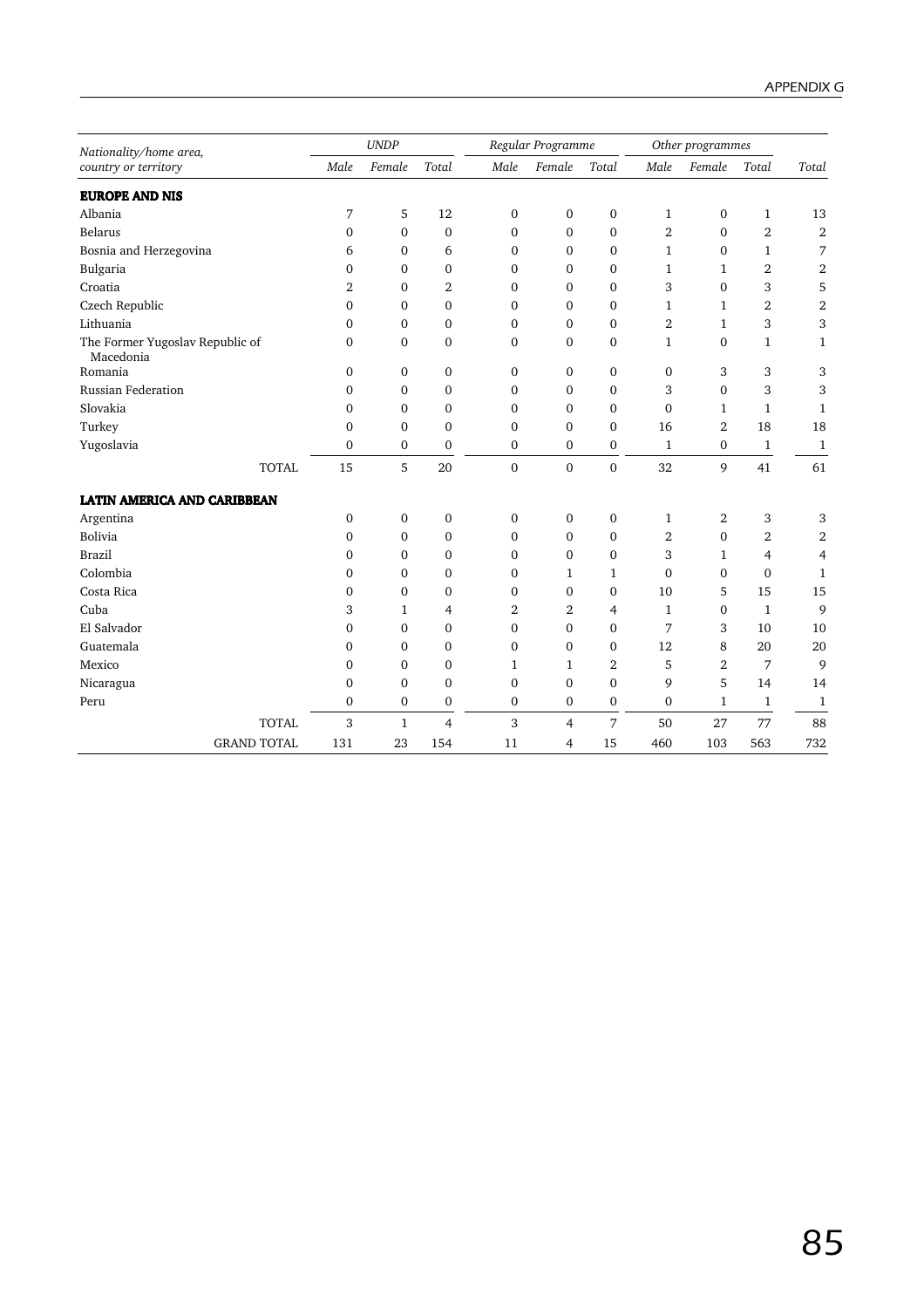| Country/geographic area/     |                          | <b>UNDP</b>      |                  |                  | Regular Programme |                  | Other programmes |                  |                   |                  |
|------------------------------|--------------------------|------------------|------------------|------------------|-------------------|------------------|------------------|------------------|-------------------|------------------|
| territory of study           | Male                     | Female           | Total            |                  | Male Female       | Total            | Male             | Female           | Total             | Total            |
|                              |                          |                  |                  |                  |                   |                  |                  |                  |                   |                  |
| Austria                      | 6                        | $\mathbf{1}$     | 7                | 1                | $\boldsymbol{0}$  | 1                | $10\,$           | 3                | 13                | 21               |
| Austria (UNIDO Headquarters) | 6                        | 0                | 6                | 0                | $\boldsymbol{0}$  | $\boldsymbol{0}$ | 21               | $\boldsymbol{2}$ | 23                | 29               |
| Belgium                      | $\boldsymbol{0}$         | 0                | 0                | $\mathbf{1}$     | 0                 | 1                | $\boldsymbol{2}$ | $\boldsymbol{0}$ | $\overline{2}$    | $\mathbf{3}$     |
| <b>Brazil</b>                | 0                        | 0                | 0                | 0                | 0                 | $\boldsymbol{0}$ | 4                | 0                | 4                 | 4                |
| Burkina Faso                 | 0                        | 0                | 0                | 0                | 0                 | 0                | 3                | 0                | 3                 | $\,3$            |
| Canada                       | $\mathbf{0}$             | 0                | $\boldsymbol{0}$ | 0                | 0                 | $\boldsymbol{0}$ | 19               | 7                | 26                | 26               |
| China                        | 20                       | 0                | 20               | 0                | 0                 | $\mathbf 0$      | 20               | $\mathbf{1}$     | 21                | 41               |
| Hong Kong SAR                | $\boldsymbol{0}$         | 0                | $\boldsymbol{0}$ | 0                | 0                 | $\mathbf 0$      | 13               | 1                | 14                | 14               |
| Colombia                     | 0                        | 0                | 0                | 0                | 0                 | 0                | $\mathbf{1}$     | $\mathbf{1}$     | $\boldsymbol{2}$  | $\overline{2}$   |
| Costa Rica                   | 0                        | $\boldsymbol{0}$ | $\boldsymbol{0}$ | 0                | 0                 | $\mathbf 0$      | 1                | $\boldsymbol{0}$ | 1                 | $\mathbf{1}$     |
| Croatia                      | 0                        | 0                | $\boldsymbol{0}$ | 0                | 0                 | $\boldsymbol{0}$ | 1                | 0                | 1                 | $\mathbf{1}$     |
| Cuba                         | $\mathbf 0$              | 0                | $\boldsymbol{0}$ | $\overline{2}$   | 2                 | 4                | $\boldsymbol{0}$ | $\mathbf{0}$     | $\mathbf 0$       | $\overline{4}$   |
| Czech Republic               | 0                        | $\mathbf 0$      | 0                | 0                | 0                 | $\boldsymbol{0}$ | 4                | 5                | 9                 | 9                |
| Denmark                      | 1                        | 0                | $\mathbf{1}$     | 0                | 0                 | $\boldsymbol{0}$ | 0                | 0                | $\boldsymbol{0}$  | $\mathbf{1}$     |
| El Salvador                  | $\mathbf 0$              | 0                | 0                | 0                | 0                 | 0                | 15               | 5                | 20                | $20\,$           |
| Finland                      | 0                        | 0                | 0                | 0                | 0                 | $\mathbf 0$      | $\boldsymbol{0}$ | $\boldsymbol{2}$ | $\overline{2}$    | $\overline{2}$   |
| France                       | 7                        | 2                | 9                | $\overline{4}$   | 2                 | 6                | 37               | 7                | 44                | 59               |
| Germany                      | 18                       | 0                | 18               | 1                | 0                 | 1                | 13               | $\mathbf{1}$     | 14                | 33               |
| Greece                       | $\mathbf 0$              | 0                | $\boldsymbol{0}$ | 0                | $\mathbf 0$       | $\mathbf{0}$     | $\boldsymbol{2}$ | 0                | $\overline{2}$    | $\sqrt{2}$       |
| Guatemala                    | 0                        | 0                | 0                | 0                | 0                 | $\mathbf 0$      | 9                | 9                | 18                | 18               |
| Hungary                      | 1                        | $\mathbf{1}$     | 2                | 1                | 1                 | 2                | $\mathbf{0}$     | 0                | $\boldsymbol{0}$  | $\overline{4}$   |
| India                        | 5                        | 0                | 5                | 0                | 0                 | $\boldsymbol{0}$ | 32               | 3                | 35                | 40               |
| Ireland                      | 1                        | 0                | 1                | 0                | 0                 | $\boldsymbol{0}$ | $\mathbf{0}$     | $\mathbf{1}$     | $\mathbf{1}$      | $\overline{2}$   |
| Italy                        | 5                        | 3                | 8                | 5                | 0                 | 5                | 119              | 11               | 130               | 143              |
| Jamaica                      | $\mathbf 0$              | $\mathbf 0$      | $\boldsymbol{0}$ | 0                | $\boldsymbol{0}$  | $\boldsymbol{0}$ | $\mathbf{1}$     | 0                | $\mathbf{1}$      | $\mathbf{1}$     |
| Japan                        | 0                        | $\boldsymbol{0}$ | 0                | $\mathbf{1}$     | 0                 | 1                | 18               | 4                | 22                | 23               |
| Jordan                       | 5                        | 5                | 10               | 0                | 0                 | $\boldsymbol{0}$ | 10               | 0                | 10                | 20               |
| Kenya                        | $\boldsymbol{0}$         | $\mathbf 0$      | $\boldsymbol{0}$ | 0                | 0                 | $\mathbf 0$      | 21               | 0                | 21                | 21               |
| Lebanon                      | 0                        | 0                | $\mathbf 0$      | 0                | 0                 | $\mathbf 0$      | 2                | $\mathbf{1}$     | 3                 | 3                |
| Malaysia                     | $\mathbf{1}$             | $\mathbf{1}$     | $\overline{2}$   | 0                | 0                 | $\mathbf 0$      | 9                | $\mathbf{1}$     | 10                | 12               |
| Mauritius                    | $\boldsymbol{7}$         | $\mathbf{1}$     | 8                | 0                | $\mathbf 0$       | $\mathbf{0}$     | 0                | 0                | $\mathbf 0$       | $\,8\,$          |
| Mexico                       | $\overline{2}$           | $\mathbf 0$      | 2                | 0                | $\mathbf 0$       | $\mathbf{0}$     | 9                | 1                | 10                | 12               |
| Monaco                       | $\Omega$                 | $\Omega$         | $\Omega$         | 0                | $\Omega$          | $\Omega$         | 1                | $\Omega$         | $\mathbf{1}$      | $\mathbf{1}$     |
| Morocco                      | 4                        | 0                | 4                | 0                | $\boldsymbol{0}$  | $\boldsymbol{0}$ | 16               | 6                | 22                | 26               |
| Namibia                      | $\mathbf 0$              | 0                | $\mathbf{0}$     | $\boldsymbol{0}$ | $\boldsymbol{0}$  | $\mathbf{0}$     | $\boldsymbol{0}$ | $\overline{4}$   | $\overline{4}$    | $\overline{4}$   |
| Netherlands                  | 7                        | $\overline{2}$   | 9                | 0                | $\mathbf{0}$      | 0                | 27               | $11\,$           | 38                | 47               |
| Nicaragua                    | $\boldsymbol{0}$         | 0                | $\mathbf{0}$     | 0                | 1                 | 1                | $\boldsymbol{0}$ | $\boldsymbol{0}$ | $\mathbf{0}$      | $\mathbf{1}$     |
| Peru                         | $\boldsymbol{0}$         | 0                | $\boldsymbol{0}$ | 0                | 0                 | $\boldsymbol{0}$ | 1                | 0                | 1                 | $\mathbf{1}$     |
|                              |                          |                  |                  |                  |                   |                  |                  |                  |                   |                  |
| Philippines<br>Poland        | $\overline{4}$<br>$12\,$ | 0                | 4<br>13          | 0                | $\boldsymbol{0}$  | $\mathbf 0$      | 6                | 0                | 6<br>$\mathbf{0}$ | $10\,$<br>13     |
|                              |                          | $\mathbf{1}$     |                  | 0                | $\boldsymbol{0}$  | $\boldsymbol{0}$ | $\boldsymbol{0}$ | 0                |                   |                  |
| Portugal                     | $\boldsymbol{0}$         | 0                | $\mathbf 0$      | 0                | $\mathbf 0$       | $\mathbf{0}$     | 2                | 0                | $\,2$             | $\boldsymbol{2}$ |
| Republic of Korea            | $\overline{4}$           | $\overline{2}$   | 6                | $\mathbf{1}$     | 0                 | 1                | 3                | 1                | $\overline{4}$    | 11               |
| Romania                      | 3                        | 5                | 8                | $\boldsymbol{0}$ | 0                 | $\mathbf{0}$     | $\mathbf{0}$     | 0                | 0                 | $\,8\,$          |
| Russian Federation           | 4                        | 0                | 4                | 0                | 0                 | $\mathbf{0}$     | $\mathbf{0}$     | 0                | $\mathbf{0}$      | $\overline{4}$   |
| South Africa                 | 4                        | $\overline{2}$   | 6                | 0                | 0                 | $\mathbf{0}$     | 9                | $\overline{2}$   | $11\,$            | $17\,$           |
| Saudi Arabia                 | $\boldsymbol{0}$         | $\boldsymbol{0}$ | $\mathbf{0}$     | $\boldsymbol{0}$ | $\boldsymbol{0}$  | $\mathbf{0}$     | 1                | $\boldsymbol{0}$ | $\mathbf{1}$      | $\mathbf{1}$     |
| Senegal                      | $\boldsymbol{0}$         | $\boldsymbol{0}$ | $\boldsymbol{0}$ | $\boldsymbol{0}$ | $\boldsymbol{0}$  | $\boldsymbol{0}$ | $\mathbf{1}$     | $\boldsymbol{0}$ | $\mathbf 1$       | $1\,$            |

#### **Table 4 Fellowships and study tours started in 2000 by country, geographical area or territory of study and source of funds**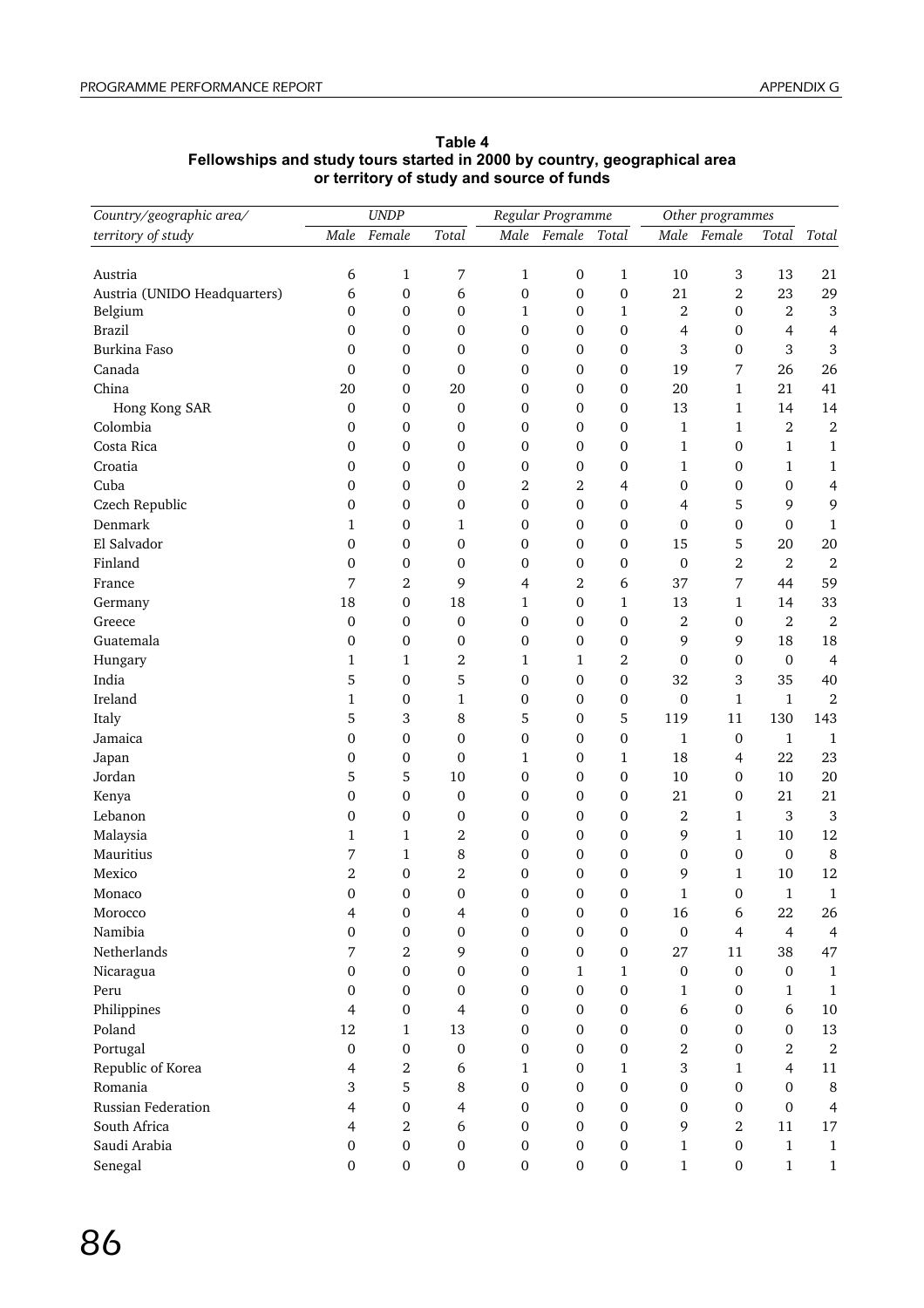| Country/geographic area/    |      | <b>UNDP</b>  |          |          | Regular Programme |              |                | Other programmes |                |       |
|-----------------------------|------|--------------|----------|----------|-------------------|--------------|----------------|------------------|----------------|-------|
| territory of study          | Male | Female       | Total    | Male     | Female            | Total        | Male           | Female           | Total          | Total |
| Singapore                   | 0    | $\mathbf{0}$ | $\Omega$ | $\Omega$ | $\Omega$          | $\Omega$     | 12             | $\Omega$         | 12             | 12    |
| Slovenia                    |      | 0            | 0        | 0        | 0                 | $\mathbf{0}$ | 5              | 2                | 7              | 7     |
| Spain                       |      | 0            | 0        | 0        | $\theta$          | 0            | 17             | 3                | 20             | 20    |
| Sri Lanka                   |      | 0            | 0        | 0        | $\Omega$          | 0            | 6              | $\Omega$         | 6              | 6     |
| Switzerland                 | 0    |              |          | $\Omega$ | 0                 | 0            | 15             | 6                | 21             | 22    |
| Thailand                    | 0    | 0            | 0        | $\Omega$ | 0                 | 0            |                |                  | $\overline{2}$ | 2     |
| Tunisia                     | 4    | 0            | 4        | $\Omega$ | $\Omega$          | 0            | 3              |                  | 4              | 8     |
| Turkey                      | 0    | 0            | 0        | $\Omega$ | $\theta$          | 0            |                |                  | $\overline{2}$ | 2     |
| Uganda                      | 0    | 0            | 0        | 0        | $\Omega$          | 0            | 0              | 2                | 2              | 2     |
| United Kingdom              | 19   | 4            | 23       | 0        | $\Omega$          | 0            | 37             | 6                | 43             | 66    |
| United Republic of Tanzania | 0    | 0            | $\Omega$ | 0        | $\Omega$          | 0            | $\overline{2}$ |                  | 3              | 3     |
| United States of America    | 11   | 0            | 11       | 0        | $\theta$          | 0            | 16             | 3                | 19             | 30    |
| Viet Nam                    | 0    | 0            | 0        | $\Omega$ | 0                 | 0            | 2              |                  | 3              | 3     |
| <b>TOTAL</b>                | 161  | 31           | 192      | 17       | 6                 | 23           | 580            | 117              | 697            | 912   |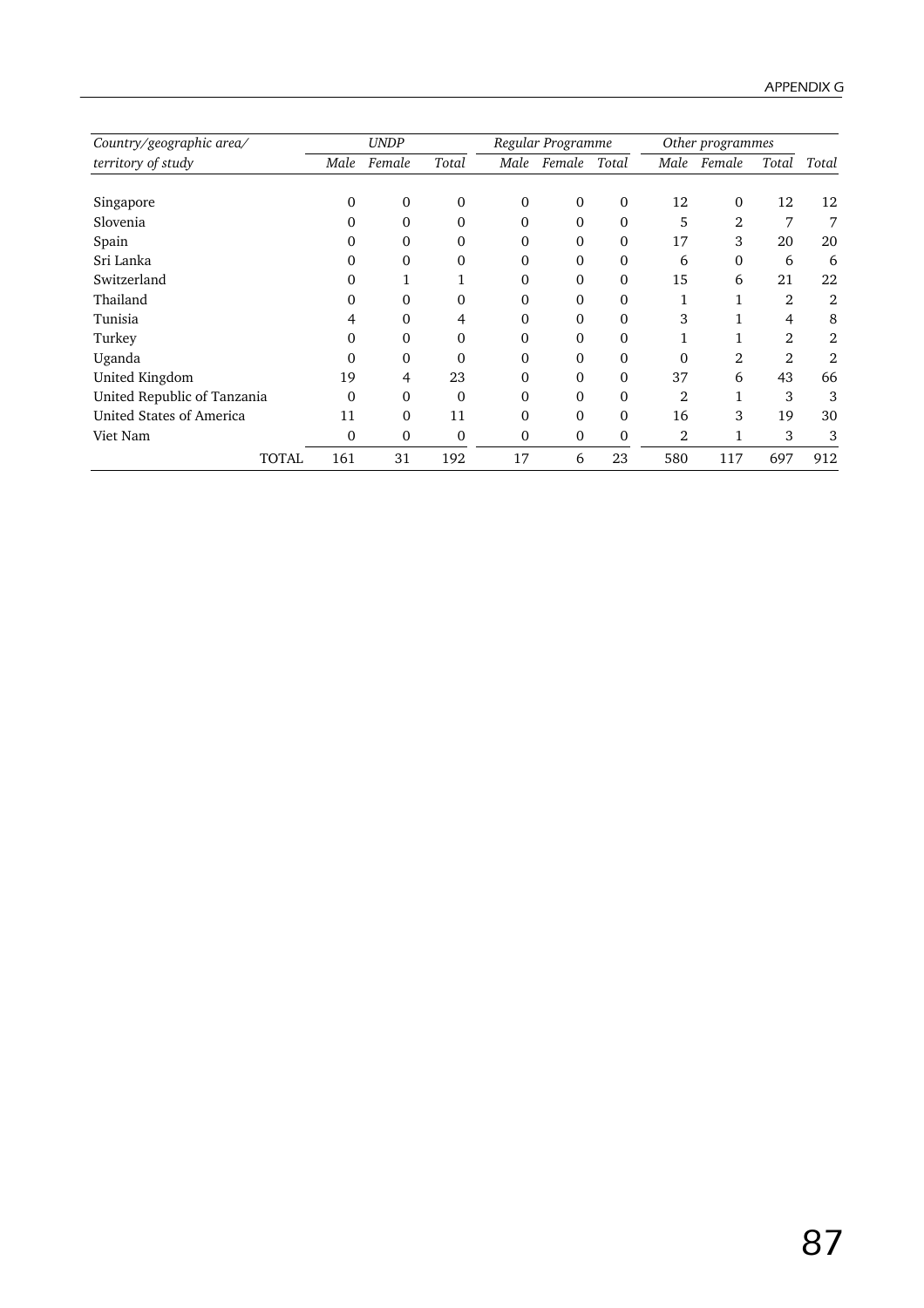## **APPENDIX H**

## AGREEMENTS CONCLUDED IN 2000

#### **Agreements, memoranda of understanding and joint communiqués with States**

#### Argentina

Cooperation agreement between the United Nations Industrial Development Organization and the Secretariat of Science, Technology and Productive Innovation, signed on 8 March.

#### **Azerbaijan**

Memorandum on cooperation in the field of industrial development between the United Nations Industrial Development Organization and the Government of the Republic of Azerbaijan, signed on 7 July.

#### Colombia

Agreement between the United Nations Industrial Development Organization and the Government of Colombia regarding the establishment of a UNIDO regional office in Colombia, signed on 22 May.

#### Denmark

Agreement between the Government of Denmark and the United Nations Industrial Development Organization on the provision of Junior Professional Officers, signed on 18 May and 7 June.

#### Guinea

Letter of agreement between the Government of the Republic of Guinea and UNIDO regarding the implementation of the document on the framework programme for the support and development of the private sector, signed on 11 January.

#### Lebanon

Memorandum of understanding between the Director-General of the United Nations Industrial Development Organization and H.E. Dr. Nasser Saidi, Minister of Economy and Trade, Minister of Industry of the Government of the Lebanese Republic, signed on 3 June.

Agreement between the United Nations Industrial Development Organization and the Government of the Lebanese Republic regarding the establishment of a UNIDO regional office in Beirut, for Arab countries, signed on 3 June.

#### **Mexico**

Joint communiqué between the Director-General of the United Nations Industrial Development Organization and Ambassador Rosario Green, Secretary for External Relations, signed on 12 July.

#### Agreements with intergovernmental organizations

#### African Development Bank and African Development Fund

Memorandum of understanding on working arrangements between the African Development Bank and the African Development Fund and the United Nations Industrial Development Organization, signed on 19 April.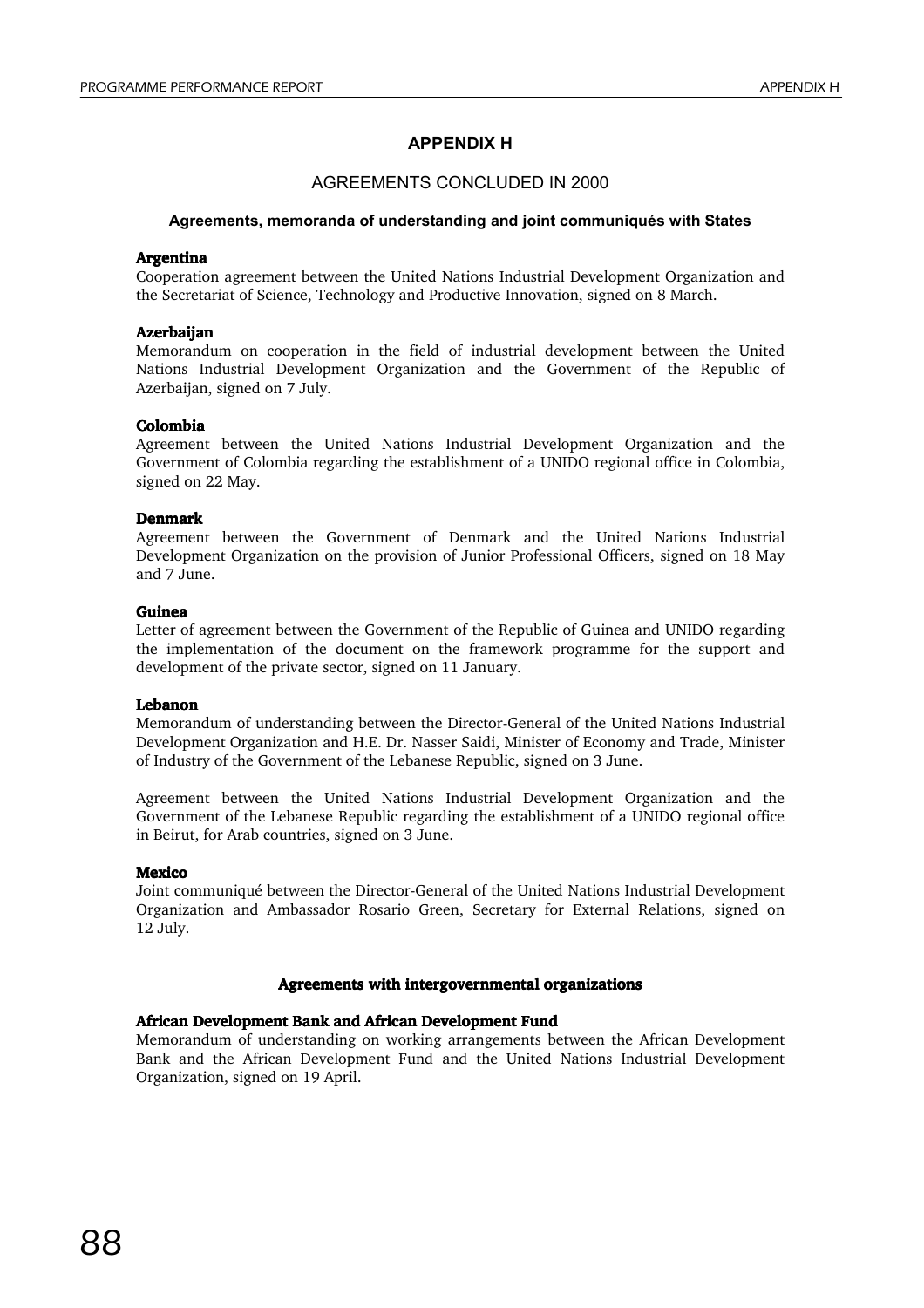#### Agreements with other entities

#### L. M. ERICSSON

Cooperation agreement between the United Nations Industrial Development Organization and L.M. ERICSSON, signed on 13 November.

#### Spanish Agency for International Cooperation (AECI)

Framework cooperation agreement between the Spanish Agency for International Cooperation and the United Nations Industrial Development Organization, signed on 23 June.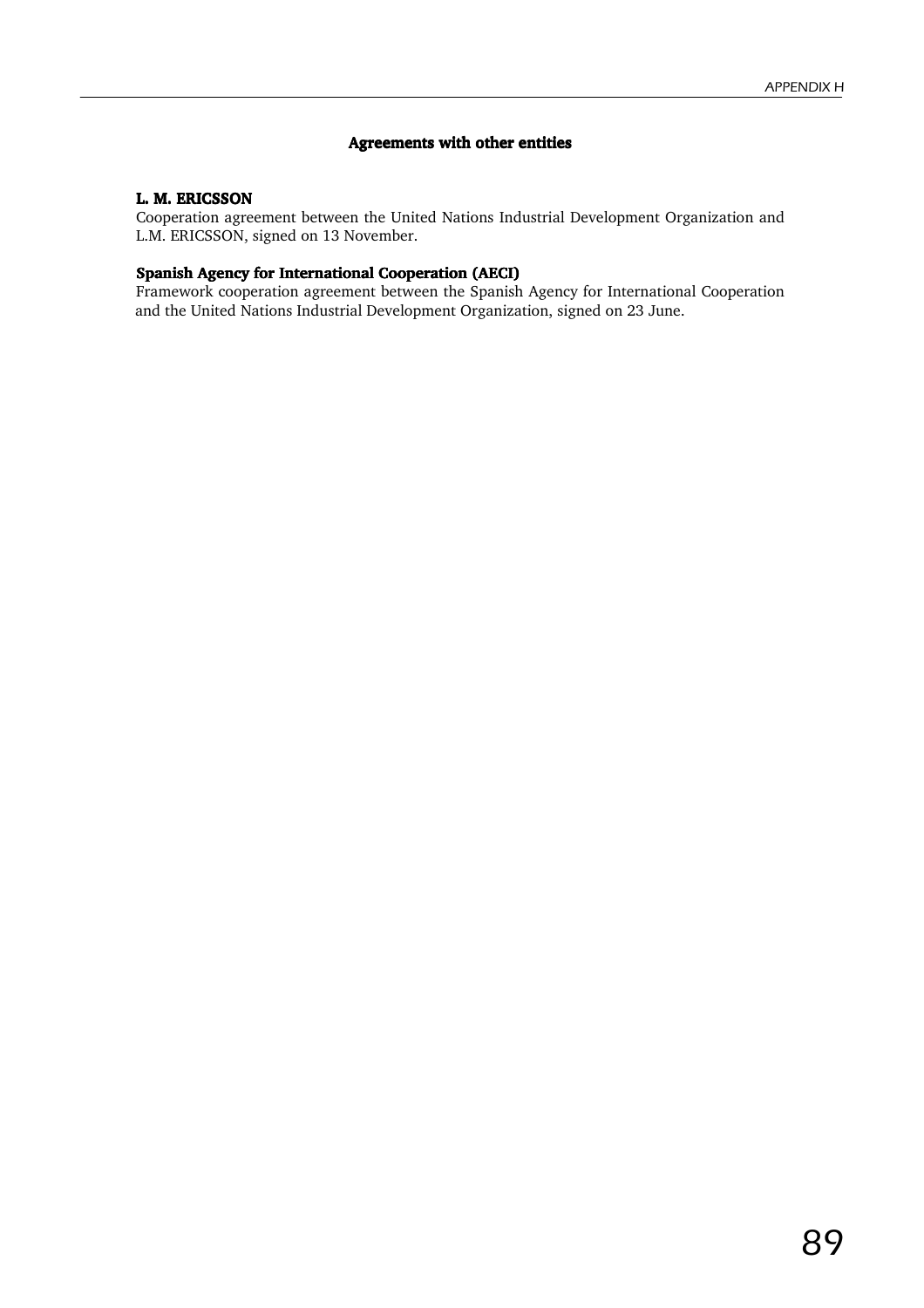## **APPENDIX I**

## COUNTRY PROMOTION PRESENTATIONS

|                                      |                                                         | Number of     |
|--------------------------------------|---------------------------------------------------------|---------------|
| Country/region promoted              | Venue                                                   | presentations |
|                                      |                                                         |               |
| Angola                               | China<br>China                                          | 1             |
| Algeria                              |                                                         | 1             |
| Argentina                            | Italy                                                   | 1             |
| Armenia                              | Greece                                                  | 1             |
| Bahrain                              | Greece                                                  | 1             |
| Bangladesh                           | Japan                                                   | 3             |
| Benin                                | China                                                   | 1             |
| Botswana                             | Japan (1), China (1)                                    | 2             |
| <b>Brazil</b>                        | France                                                  | 5             |
| Bulgaria                             | Japan                                                   | 6             |
| Burkina Faso                         | France                                                  | 1             |
| Central America                      | France                                                  | 1             |
| China                                | Italy $(1)$ , Greece $(1)$ , France $(1)$               | 3             |
| Congo                                | China                                                   | 1             |
| Côte d'Ivoire                        | China                                                   | 1             |
| Cuba                                 | Japan                                                   | 1             |
| Djibouti                             | China                                                   | 1             |
| Egypt                                | Egypt (2), Italy (5), Japan (1)                         | 8             |
| Ethiopia                             | Italy                                                   | 1             |
| Gabon                                | China                                                   | 1             |
| Guinea                               | China (1), Japan (1)                                    | 2             |
| India                                | Bahrain (1), China (1), India (2), Italy (3), Japan (3) | 10            |
| Indonesia                            | Japan                                                   | 1             |
| Jordan                               | Italy (2), Jordan (1)                                   | 3             |
| Kuwait                               | Kuwait                                                  | 1             |
| Libyan Arab Jamahiriya               | China                                                   | 1             |
| Mali                                 | China                                                   | 1             |
| Mauritania                           | China                                                   | 1             |
| Mediterranean countries              | Belgium                                                 | 1             |
| Mongolia                             | France                                                  | 2             |
| Morocco                              | China                                                   | 1             |
| Mozambique                           | Japan                                                   | 1             |
| Niger                                | China (1), France (4)                                   | 5             |
| Nigeria                              | China                                                   | 1             |
| Qatar                                | Qatar                                                   | 1             |
| Peru                                 | Japan                                                   | 3             |
| Philippines                          | France (4), Japan (1)                                   | 5             |
| Regional Africa                      | France                                                  | 1             |
| Regional Asia and Pacific            | France                                                  | 1             |
| Regional Latin America and Caribbean | France                                                  | 1             |
| Rwanda                               | China                                                   | 1             |
| Saudi Arabia                         | Japan (2), Saudi Arabia (5)                             | 7             |
| Senegal                              | France                                                  | 4             |
| Seychelles                           | China                                                   | 1             |
| Sierra Leone                         | China                                                   | 1             |
| Slovakia                             | Slovakia                                                | 1             |
| South Africa                         | China                                                   | 1             |
| Sudan                                | Sudan                                                   | 1             |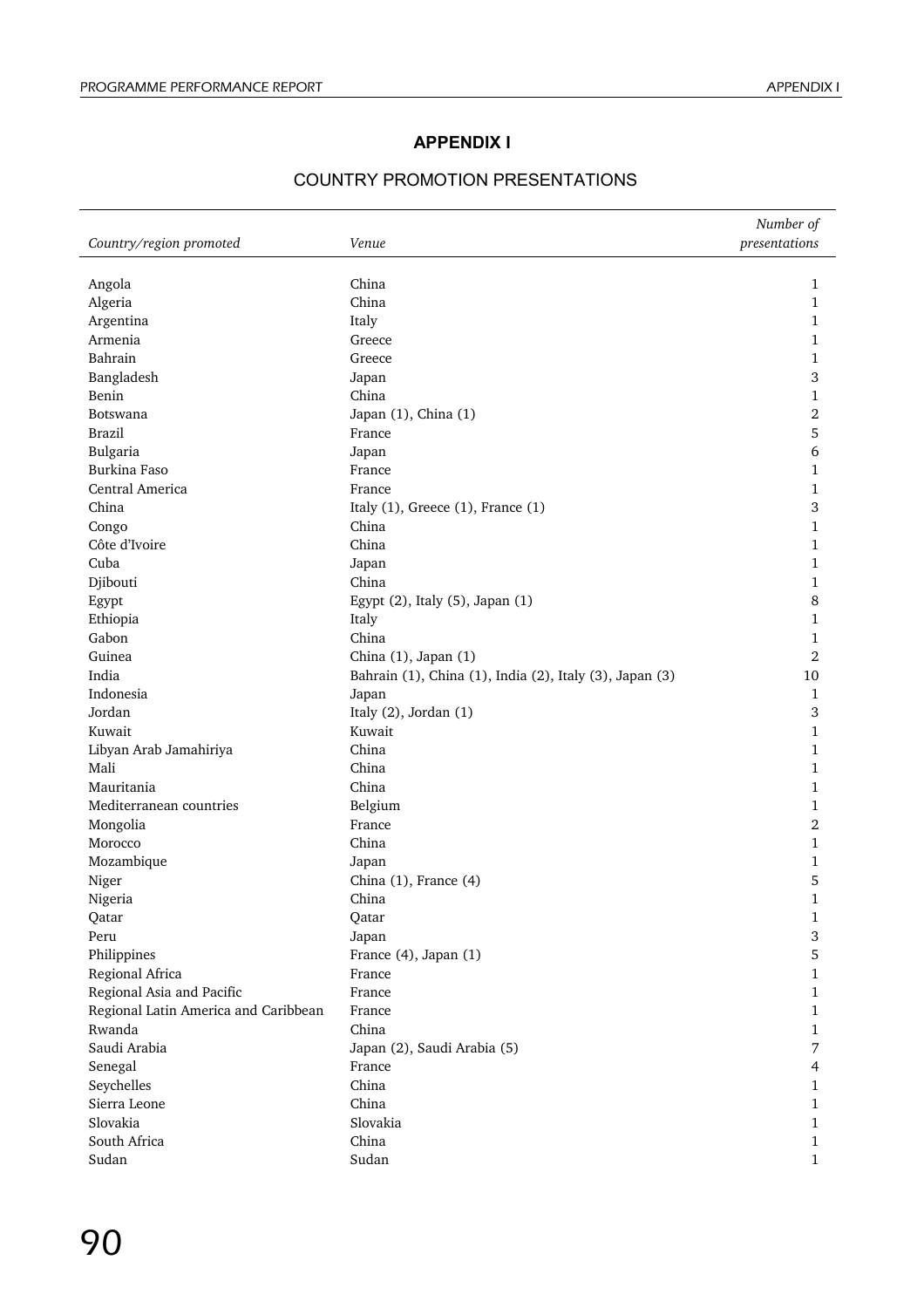| Country/region promoted     | Venue                                                      | Number of<br>presentations |
|-----------------------------|------------------------------------------------------------|----------------------------|
|                             |                                                            |                            |
| Togo                        | China                                                      |                            |
| Tunisia                     | China $(1)$ , Italy $(3)$ , Japan $(1)$                    | 5                          |
| Turkey                      | Japan                                                      | 3                          |
| Uganda                      | Egypt (2), Greece (1), India (2), Italy (3), Malaysia (3), | 14                         |
|                             | Pakistan (2), Uganda (1)                                   |                            |
| United Arab Emirates        | United Arab Emirates                                       | 2                          |
| United Republic of Tanzania | China (1), France (1), India (2), Malaysia (3),            | 10                         |
|                             | Pakistan (2), United Republic of Tanzania (1)              |                            |
| Uzbekistan                  | Japan                                                      | 2                          |
| Viet Nam                    | Italy                                                      | 5                          |
| Zambia                      | Japan                                                      |                            |
| Zimbabwe                    | China $(1)$ , Japan $(1)$                                  | 2                          |
|                             | Total                                                      | 146                        |

Total: 58 countries/regions/areas promoted at 146 presentations held in 20 countries.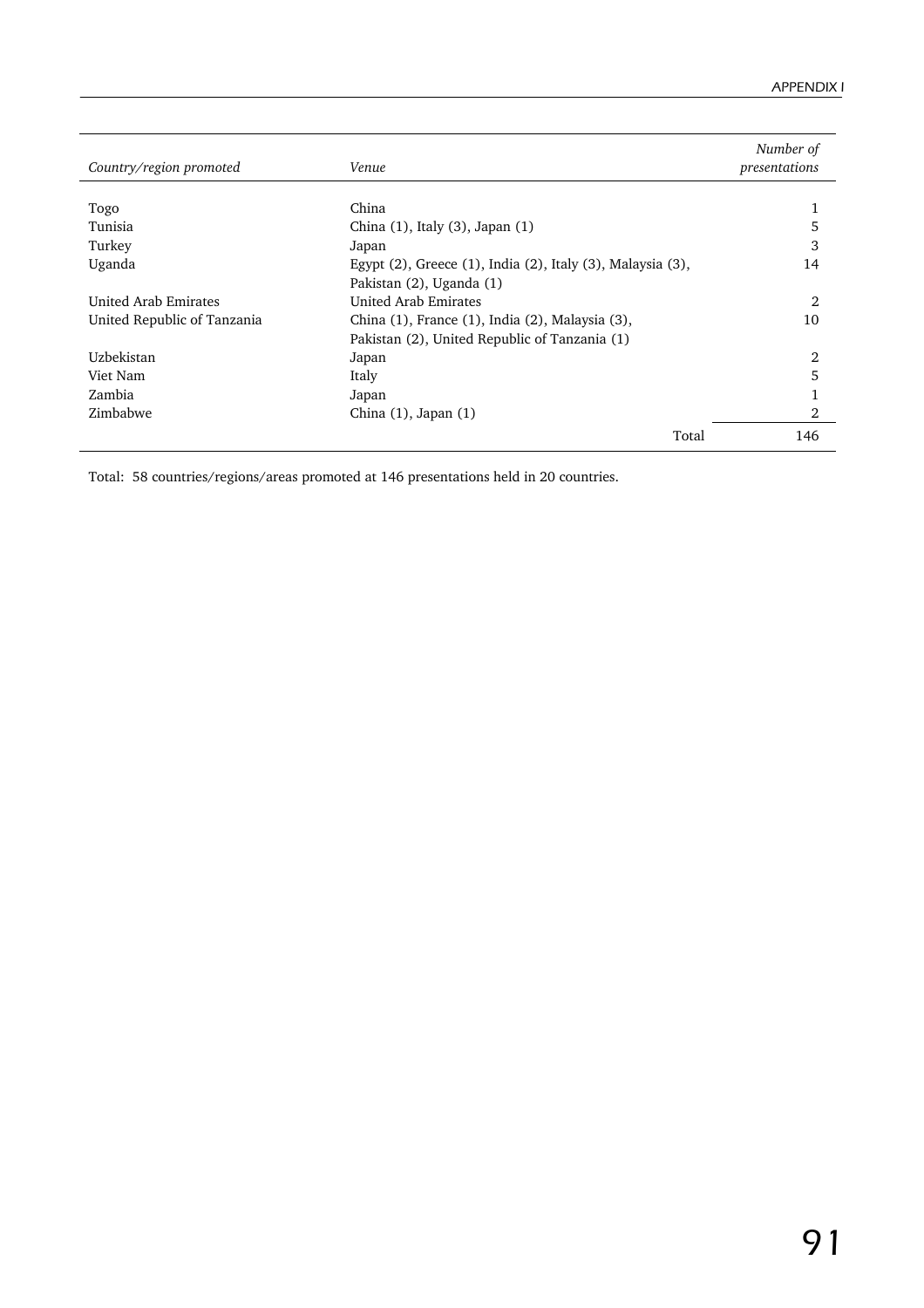## **APPENDIX J**

|                                                         |        |          | Value              |          |
|---------------------------------------------------------|--------|----------|--------------------|----------|
|                                                         | Number | Per cent | (Millions of US\$) | Per cent |
| <b>Purchase orders placed</b>                           |        |          |                    |          |
| - Technical cooperation                                 |        |          |                    |          |
| (all funds) whereof:                                    | 1,130  |          | 11.69              |          |
| Developing countries<br>(a)                             | 750    | 66.4     | 4.51               | 38.6     |
| Underutilized major donor countries <sup>a</sup><br>(b) | 21     | 1.9      | 0.29               | 2.5      |
| - Headquarters and others                               | 632    |          | 0.96               |          |
| <b>Contracts awarded</b>                                |        |          |                    |          |
| - Technical cooperation                                 | 202    |          | 33.75              |          |
| (all funds) whereof:                                    |        |          |                    |          |
| Developing countries<br>(a)                             | 143    | 70.8     | 10.95              | 32.4     |
| Underutilized major donor countries <sup>a</sup><br>(b) | 1      | 0.5      | 0.00               | 0.0      |
| - Headquarters and others                               | 194    |          | 9.81               |          |

## PURCHASE ORDERS PLACED AND CONTRACTS AWARDED

*<sup>a</sup>* As defined by the United Nations Development Programme, underutilized major donor countries are: Denmark, Netherlands, Norway and Sweden.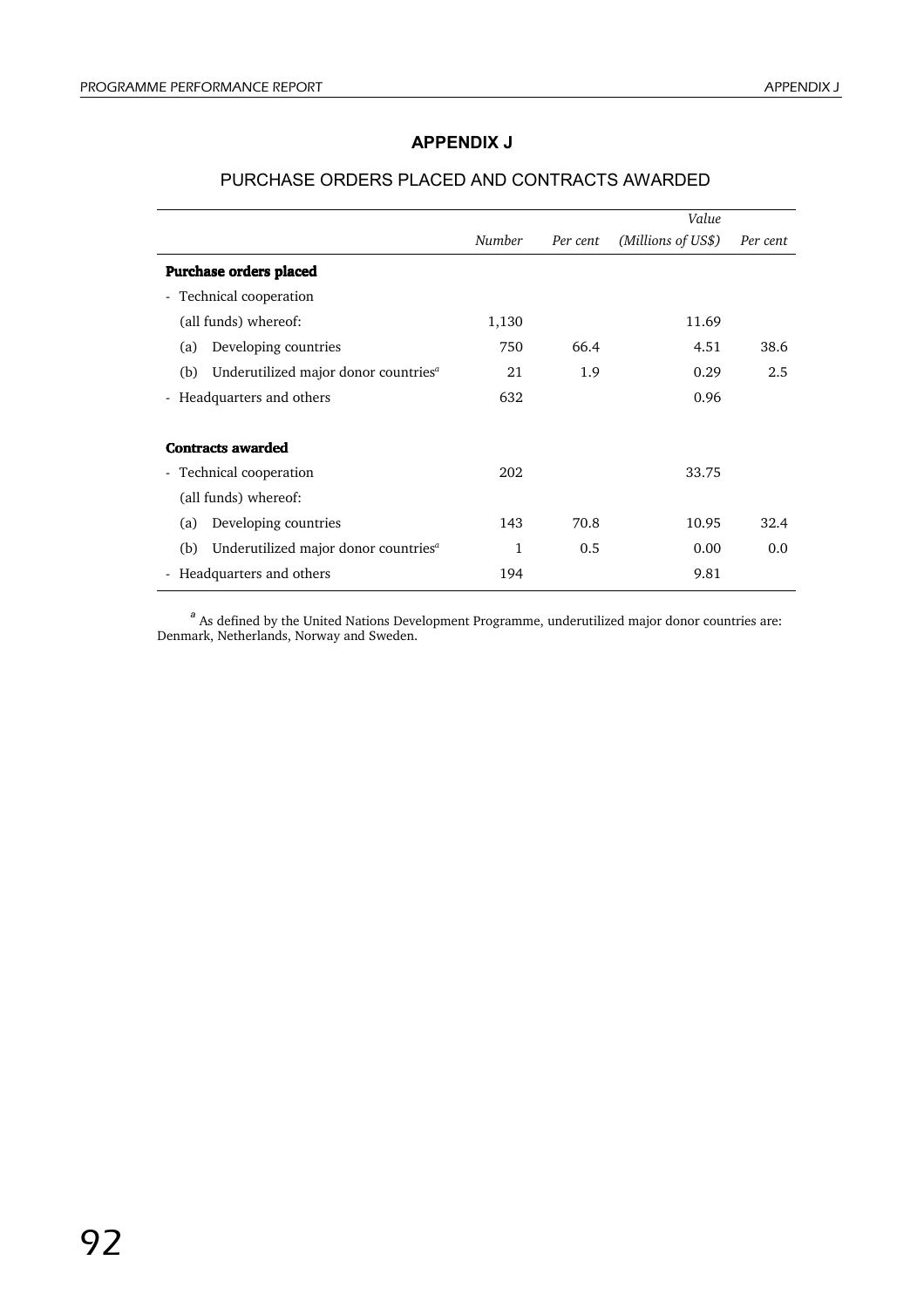## **APPENDIX K**

## FIELD REPRESENTATION

## **UNIDO field representation, 31 December 2000** *<sup>a</sup>*

|                             | $U\!R$           | STA/<br>IDO      | UND/<br><b>UNFP</b> | NPO/<br>APO      | AE               | <b>JPO</b>       | Driver           | Other GS                | Total          |
|-----------------------------|------------------|------------------|---------------------|------------------|------------------|------------------|------------------|-------------------------|----------------|
| <b>AFRICA</b>               |                  |                  |                     |                  |                  |                  |                  |                         |                |
| Burkina Faso <sup>b</sup>   | $\mathbf 0$      | $\boldsymbol{0}$ | $\boldsymbol{0}$    | 0                | $\mathbf{1}$     | $\boldsymbol{0}$ | $\mathbf 0$      | $\boldsymbol{0}$        | $\mathbf{1}$   |
| Cameroon                    | 1                | 0                | $\mathbf 0$         | 0                | $\boldsymbol{0}$ | $\boldsymbol{0}$ | 1                | 1                       | $\,3$          |
| Côte d'Ivoire               | 1                | $\boldsymbol{0}$ | $\boldsymbol{0}$    | 0                | 1                | 0                | 1                | 1                       | $\overline{4}$ |
| Eritrea $^{\mathit{b}}$     | 0                | $\boldsymbol{0}$ | 0                   | 0                | $\boldsymbol{0}$ | $\mathbf{1}$     | 0                | $\boldsymbol{0}$        | $\mathbf{1}$   |
| Ethiopia                    | $\mathbf{1}$     | $\boldsymbol{0}$ | $\boldsymbol{0}$    | 0                | $\mathbf{0}$     | $\boldsymbol{0}$ | $\mathbf{1}$     | $\mathbf{1}$            | $\,$ 3 $\,$    |
| Ghana                       | 0                | $\boldsymbol{0}$ | $\boldsymbol{0}$    | 0                | $\mathbf 0$      | $\mathbf{1}$     | 1                | $\mathbf{1}$            | 3              |
| Guinea                      | 0                | $\boldsymbol{0}$ | $\boldsymbol{0}$    | 0                | $\mathbf{0}$     | $\mathbf{1}$     | $\mathbf{1}$     | $\mathbf{1}$            | $\,3$          |
| Kenya                       | 1                | 0                | 0                   | 0                | 0                | 1                | $\mathbf{1}$     | $\mathbf{1}$            | $\overline{4}$ |
| Madagascar                  | $\mathbf{1}$     | $\boldsymbol{0}$ | $\boldsymbol{0}$    | 0                | $\boldsymbol{0}$ | $\boldsymbol{0}$ | $\mathbf{1}$     | $\mathbf{1}$            | $\,3$          |
| Mali $^b$                   | 0                | $\boldsymbol{0}$ | $\boldsymbol{0}$    | 0                | 1                | 0                | 0                | $\boldsymbol{0}$        | $\mathbf{1}$   |
| Mozambique <sup>b</sup>     | 0                | $\boldsymbol{0}$ | $\boldsymbol{0}$    | $\mathbf 0$      | 1                | 1                | 0                | $\boldsymbol{0}$        | $\sqrt{2}$     |
| Nigeria                     | $\mathbf{1}$     | 1                | $\boldsymbol{0}$    | 1                | $\boldsymbol{0}$ | $\mathbf 0$      | 2                | $\boldsymbol{2}$        | 7              |
| Senegal                     | 1                | $\boldsymbol{0}$ | $\boldsymbol{0}$    | $\boldsymbol{0}$ | $\mathbf 0$      | $\mathbf{0}$     | $\mathbf{1}$     | 1                       | $\,3$          |
| Togo                        | $\mathbf{0}$     | $\boldsymbol{0}$ | $\mathbf{1}$        | 0                | $\mathbf{0}$     | $\mathbf{0}$     | $\mathbf{1}$     | $\mathbf{1}$            | $\,3$          |
| Uganda                      | 0                | $\boldsymbol{0}$ | $\mathbf{1}$        | 0                | 1                | 0                | 0                | $\mathbf{0}$            | $\sqrt{2}$     |
| United Republic of Tanzania | $\mathbf{1}$     | $\boldsymbol{0}$ | $\boldsymbol{0}$    | 0                | $\mathbf{0}$     | $\mathbf{1}$     | $\mathbf{1}$     | $\mathbf{1}$            | $\overline{4}$ |
| Zambia                      | $\boldsymbol{0}$ | $\boldsymbol{0}$ | $\boldsymbol{0}$    | 0                | $\boldsymbol{0}$ | 1                | 1                | 1                       | $\,$ 3 $\,$    |
| Zimbabwe                    | $\mathbf{1}$     | $\boldsymbol{0}$ | 0                   | 0                | 0                | $\mathbf{1}$     | $\mathbf{0}$     | 1                       | $\,3$          |
| <b>TOTAL</b>                | 9                | $\mathbf{1}$     | $\overline{2}$      | $\mathbf{1}$     | 5                | 8                | 13               | 14                      | 53             |
| <b>ARAB STATES</b>          |                  |                  |                     |                  |                  |                  |                  |                         |                |
| Algeria                     | 0                | 0                | $\boldsymbol{0}$    | 0                | $\boldsymbol{0}$ | 0                | $\boldsymbol{0}$ | $\mathbf{1}$            | $\mathbf{1}$   |
| Egypt                       | $\mathbf{1}$     | $\boldsymbol{0}$ | $\boldsymbol{0}$    | $\boldsymbol{0}$ | $\boldsymbol{0}$ | $\mathbf{1}$     | 1                | $\boldsymbol{2}$        | 5              |
| Lebanon                     | $\mathbf{1}$     | 0                | $\boldsymbol{0}$    | $\mathbf{0}$     | $\mathbf{0}$     | $\mathbf{0}$     | 0                | $\overline{2}$          | $\,3$          |
| Sudan                       | $\mathbf{1}$     | $\mathbf 0$      | 0                   | $\boldsymbol{0}$ | $\boldsymbol{0}$ | $\boldsymbol{0}$ | 1                | $\mathbf{1}$            | $\,3$          |
| Tunisia                     | $\mathbf{1}$     | $\boldsymbol{0}$ | $\boldsymbol{0}$    | $\boldsymbol{0}$ | $\boldsymbol{0}$ | $\mathbf{1}$     | $\boldsymbol{0}$ | $\boldsymbol{0}$        | $\sqrt{2}$     |
| <b>TOTAL</b>                | 4                | $\boldsymbol{0}$ | $\boldsymbol{0}$    | $\boldsymbol{0}$ | $\boldsymbol{0}$ | $\overline{2}$   | $\overline{2}$   | 6                       | 14             |
| <b>ASIA AND PACIFIC</b>     |                  |                  |                     |                  |                  |                  |                  |                         |                |
| China                       | $\mathbf{1}$     | 0                | $\boldsymbol{0}$    | 1                | $\mathbf{1}$     | 0                | $\mathbf{0}$     | $\mathbf 0$             | $\,3$          |
| India                       | 1                | 0                | $\boldsymbol{0}$    | $\mathbf{1}$     | $\mathbf{1}$     | 1                | 1                | $\overline{\mathbf{c}}$ | 7              |
| Indonesia                   | 1                | $\mathbf{0}$     | $\mathbf{0}$        | $\Omega$         | $\overline{0}$   | $\mathbf{0}$     | $\mathbf{1}$     | $\overline{2}$          | 4              |
| Iran, Islamic Republic of   | $\boldsymbol{0}$ | $\boldsymbol{0}$ | $\boldsymbol{0}$    | $\boldsymbol{0}$ | $\boldsymbol{0}$ | $\boldsymbol{0}$ | $\boldsymbol{0}$ | $1\,$                   | 1              |
| Pakistan                    | 1                | $\boldsymbol{0}$ | $\boldsymbol{0}$    | $\boldsymbol{0}$ | $\boldsymbol{0}$ | $\boldsymbol{0}$ | $\mathbf{1}$     | $\mathbf{1}$            | $\sqrt{3}$     |
| Philippines                 | $\boldsymbol{0}$ | $\boldsymbol{0}$ | $\boldsymbol{0}$    | $\boldsymbol{0}$ | $\mathbf{1}$     | $\boldsymbol{0}$ | $\mathbf{1}$     | $\,1\,$                 | $\,3$          |
| Sri Lanka                   | $\boldsymbol{0}$ | $\boldsymbol{0}$ | $\mathbf{1}$        | $\boldsymbol{0}$ | $\mathbf 0$      | $\boldsymbol{0}$ | $\boldsymbol{0}$ | $1\,$                   | $\,2$          |
| Thailand                    | $\mathbf{1}$     | $\mathbf{1}$     | $\boldsymbol{0}$    | $\mathbf 0$      | $\mathbf 0$      | $\boldsymbol{0}$ | $\mathbf{1}$     | $\,1\,$                 | $\overline{4}$ |
| Viet Nam                    |                  |                  | $\boldsymbol{0}$    | $\boldsymbol{0}$ |                  |                  |                  |                         |                |
|                             | $\mathbf{1}$     | $\boldsymbol{0}$ |                     |                  | $\boldsymbol{0}$ | $\mathbf{1}$     | $\mathbf 1$<br>6 | $\mathbf{1}$            | $\overline{4}$ |
| <b>TOTAL</b>                | $\boldsymbol{6}$ | $\,1$            | $\,1$               | $\overline{a}$   | 3                | $\overline{2}$   |                  | $10\,$                  | 31             |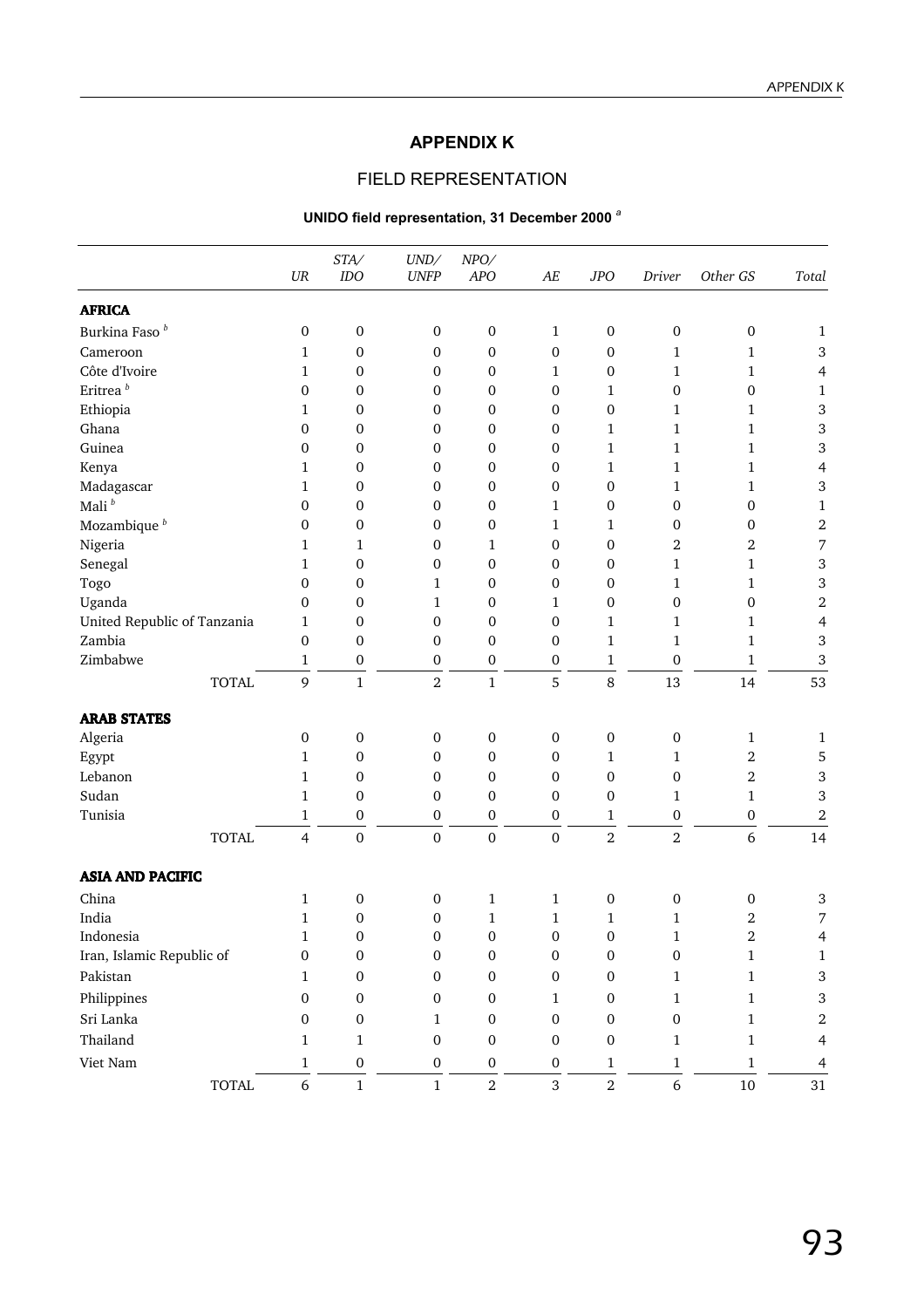|                                    |              | $U\!R$           | STA/<br>IDO      | UND/<br><b>UNFP</b> | NPO/<br><b>APO</b> | AE           | <b>JPO</b>   | Driver           | Other GS       | Total |
|------------------------------------|--------------|------------------|------------------|---------------------|--------------------|--------------|--------------|------------------|----------------|-------|
| <b>EUROPE AND NIS</b>              |              |                  |                  |                     |                    |              |              |                  |                |       |
| Turkey                             |              | $\mathbf{0}$     | $\mathbf 0$      | $\mathbf{1}$        | $\mathbf{0}$       | $\mathbf{0}$ | $\Omega$     | $\mathbf{1}$     | $\mathbf{1}$   | 3     |
| Ukraine                            |              | $\mathbf 0$      | $\mathbf 0$      | 1                   | 1                  | $\mathbf{0}$ | $\mathbf{0}$ | $\mathbf{0}$     | 1              | $\,3$ |
|                                    | <b>TOTAL</b> | $\mathbf{0}$     | $\Omega$         | $\overline{2}$      | $\mathbf{1}$       | $\mathbf{0}$ | $\Omega$     | 1                | $\overline{2}$ | 6     |
| <b>LATIN AMERICA AND CARIBBEAN</b> |              |                  |                  |                     |                    |              |              |                  |                |       |
| Argentina                          |              | $\mathbf{0}$     | $\mathbf{0}$     | $\mathbf{0}$        | $\mathbf{0}$       | $\mathbf{0}$ | $\mathbf{0}$ | $\mathbf{0}$     | $\mathbf{1}$   | 1     |
| Bolivia                            |              | $\mathbf{1}$     | $\Omega$         | $\Omega$            | $\Omega$           | $\Omega$     | 1            | $\Omega$         | $\overline{2}$ | 4     |
| Brazil <sup>b</sup>                |              | $\mathbf{0}$     | $\mathbf{0}$     | $\Omega$            | 1                  | $\Omega$     | $\mathbf{0}$ | $\mathbf{0}$     | $\Omega$       | 1     |
| Colombia                           |              | 1                | $\mathbf{0}$     | $\Omega$            | $\Omega$           | $\Omega$     | $\theta$     | 1                | 2              | 4     |
| Cuba                               |              | 0                | $\mathbf{0}$     | 1                   | $\mathbf 0$        | $\Omega$     | $\mathbf{0}$ | $\Omega$         | $\Omega$       | 1     |
| Mexico                             |              | 1                | $\mathbf{0}$     | $\overline{0}$      | $\Omega$           | $\Omega$     | $\Omega$     | 1                | 1              | 3     |
| Uruguay                            |              | 1                | $\mathbf{0}$     | 0                   | $\mathbf{0}$       | $\mathbf{0}$ | $\mathbf{0}$ | $\mathbf{0}$     | 1              | 2     |
|                                    | <b>TOTAL</b> | $\overline{4}$   | $\theta$         | $\mathbf{1}$        | $\mathbf{1}$       | $\Omega$     | $\mathbf{1}$ | $\overline{2}$   | 7              | 16    |
| <b>UNIDO HEADQUARTERS</b>          |              |                  |                  |                     |                    |              |              |                  |                |       |
| Austria                            |              | $\mathbf 0$      | $\mathbf 0$      | $\mathbf 0$         | $\mathbf 0$        | 8            | 1            | $\mathbf 0$      | $\mathbf 0$    | 9     |
|                                    | <b>TOTAL</b> | $\boldsymbol{0}$ | $\boldsymbol{0}$ | $\boldsymbol{0}$    | $\mathbf 0$        | 8            | 1            | $\boldsymbol{0}$ | $\mathbf{0}$   | 9     |
| <b>GRAND TOTAL</b>                 |              | 23               | $\overline{2}$   | 6                   | 5                  | 16           | 14           | 24               | 39             | 129   |

*<sup>a</sup>* Includes only staff appointed by UNIDO.

*<sup>b</sup>* Countries with UNIDO staff but where the Organization does not incur office operating costs.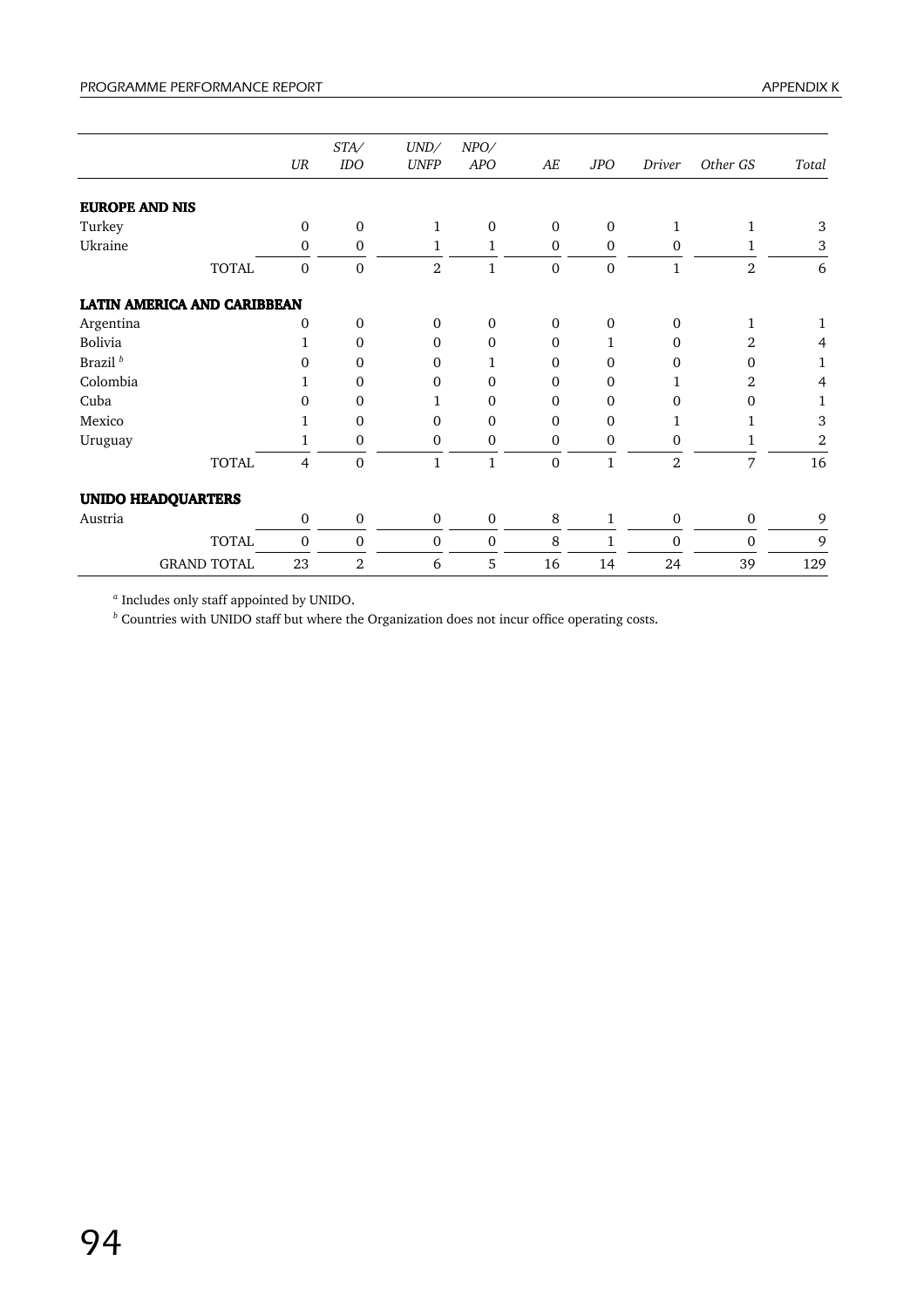## **APPENDIX L**

## COMPOSITION OF THE SECRETARIAT AND PERSONNEL-RELATED INFORMATION

| Grade                  |                    | Male | %   | Female         | $\%$     | Total            |
|------------------------|--------------------|------|-----|----------------|----------|------------------|
|                        |                    |      |     |                |          |                  |
| $D-2$                  |                    | 7    | 100 | $\Omega$       | $\Omega$ | 7                |
| $D-1$                  |                    | 24   | 92  | $\mathfrak{D}$ | 8        | 26               |
| $P-5$                  |                    | 58   | 87  | 9              | 13       | 67               |
|                        | Subtotal           | 89   | 89  | 11             | 11       | 100              |
| $P-4$                  |                    | 70   | 83  | 14             | 17       | 84               |
| $P-3$                  |                    | 25   | 60  | 17             | 40       | 42               |
| $P-2/1$                |                    | 4    | 33  | - 8            | 67       | <sup>12</sup>    |
|                        | Subtotal           | 99   | 72  | 39             | 28       | 138              |
|                        | <b>TOTAL</b>       | 188  | 79  | 50             | 21       | 238 <sup>a</sup> |
| <b>General Service</b> |                    | 128  | 37  | 216            | 63       | 344              |
|                        | <b>GRAND TOTAL</b> | 316  | 54  | 266            | 46       | 582 $b$          |

**Table 1 Composition of Headquarters staff of the UNIDO Secretariat, 31 December 2000**

*a* Includes staff members serving under the 200 series. *b* Includes 34 staff members (29 Professional, 5 General Service) on assignments outside Headquarters (see table 4).

| Grade   |              | Male                      | $\%$           | Female         | $\%$             | Total    |
|---------|--------------|---------------------------|----------------|----------------|------------------|----------|
| $D-2$   |              | 6                         | 100            | $\mathbf{0}$   | $\Omega$         | 6        |
| $D-1$   |              | 21                        | 91             | $\overline{2}$ | 9                | 23       |
| $P-5$   |              | 51                        | 85             | $\overline{9}$ | $\underline{15}$ | 60       |
|         | Subtotal     | 78                        | 88             | 11             | 12               | 89       |
| $P-4$   |              | 68                        | 83             | 14             | 17               | 82       |
| $P-3$   |              | 24                        | 59             | 17             | 41               | 41       |
| $P-2/1$ |              | $\overline{\phantom{a}3}$ | $\frac{33}{2}$ | <u>_6</u>      | 67               | <u>9</u> |
|         | Subtotal     | 95                        | 72             | 37             | 28               | 132      |
|         |              |                           |                |                |                  |          |
|         | <b>TOTAL</b> | 173                       | 78             | 48             | 22               | 221      |

| Table 2                                                             |
|---------------------------------------------------------------------|
| Composition of staff in posts subject to geographical distribution, |
| <b>31 December 2000</b>                                             |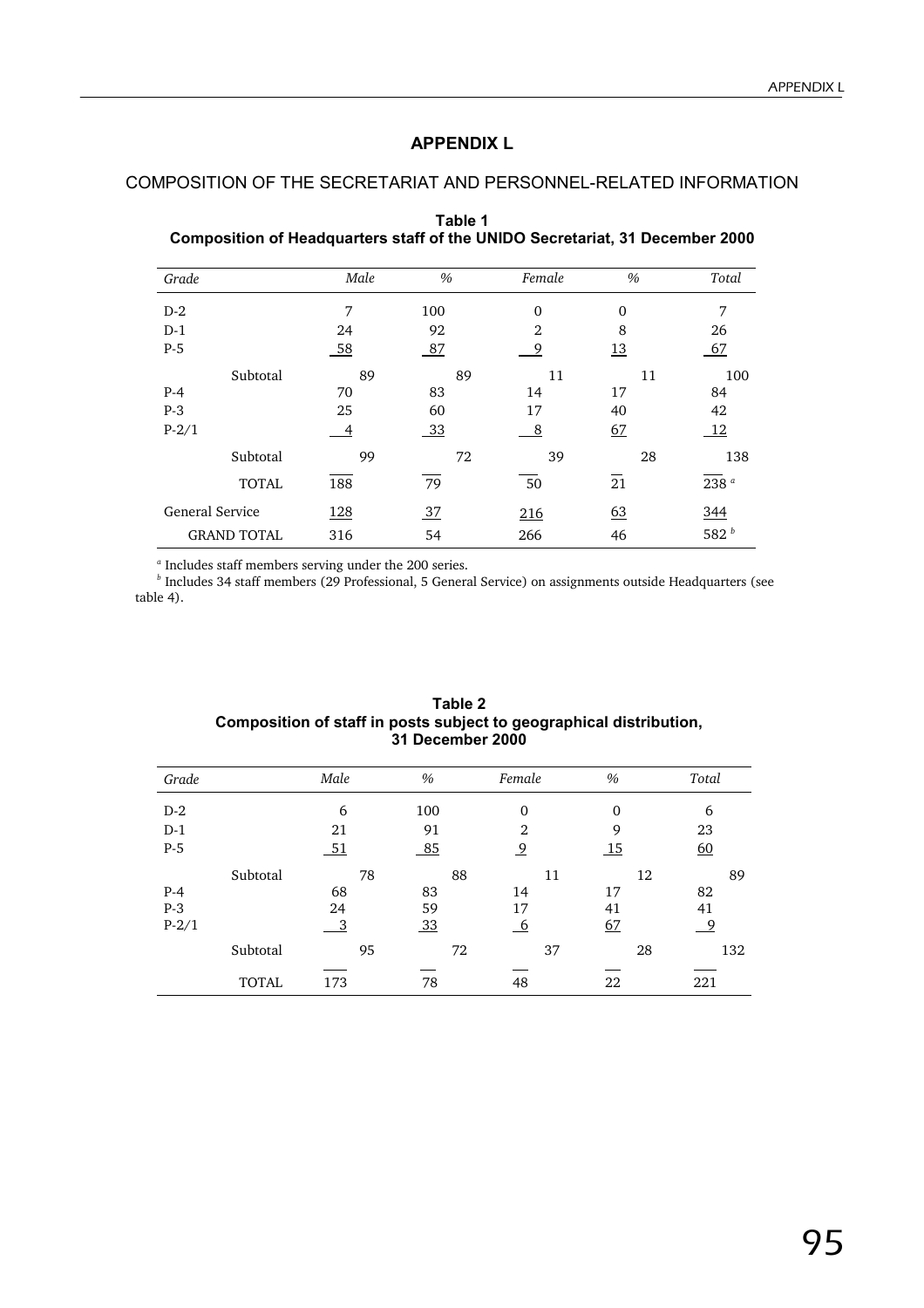|                                                            | Male | Female | Total |
|------------------------------------------------------------|------|--------|-------|
| Professional candidates rostered                           | 195  | 78     | 273   |
| Professional candidates rostered from Lists A and C.       | 133  | 57     | 190   |
| Professional-level posts advertised during 2000            |      |        | 10    |
| Recruitment for posts subject to geographical distribution | 9    | 3      | 12    |
| Recruitment of P-5 and above                               |      | 1      | 1     |
| Recruitment from Lists A and C.                            | 5    | 2      |       |

**Table 3 Recruitment of staff, 2000***<sup>a</sup>*

*a* 12 staff members (10 male and 2 female) were appointed under the 200 series during 2000 of which 4 were from Lists A and C.

*Note*: In addition, two staff members (1 male and 1 female) advanced from the General Service to the Professional category.

| Table 4                                                                   |
|---------------------------------------------------------------------------|
| Composition of staff at UNIDO Headquarters and other established offices, |
| 31 December 2000                                                          |

|                  | Headquarters | Geneva/<br>New York | Field     | Mission<br>assignments | ITPOS <sup>a</sup> | Total |
|------------------|--------------|---------------------|-----------|------------------------|--------------------|-------|
| Professional     | 209          |                     | 25        |                        | 20                 | 260   |
| National Officer |              |                     |           |                        |                    | ⇁     |
| General Service  | 339          |                     | <u>40</u> |                        |                    | 388   |
| <b>TOTAL</b>     | 548 $b$      | 4 <sup>c</sup>      | 66d       | 7e                     | 30 <sup>f</sup>    | 655   |

*a* Investment and Technology Promotion offices.

*b* Excludes 34 staff members on assignment outside Headquarters (see table 1).

*c* Includes 4 with Headquarters contracts.

*d* Includes 21 with Headquarters contracts.

*e* Includes 7 with Headquarters contracts.

*f* Includes 2 with Headquarters contracts.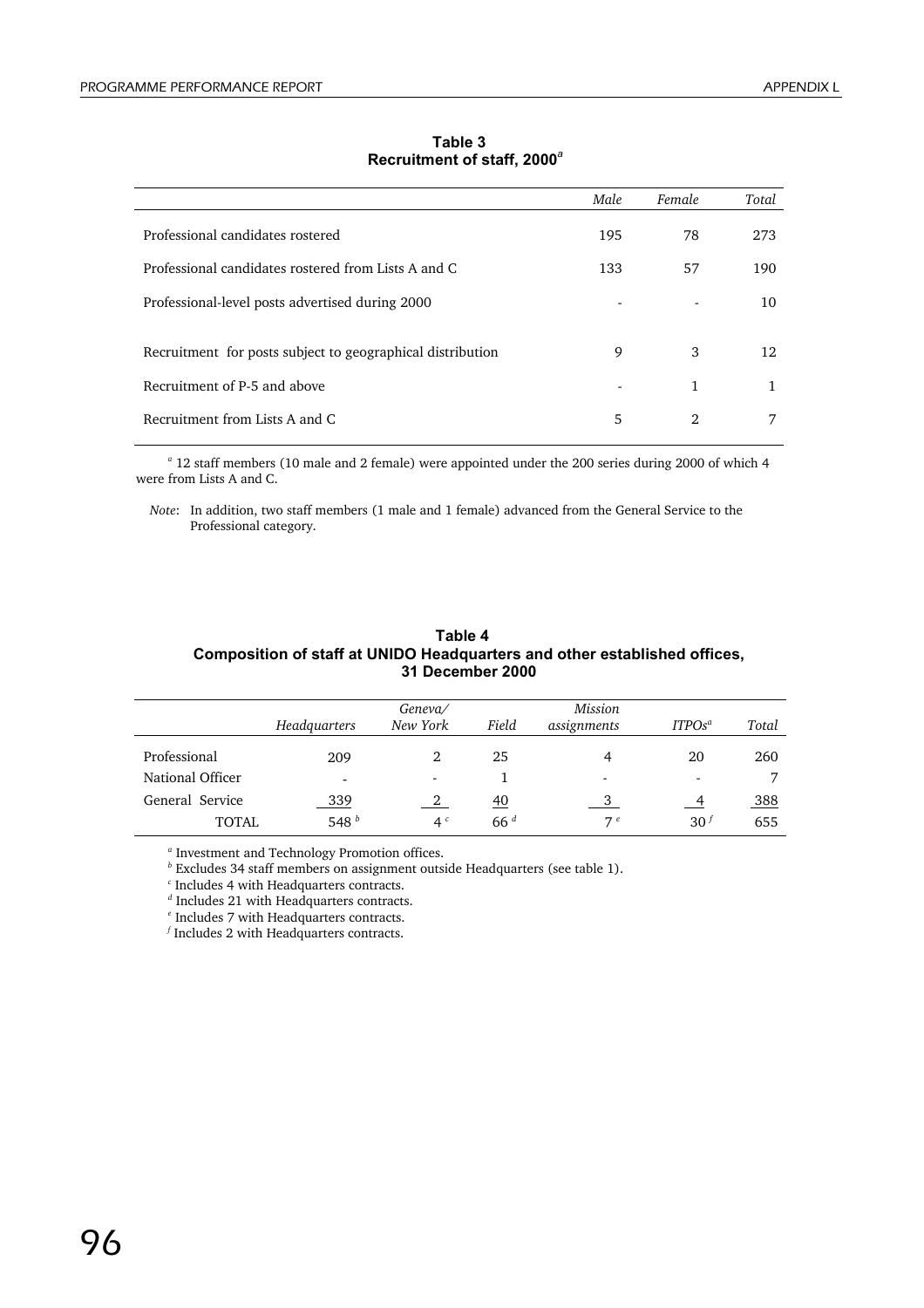## **APPENDIX M**

## SELECTED PERFORMANCE INDICATORS



Figure 1 provides information on the progress of integrated programmes. In 2000, the total budget for the approved programmes was \$218.9 million, of which \$54.1 million was funded. Africa's share is dominant: 39 per cent in terms of programming and 56 per cent in terms of funding.



Figure 2 shows the decrease in both technical cooperation approvals and delivery in 2000 compared to 1999, mainly due to a funding shortage and a reduction in the staffing level.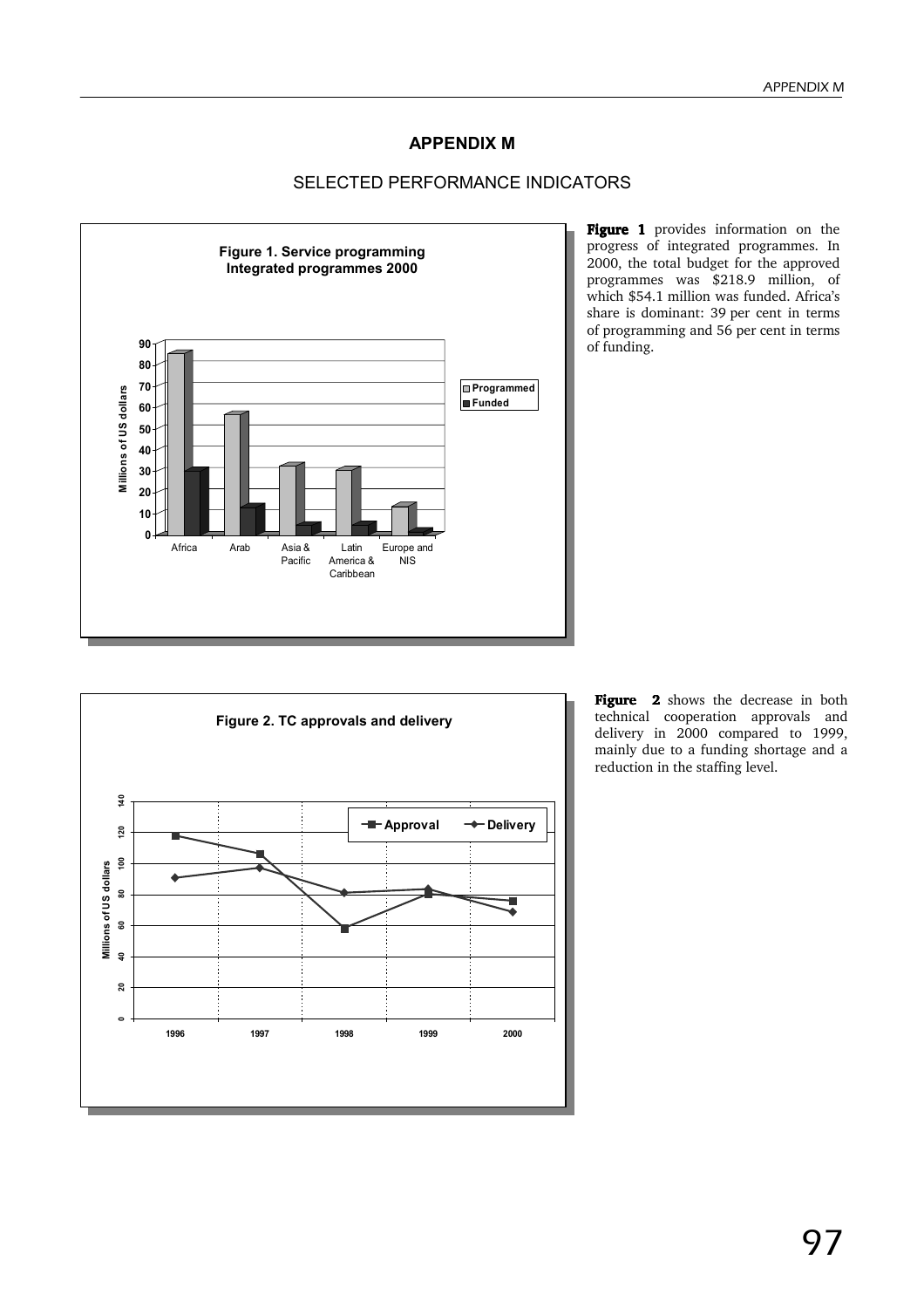





Figure 4 shows changes in technical cooperation delivery by region. A sharp decline in Asia and the Pacific was due to a drop in the delivery of Montreal Protocol projects.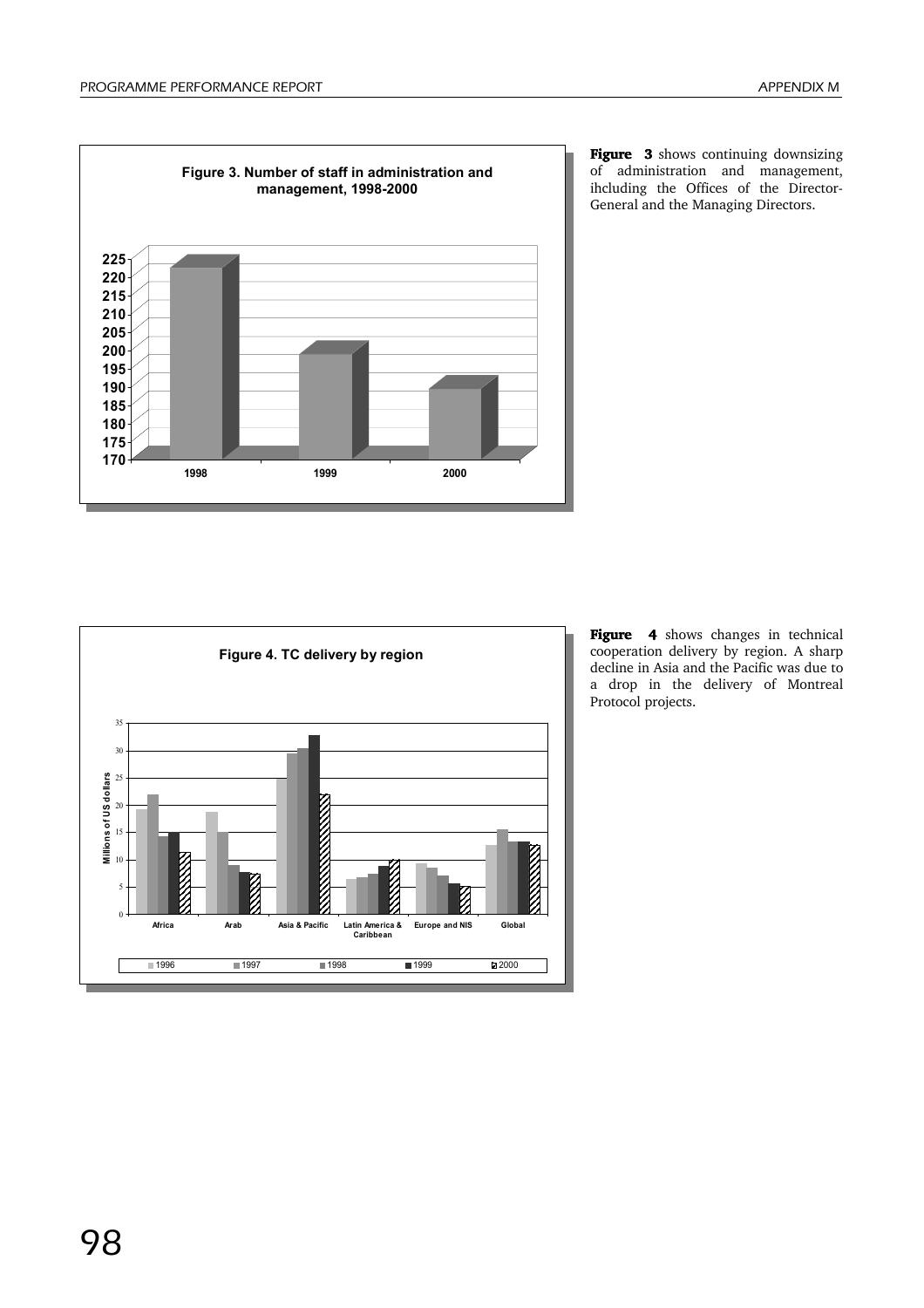

Figure 5 indicates that "leverage ratios" remain around 1.2. This means that for one dollar of regular and operational budgets, UNIDO delivers 1.2 dollars of TC.



Figure 6 indicates a mixed result for 2001. Both "Below 1.5 times" and "Over 3.0 times" decreased, but increased "Unknown" makes it difficult to assess the overall change in speed in the project cycle.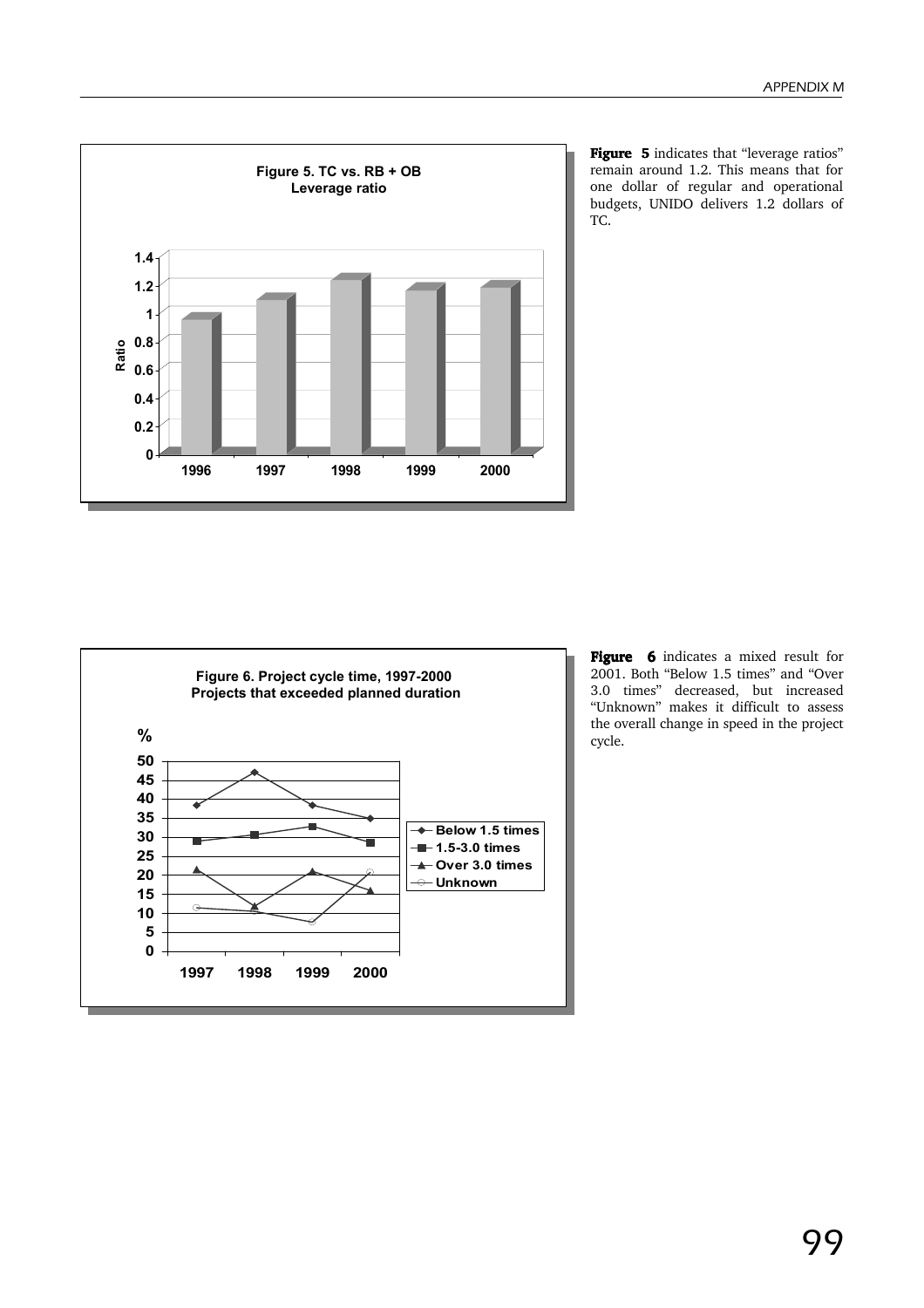

Figure 7 indicates a slight decline in the project effectiveness (achievement or likelihood of achievement of the purpose) in 2000.



Figure 8 shows the result of 36 client feedbacks collected during 1998-2000. While the small size of the responses should be taken into account in interpreting the results, over 85 per cent of responding clients stated that project results were "more than expected" or "as expected".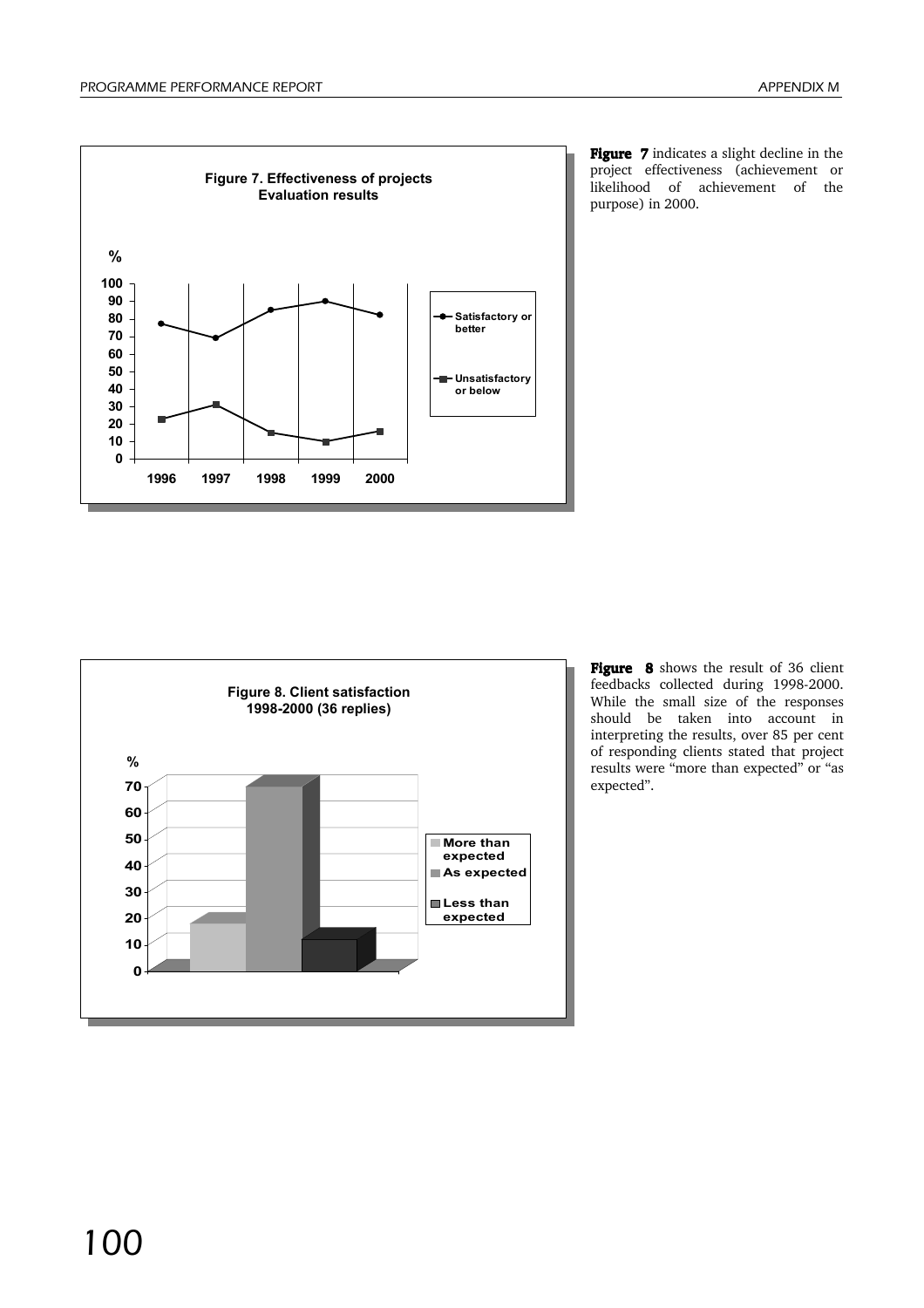|                             | 1999                                     | 2000                                                          |
|-----------------------------|------------------------------------------|---------------------------------------------------------------|
| Competitive<br>Economy      | \$299 million investment generated       | \$221 million investment generated                            |
| Sound<br><b>Environment</b> | 3,577 tons of ODS eliminated             | Nearly 4,000 tons of ozone<br>depleting substances eliminated |
| Productive                  | 656 SMEs started                         | 563 SMEs started                                              |
| <b>Employment</b>           | 370 SMEs expanded business<br>activities | 1,160 SMEs expanded business<br>activities                    |
|                             | 3,069 woman entrepreneurs<br>assisted    | 1,191 woman entrepreneurs<br>assisted                         |
|                             | some 4,200 jobs generated                | some 5,000 jobs created                                       |

Figure 9 provides data on measurable results in terms of contributions to a competitive economy, sound environment and productive employment.



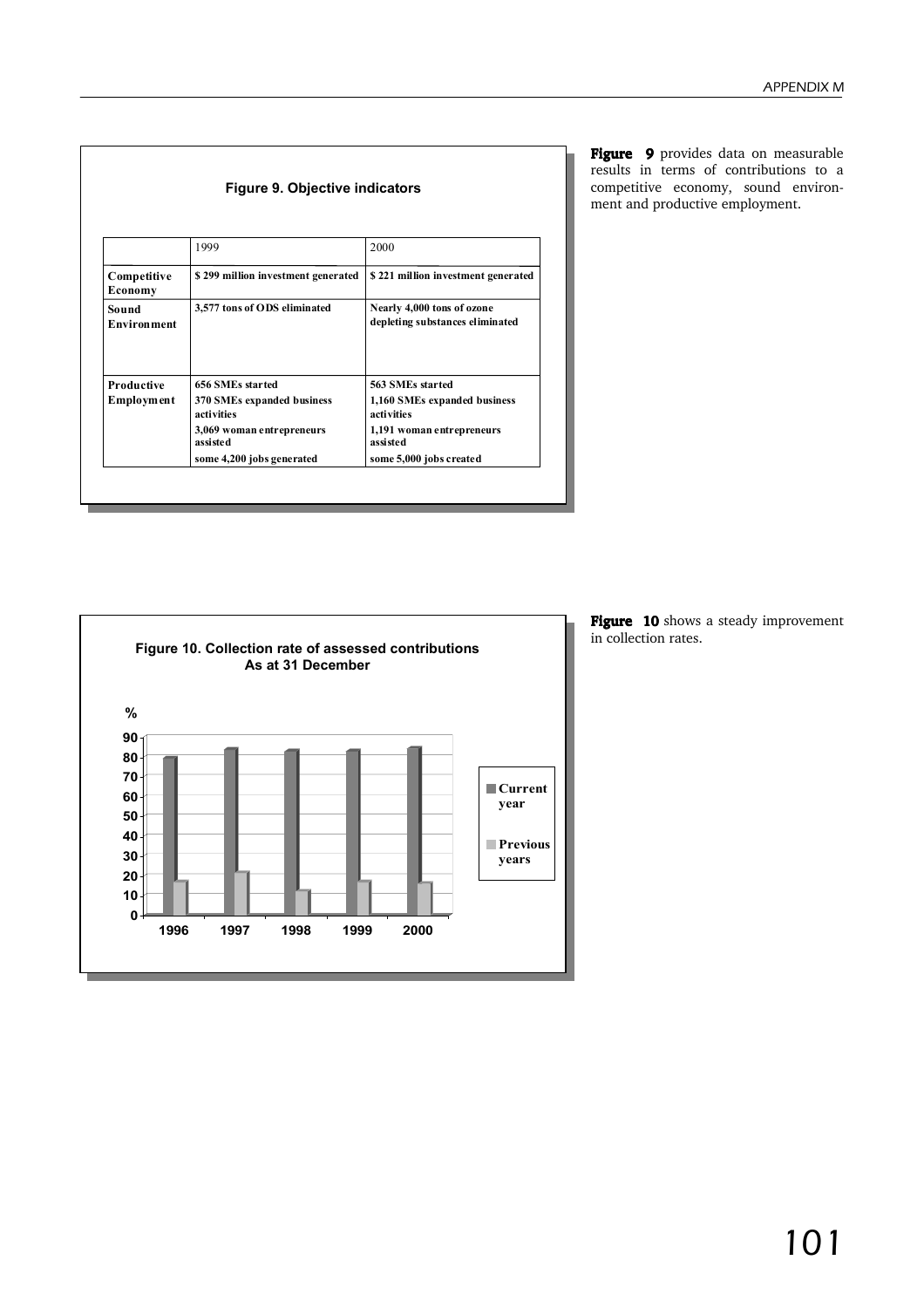

Figure 11 shows a decline in 2000 along with a general decrease in project approvals. However, there is an indication that this will be reversed in 2001.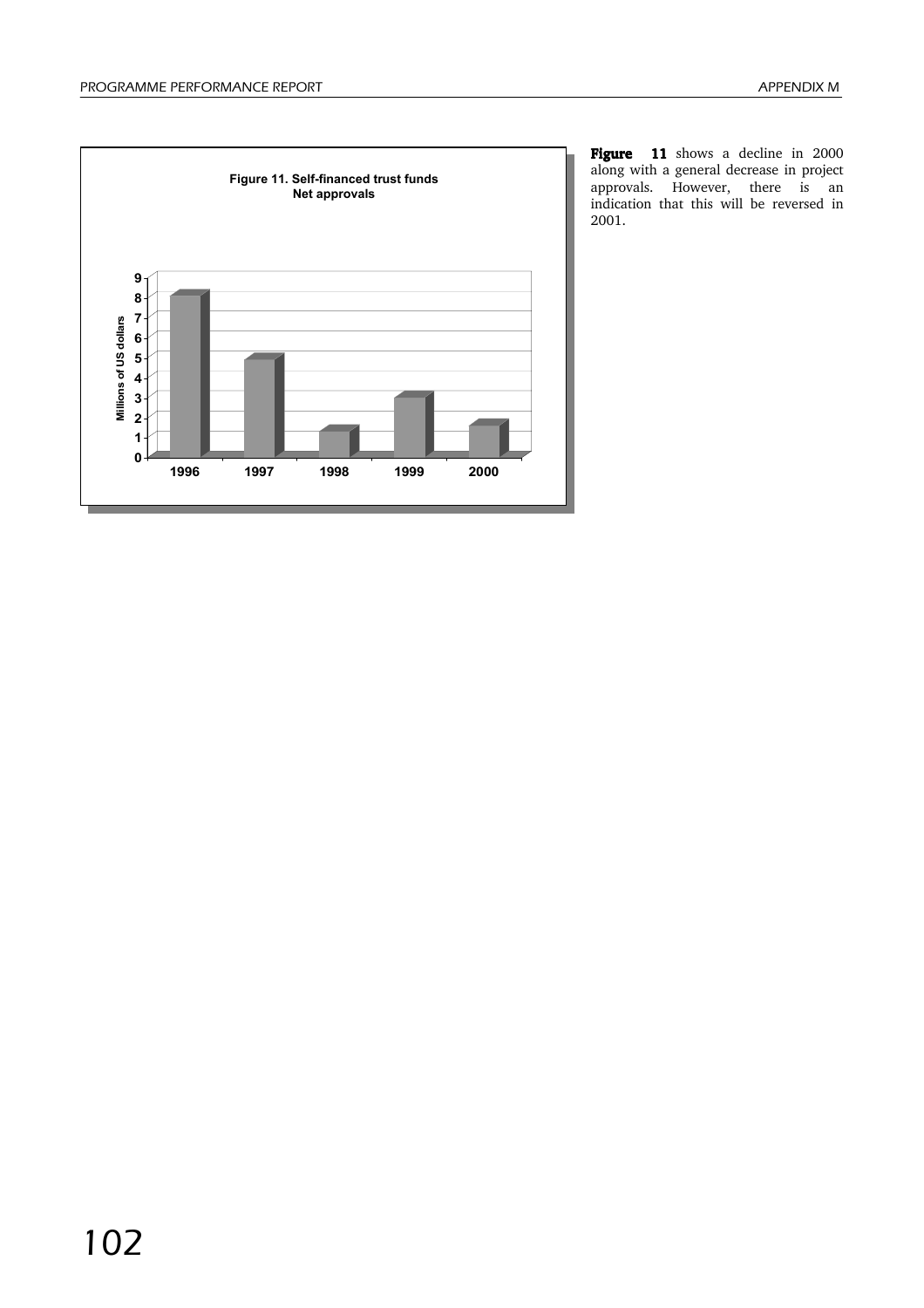## **APPENDIX N**

## BUILDINGS MANAGEMENT

In 2000, significant economies were achieved in the operation, maintenance and repair of the VIC complex. Restructuring, streamlining processes, and improved management and coordination resulted in savings of approximately \$2.4 million from budgeted allocations, despite rising repair and maintenance costs.

#### Figure 1. Costs for services and operation **Figure 2. Staff costs**





Figure 3. Repair and maintenance costs Figure 4. Utility costs



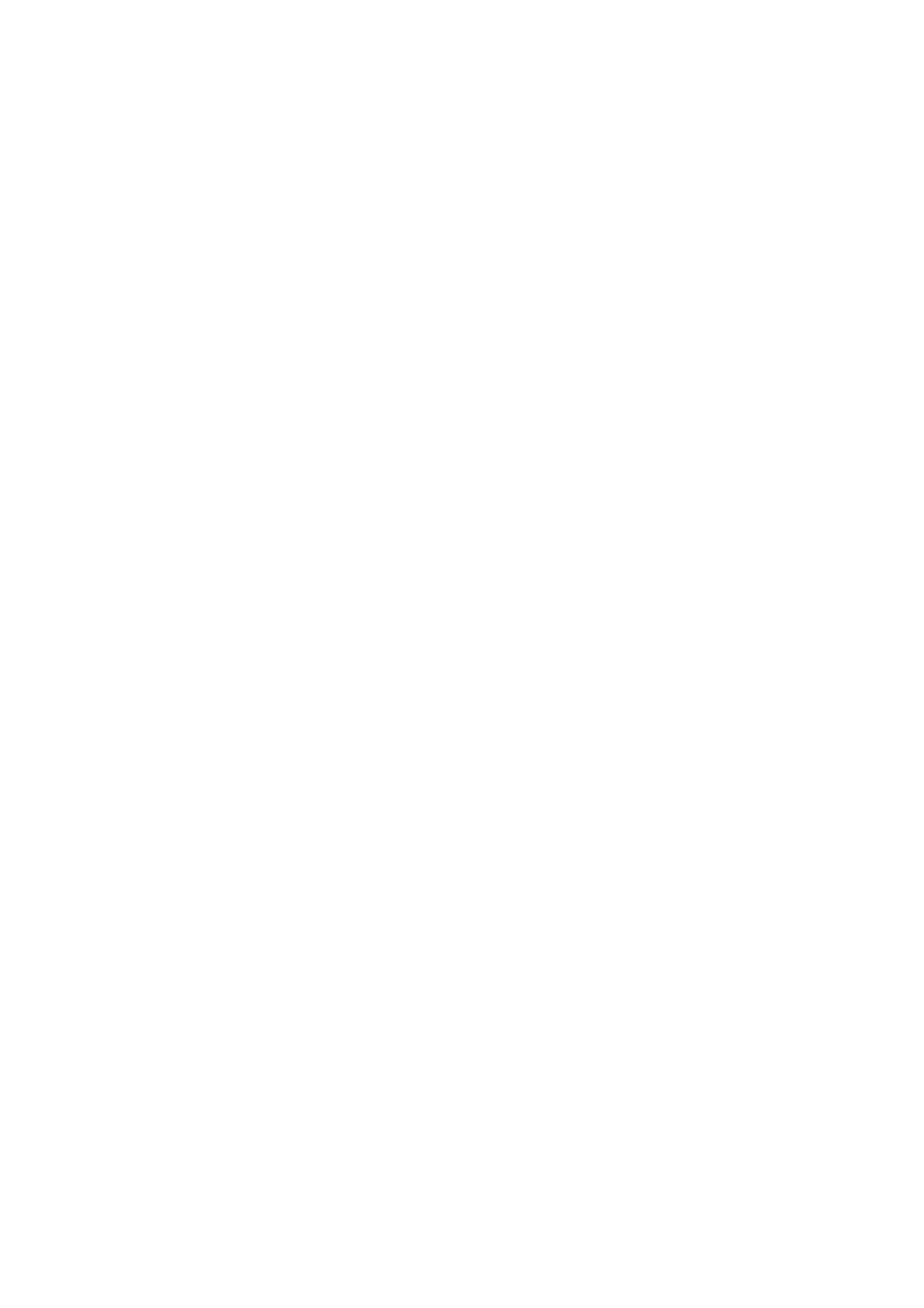## ABBREVIATIONS

| A                                                                                            |                                                                                                                                                                                                                                                                                                                                                                                               |
|----------------------------------------------------------------------------------------------|-----------------------------------------------------------------------------------------------------------------------------------------------------------------------------------------------------------------------------------------------------------------------------------------------------------------------------------------------------------------------------------------------|
| <b>ACC</b><br>AE<br><b>APO</b>                                                               | Administrative Committee on Coordination<br>Associate Expert<br>Assistant Programme Officer                                                                                                                                                                                                                                                                                                   |
| C                                                                                            |                                                                                                                                                                                                                                                                                                                                                                                               |
| <b>CAMI</b><br><b>CDM</b><br><b>CFC</b><br>COMESA<br><b>COMFAR</b><br>CSAE                   | Conference of African Ministers of Industry<br>clean development mechanism<br>chlorofluoro carbon<br>Common Market for Eastern and Southern Africa<br>Computer Model for Feasibility Analysis and Reporting<br>Centre for Study of African Economies                                                                                                                                          |
| E                                                                                            |                                                                                                                                                                                                                                                                                                                                                                                               |
| <b>ECA</b><br>ECDC/TCDC<br><b>ECLAC</b><br><b>ECOWAS</b><br><b>ESCWA</b><br><b>ETP</b><br>EU | United Nations Economic Commission for Africa<br>economic and technical cooperation among developing countries<br>Economic Commission for Latin America and the Caribbean<br>Economic Community of West African States<br>Economic and Social Commission for Western Asia<br>tannery and effluent treatment plant<br>European Union                                                           |
| G                                                                                            |                                                                                                                                                                                                                                                                                                                                                                                               |
| GEF<br><b>GMP</b><br><b>GNP</b><br>GS                                                        | Global Environment Facility<br>good manufacturing practice<br>gross national product<br><b>General Service</b>                                                                                                                                                                                                                                                                                |
| H                                                                                            |                                                                                                                                                                                                                                                                                                                                                                                               |
| <b>HACCP</b>                                                                                 | hazard analysis and critical control points                                                                                                                                                                                                                                                                                                                                                   |
| I                                                                                            |                                                                                                                                                                                                                                                                                                                                                                                               |
| <b>ICS</b><br><b>IDDA</b><br>IDF<br>IDO<br><b>IFAD</b><br>ILO<br>IPU<br>ISO<br><b>ITPO</b>   | International Centre for Science and High Technology<br>Industrial Development Decade for Africa<br>Industrial Development Fund<br>Industrial Development Officer<br>International Fund for Agricultural Development<br>International Labour Organization<br><b>Investment Promotion Unit</b><br>International Organization for Standardization<br>Investment and Technology Promotion Office |
| J                                                                                            |                                                                                                                                                                                                                                                                                                                                                                                               |
| <b>JETRO</b><br><b>JPO</b>                                                                   | Japan External Trade Organization<br>Junior Professional Officer                                                                                                                                                                                                                                                                                                                              |
| L                                                                                            |                                                                                                                                                                                                                                                                                                                                                                                               |
| <b>LDC</b>                                                                                   | least developed country                                                                                                                                                                                                                                                                                                                                                                       |
|                                                                                              |                                                                                                                                                                                                                                                                                                                                                                                               |